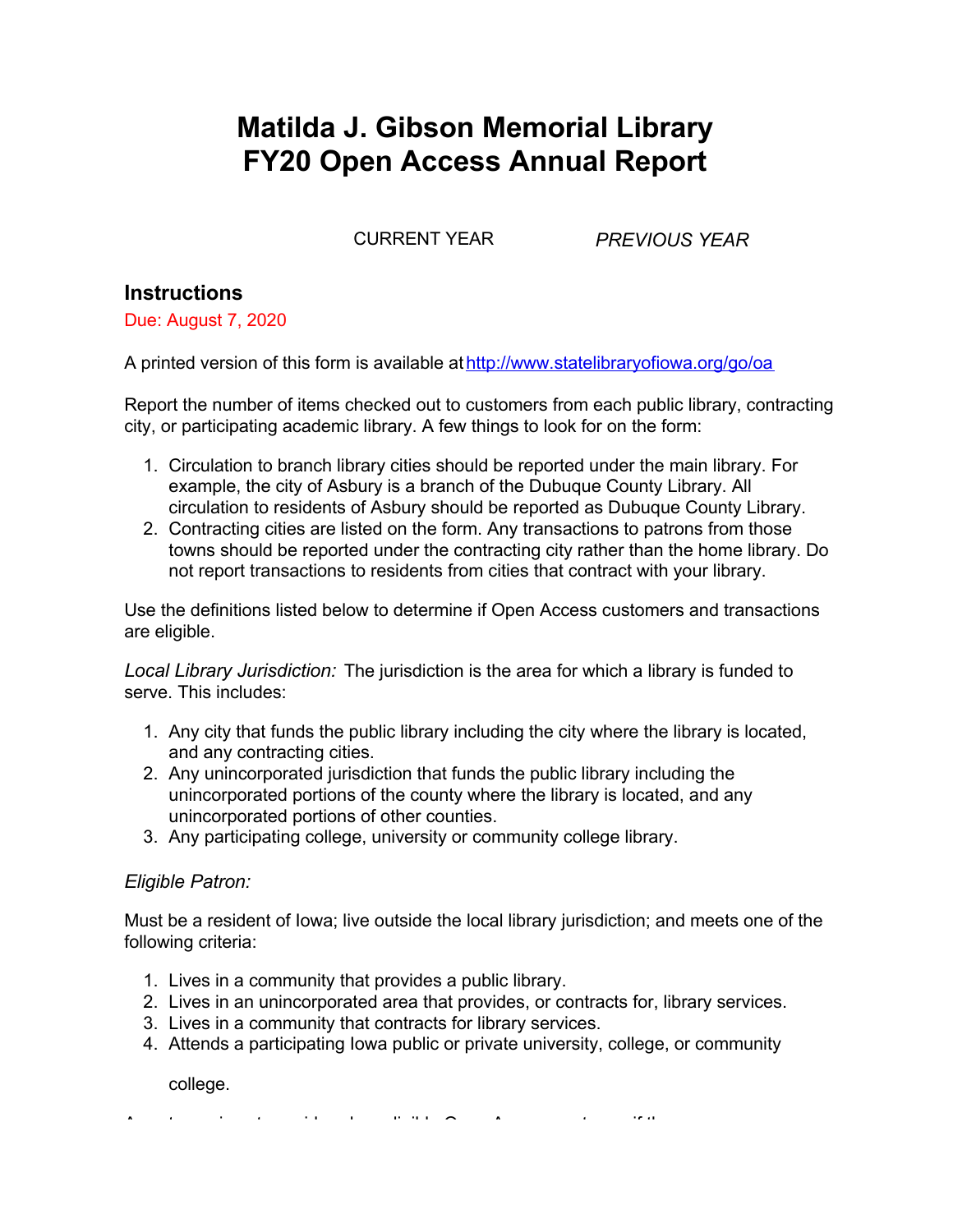A customer is not considered an eligible Open Access customer if they are a:

- 1. Resident of your city.
- 2. Resident of a city that contracts with your library for library service.
- 3. Rural resident of your county or other county that contracts with your library for library service.
- 4. Resident of a city that does not have a public library and does not contract with a library for library service as required by Iowa Code Section 256.69.
- 5. Resident from outside of Iowa.

#### *Eligible Transactions:*

- 1. Physical items in all formats except for equipment.
- 2. Items must be from your collection and for use outside the library. Items packaged together as a unit and checked out as a unit, are one transaction.
- 3. Playaways or similar devices.
- 4. Renewals of eligible items as listed on lines A to C above.
- 5. Do not count automatic renewals as an eligible transaction.

#### *Ineligible Transactions - Do not count the following items as Open Access:*

- 1. Downloadable audio, video, e-Books or other electronic items.
- 2. Database use.
- 3. Equipment including laptops, tablets, projectors, game consoles, eReaders, wireless hotspots, or other types of equipment.
- 4. Automatic renewals.

#### *Rural residents:*

- 1. A library can claim Open Access circulation to rural residents from other counties, but may not claim circulation to residents of its own county or other county that contracts with the library for library service.
- 2. To report Open Access circulation to rural residents (outside your own county), you need to determine the local library for that resident. Below are suggestions on which library to choose. Any of these options are acceptable. The important thing is that you choose one local library only:
	- a. If the patron has a rural address from a city with a participating public library, count that as the local library
	- b. If the patron has a rural address from a city without a participating public library, choose any participating public library in the county to be the local library
	- c. Choose the largest library in the county
	- d. Choose the library in the county seat
- 3. If the customer is from rural Dubuque, Scott, or Woodbury counties, report them under their respective county library system. City public libraries in these three counties are allowed to count rural residents from their own county as eligible for Open Access.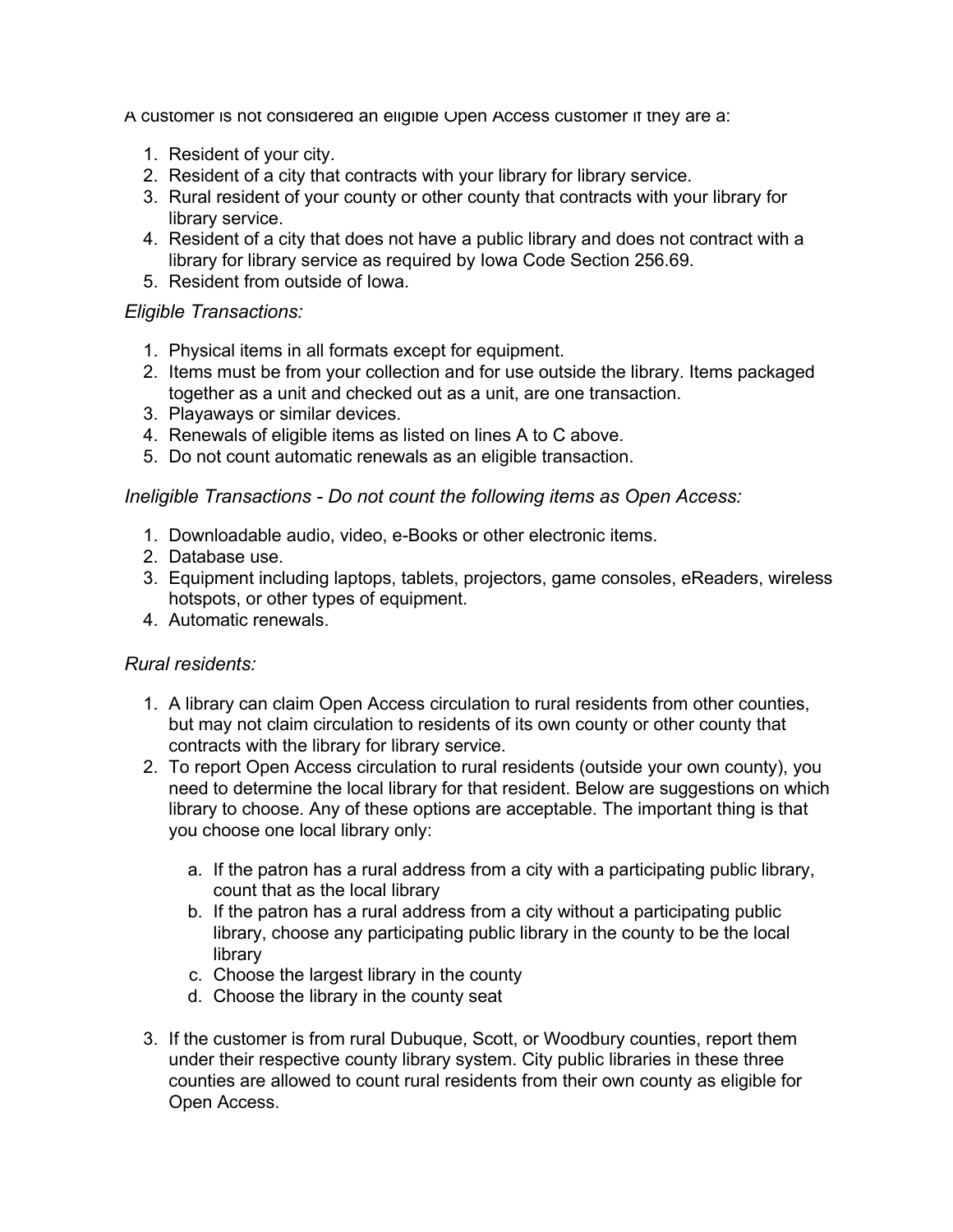#### *Contracting Cities:*

- 1. Contracting cities are incorporated cities that do not have a public library and contract with the public library in another city.
- 2. Report circulation to residents of contracting cities on the line for that contracting city. All contracting cities are now included on the form. NOTE: Residents of cities that contract with your library for service are not eligible for Open Access reimbursement and should not be reported.
- 3. Transactions by residents from an incorporated city that is not listed on the form are not eligible for Open Access reimbursement.

If you have any questions about the eligibility of a customer or transaction, please contact Scott Dermont at [scott.dermont@iowa.gov,](mailto:scott.dermont@iowa.gov) or 515-281-7573

*Do not include Interlibrary Loan (SILO) totals on this form*

## **A Libraries**

- A1 Ackley Ackley Public Library
- A2 Adair Adair Public 381<br>Library
- A3 Adel Adel Public Library
- A4 Afton Contracting City
- A5 Agency Agency Public Library
- A6 Ainsworth Contracting City
- A7 Akron Akron Public Library
- A8 Albert City Albert City Public Library
- A9 Albia Carnegie-Evans Public Library
- A10 Albion Albion
- Municipal Library A11 Alburnett
	- Contracting City
- A12 Alden Dr. Grace O. Doane Alden Public Library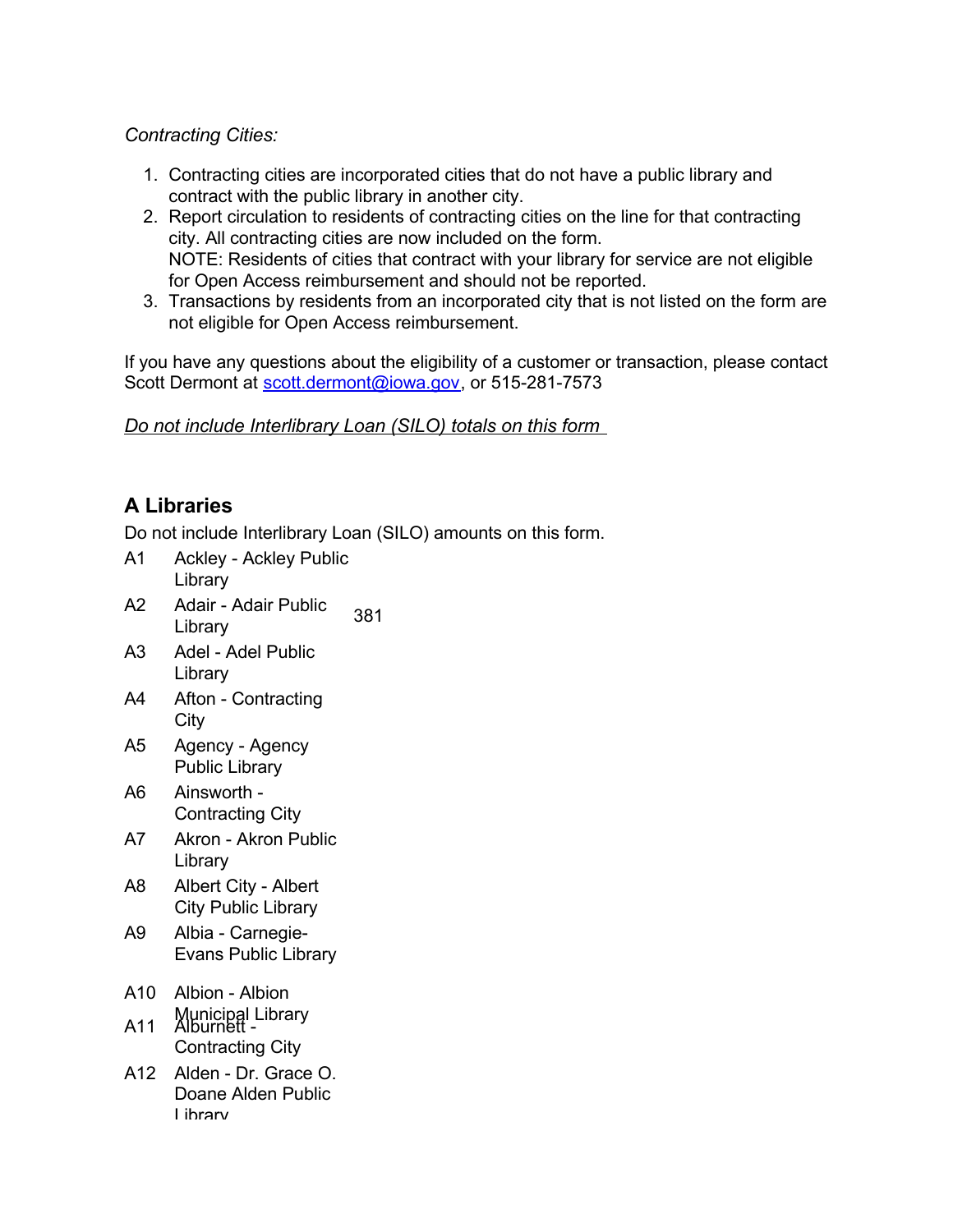| A13 | ر س صاب<br>Alexander - Alexander<br><b>Public Library</b>   |
|-----|-------------------------------------------------------------|
| A14 | Algona - Algona<br><b>Public Library</b>                    |
| A15 | Alleman - Contracting<br>City                               |
| A16 | Allerton - Allerton<br><b>Public Library</b>                |
| A17 | <b>Allison - Allison Public</b><br>Library                  |
| A18 | Alta - Alta Community<br>Library                            |
| A19 | Alta Vista - Alta Vista<br><b>Public Library</b>            |
| A20 | Alton - Alton Public<br>Library                             |
| A21 | Altoona - Altoona<br><b>Public Library</b>                  |
| A22 | <b>Ames - Ames Public</b><br>0<br>Library                   |
| A23 | Anamosa - Anamosa<br>Library & Learning<br>Center           |
| A24 | Andover - Contracting<br>City                               |
| A25 | Andrew - Contracting<br>City                                |
| A26 | Anita - Anita Public<br>0<br>Library                        |
| A27 | Ankeny - Kirkendall<br><b>Public Library</b>                |
| A28 | Anthon - Hamann<br><b>Memorial Library</b>                  |
| A29 | Aplington - Aplington                                       |
| A30 | Legion Memorial<br>Library<br>Arcadia - Contracting<br>City |
| A31 | Archer - Archer Public                                      |

- Library
- A32 Aredale Contracting **City**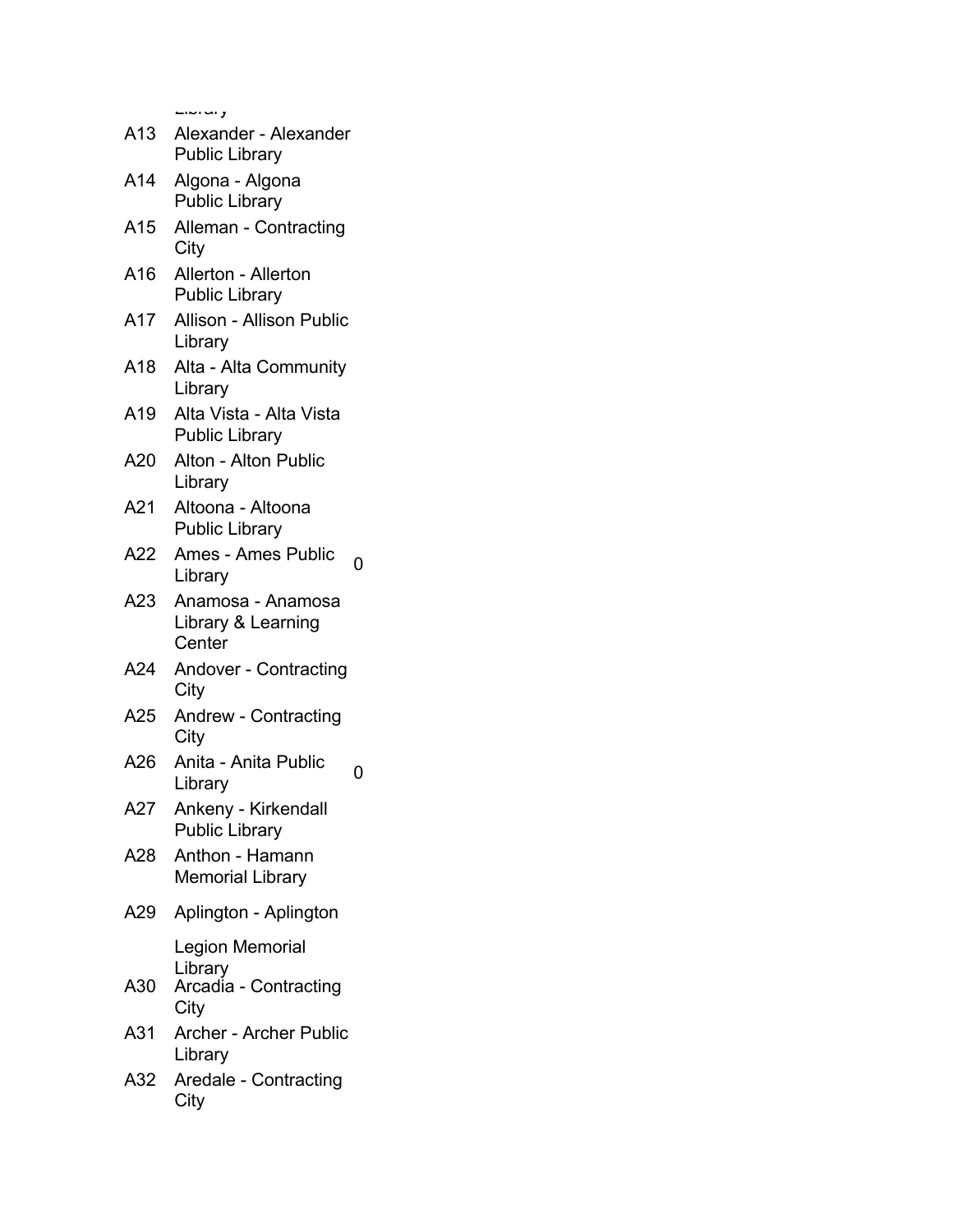| A33 | Arispe - Contracting<br>City                                             |    |   |
|-----|--------------------------------------------------------------------------|----|---|
| A34 | Arlington - Arlington<br><b>Public Library</b>                           |    |   |
| A35 | Armstrong -<br><b>Armstrong Public</b><br>Library                        |    |   |
| A36 | Arnolds Park -<br><b>Arnolds Park Public</b><br>Library                  |    |   |
| A37 | Arthur - Arthur Public<br>Library                                        |    |   |
| A38 | Ashton - Ashton<br><b>Public Library</b>                                 |    |   |
| A39 | Atallisa - Contracting<br>City                                           |    |   |
| A40 | <b>Atkins - Atkins Public</b><br>Library                                 |    |   |
| A41 | <b>Atlantic - Atlantic</b><br><b>Public Library</b>                      | 0  |   |
| A42 | Auburn - Auburn<br><b>Public Library</b>                                 | 70 |   |
| A43 | Audubon - Audubon<br><b>Public Library</b>                               |    |   |
| A44 | Aurelia - Aurelia<br><b>Public Library</b>                               |    |   |
| A45 | Aurora - Aurora Public<br>Library                                        |    |   |
| A46 | Avoca - Avoca Public<br>Library                                          |    |   |
|     | Subtotal of all A<br>libraries (Click Save to 451<br>calculate subtotal) |    | 0 |
|     |                                                                          |    |   |

#### **B Libraries**

- B1 Badger Badger Public Library
- B2 Bagley Bagley Public Library
- B3 Baldwin Contracting City
- B4 Balltown Contracting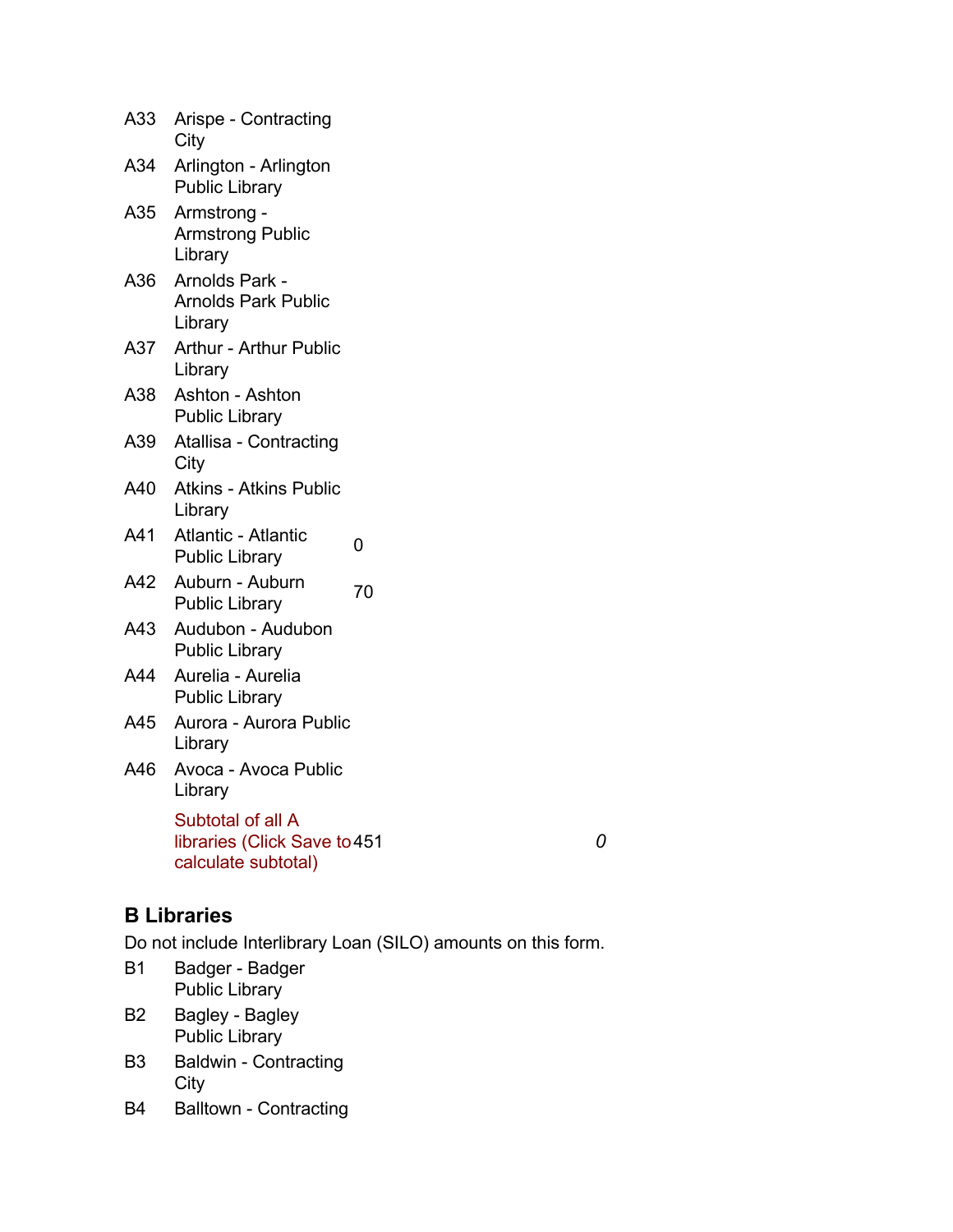| B <sub>5</sub> | Bancroft - Bancroft<br><b>Public Library</b>                                                |    |
|----------------|---------------------------------------------------------------------------------------------|----|
| B6             | Barnes City -<br><b>Contracting City</b>                                                    |    |
| B7             | Barnum - Contracting<br>City                                                                |    |
| B <sub>8</sub> | Batavia - Batavia<br><b>Public Library</b>                                                  |    |
| B9             | <b>Battle Creek - Battle</b><br><b>Creek Public Library</b>                                 |    |
| <b>B10</b>     | <b>Baxter - Baxter Public</b><br>Library                                                    |    |
| <b>B11</b>     | Bayard - Bayard<br><b>Public Library</b>                                                    |    |
| <b>B12</b>     | <b>Beacon - Contracting</b><br>City                                                         |    |
| <b>B13</b>     | Beaman - Beaman<br><b>Community Memorial</b><br>Library                                     |    |
| <b>B14</b>     | <b>Bedford - Bedford</b><br><b>Public Library</b>                                           | 58 |
| <b>B15</b>     | <b>Belle Plaine - Belle</b><br><b>Plaine Community</b><br>Library                           |    |
| <b>B16</b>     | <b>Bellevue - Bellevue</b><br><b>Public Library</b>                                         |    |
| <b>B17</b>     | <b>Belmond - Belmond</b><br><b>Public Library</b>                                           |    |
| <b>B18</b>     | <b>Bennett - Bennett</b>                                                                    |    |
| <b>B19</b>     | Public Library<br>Bettendorf -<br><b>Bettendorf Public</b><br>Library Information<br>Center |    |
| <b>B20</b>     | Bevington -<br><b>Contracting City</b>                                                      |    |
| B21            | Birmingham -<br><b>Birmingham Public</b><br>Library                                         |    |
| <b>B22</b>     | Blairsburg -<br><b>Contracting City</b>                                                     |    |
|                |                                                                                             |    |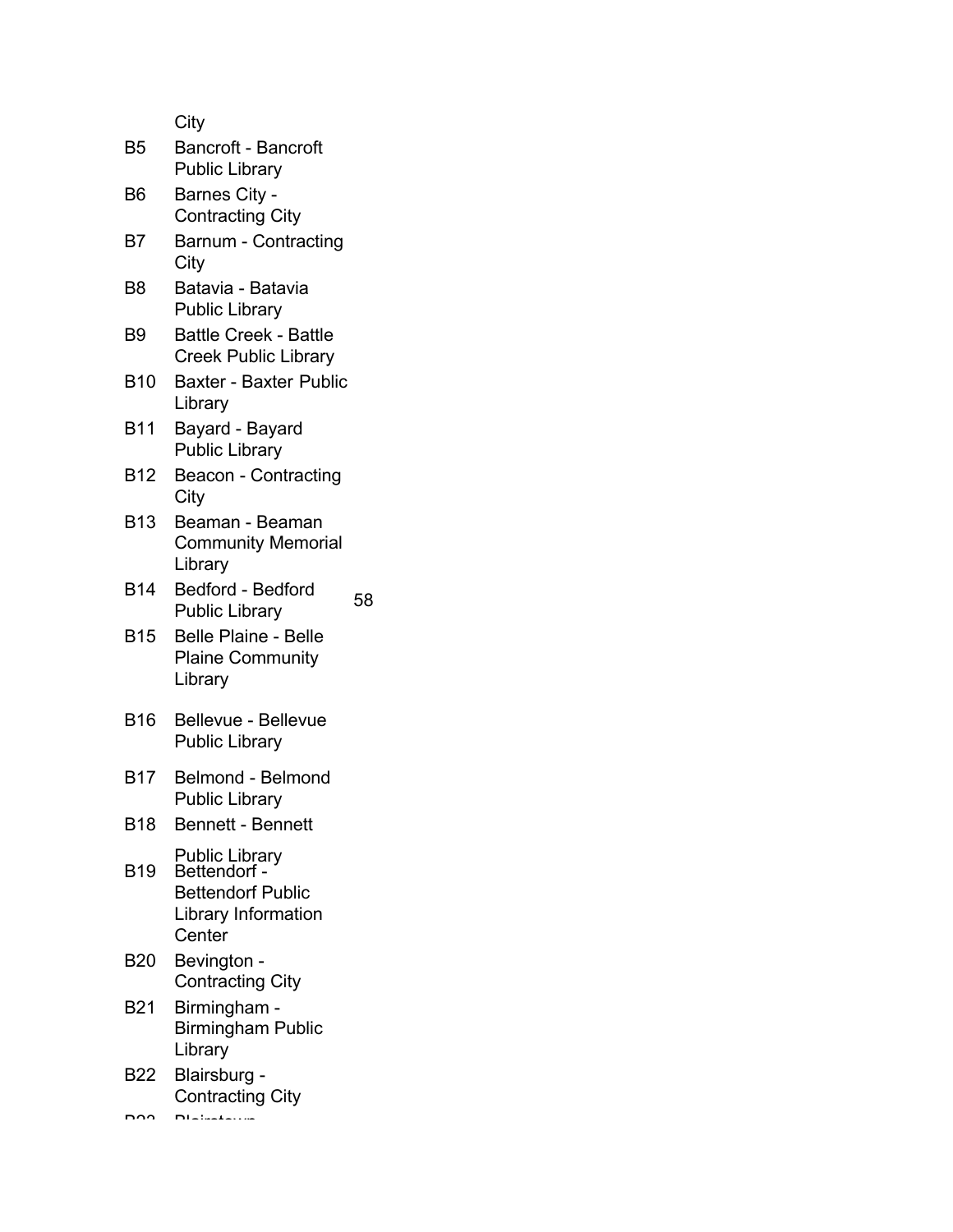| BZJ        | <b>Biairstown -</b><br><b>Blairstown Public</b><br>Library        |
|------------|-------------------------------------------------------------------|
| <b>B24</b> | Blakesburg -<br><b>Blakesburg Public</b><br>Library               |
| <b>B25</b> | Blanchard -<br><b>Contracting City</b>                            |
| <b>B26</b> | Bloomfield -<br><b>Bloomfield Public</b><br>Library               |
| B27        | <b>Bode - Bode Public</b><br>Library                              |
| B28        | Bonaparte -<br><b>Bonaparte Public</b><br>Library                 |
| <b>B29</b> | Bondurant -<br><b>Bondurant Community</b><br>Library              |
| <b>B30</b> | Boone - Ericson<br><b>Public Library</b>                          |
| <b>B31</b> | <b>Bouton - Contracting</b><br>City                               |
| <b>B32</b> | <b>Boxholm - Contracting</b><br>City                              |
| <b>B33</b> | Boyden - Boyden<br><b>Public Library</b>                          |
| <b>B34</b> | Braddyville -<br><b>Contracting City</b>                          |
| <b>B35</b> | <b>Breda - Contracting</b>                                        |
| <b>B36</b> | City<br>Briar Cliff University -<br><b>Bishop Mueller Library</b> |
| <b>B37</b> | <b>Brighton - Contracting</b><br>City                             |
| <b>B38</b> | <b>Bristow - Contracting</b><br>City                              |
| <b>B39</b> | <b>Britt - Britt Public</b><br>Library                            |
| <b>B40</b> | Bronson - Contracting<br>City                                     |
| B41        | Brooklyn - Brooklyn<br><b>Public Library</b>                      |
| B42        | Brunsville -                                                      |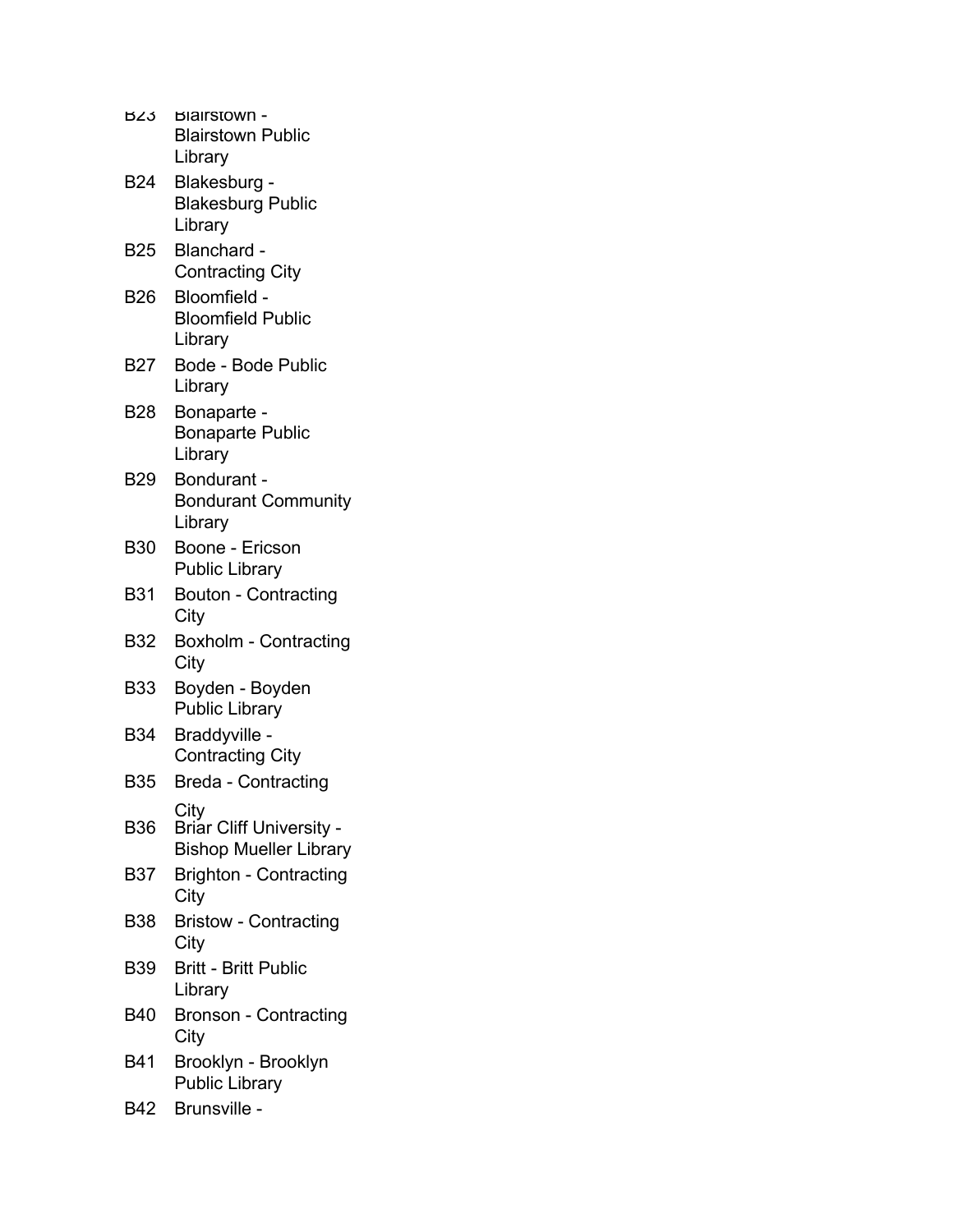Contracting City

- B43 Buckeye Contracting **City**
- B44 Buffalo Center Buffalo Center Public Library
- B45 Burlington Burlington Public Library
- B46 Burt Burt Public Library
- B47 Bussey Bussey Community Library

Subtotal of all B libraries (Click Save to 58 calculate subtotal) 58 *0*

## **C Libraries**

- C1 Calamus Calamus Public Library
- C2 Callender Callender Heritage Public Library
- C3 Calmar Calmar Public Library
- C4 Calumet Contracting
- **City** C5 Camanche - Camanche Public Library
- C6 Cambridge Cambridge Memorial Library
- C7 Cantril Cantril Public Library
- C8 Carlisle Carlisle Public Library
- C9 Carpenter Contracting City
- C10 Carroll Carroll Public Library
- C11 Carson Contracting  $\sim$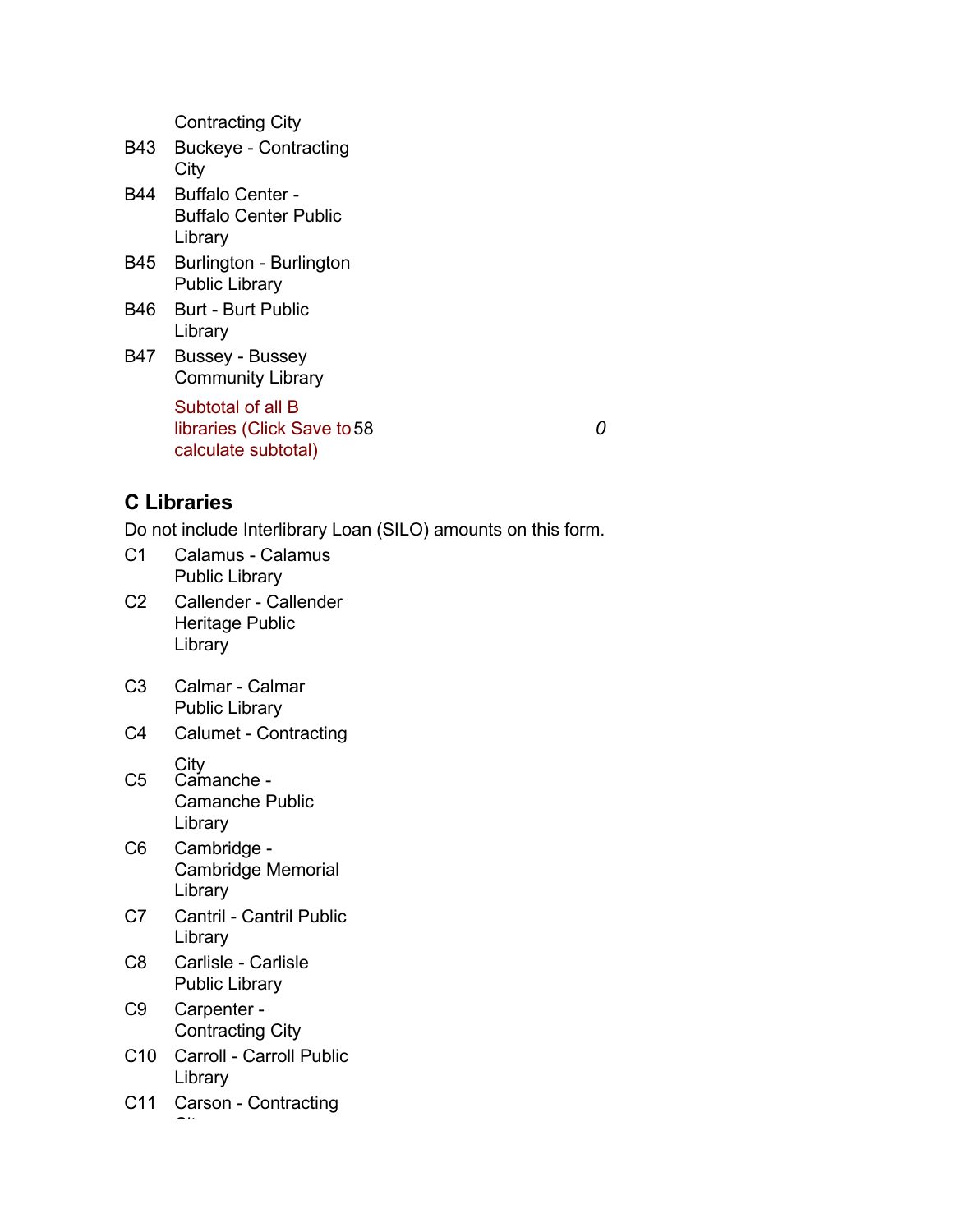|                 | ر ۱، ب                                                      |  |
|-----------------|-------------------------------------------------------------|--|
| C <sub>12</sub> | Carter Lake - Edward                                        |  |
|                 | F. Owen Memorial<br>Library                                 |  |
| C <sub>13</sub> | Cascade - Cascade<br><b>Public Library</b>                  |  |
| C14             | Casey - Casey Public <sub>0</sub><br>Library                |  |
| C <sub>15</sub> | Cedar Falls - Cedar<br><b>Falls Public Library</b>          |  |
| C16             | Cedar Rapids - Cedar<br>Rapids Public Library               |  |
| C <sub>17</sub> | <b>Center Point - Center</b><br><b>Point Public Library</b> |  |
| C18             | Centerville - Drake<br><b>Public Library</b>                |  |
| C <sub>19</sub> | Central City - J. C.<br><b>Clegg Public Library</b>         |  |
| C <sub>20</sub> | Centralia -<br><b>Contracting City</b>                      |  |
| C <sub>21</sub> | <b>Chariton - Chariton</b><br><b>Free Public Library</b>    |  |
| C22             | <b>Charles City - Charles</b><br><b>City Public Library</b> |  |
| C <sub>23</sub> | Charlotte -<br><b>Contracting City</b>                      |  |
| C <sub>24</sub> | <b>Charter Oak - Charter</b><br><b>Oak Public Library</b>   |  |
| C <sub>25</sub> | Chelsea - Chelsea<br><b>Public Library</b>                  |  |
| C <sub>26</sub> | Cherokee - Cherokee<br><b>Public Library</b>                |  |
| C <sub>27</sub> | <b>Chester - Contracting</b><br>City                        |  |
| C <sub>28</sub> | Chillicothe -<br><b>Contracting City</b>                    |  |
| C <sub>29</sub> | Churdan - Churdan<br><b>Public Library</b>                  |  |
| C <sub>30</sub> | Clare - Clare Public<br>Library                             |  |
| C <sub>31</sub> | Clarence - Clarence<br><b>Public Library</b>                |  |
| C <sub>32</sub> | Clarinda - Lied Public                                      |  |

C32 Clarinda - Lied Public 0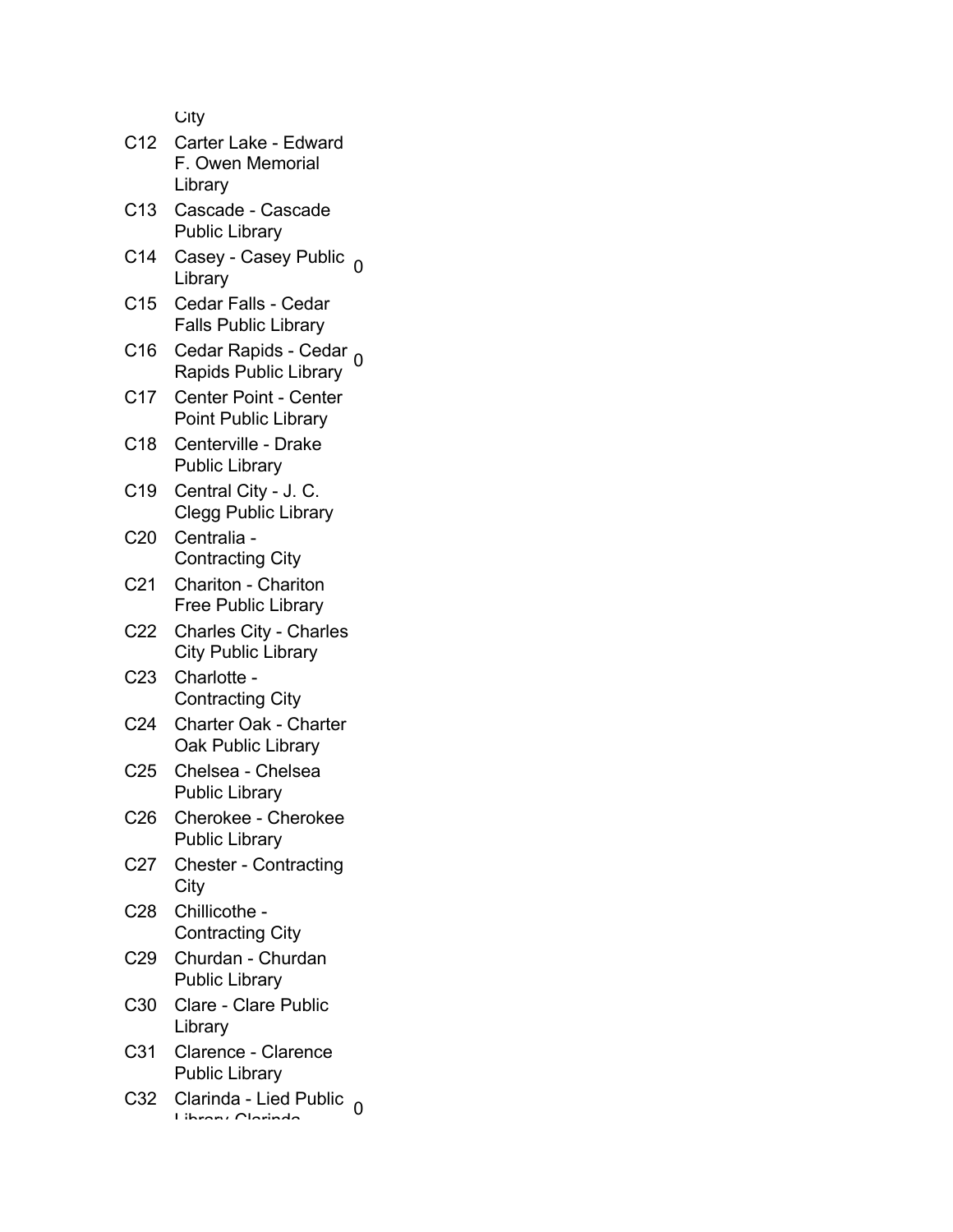|                 | Livialy-Uldilliud                                     |     |     |
|-----------------|-------------------------------------------------------|-----|-----|
| C33 -           | Clarion - Clarion<br><b>Public Library</b>            |     |     |
| C34             | Clarksville -<br><b>Clarksville Public</b><br>Library |     |     |
| C35             | Clayton - Contracting<br>City                         |     |     |
| C <sub>36</sub> | Clear Lake - Clear<br>Lake Public Library             |     |     |
| C37             | Clearfield - Clearfield<br><b>Public Library</b>      | 222 | 107 |
| C38             | Cleghorn - M-C<br><b>Community Library</b>            |     |     |
| C39             | Clemons -<br><b>Contracting City</b>                  |     |     |
| C40             | <b>Clermont - Clermont</b><br><b>Public Library</b>   |     |     |
| C41             | Clinton - Clinton<br><b>Public Library</b>            |     |     |
| C42             | <b>Clinton Community</b><br>College - Library         |     |     |
|                 | C43 Clive - Clive Public                              |     |     |
| C44             | Library<br>Clutier - Clutier Public<br>Library        |     |     |
| C45             | Coe College - Stewart<br>Memorial Library)            |     |     |
| C46             | Coggon - Coggon<br><b>Public Library</b>              |     |     |
| C47             | Coin - Coin Public<br>Library                         |     |     |
| C48             | Colesburg -<br><b>Colesburg Public</b><br>Library     |     |     |
| C49             | <b>Colfax - Colfax Public</b><br>Library              |     |     |
| C <sub>50</sub> | College Springs -<br><b>Contracting City</b>          |     |     |
| C <sub>51</sub> | <b>Collins - Collins Public</b><br>Library            |     |     |
| C52             | Colo - Colo Public<br>Library                         |     |     |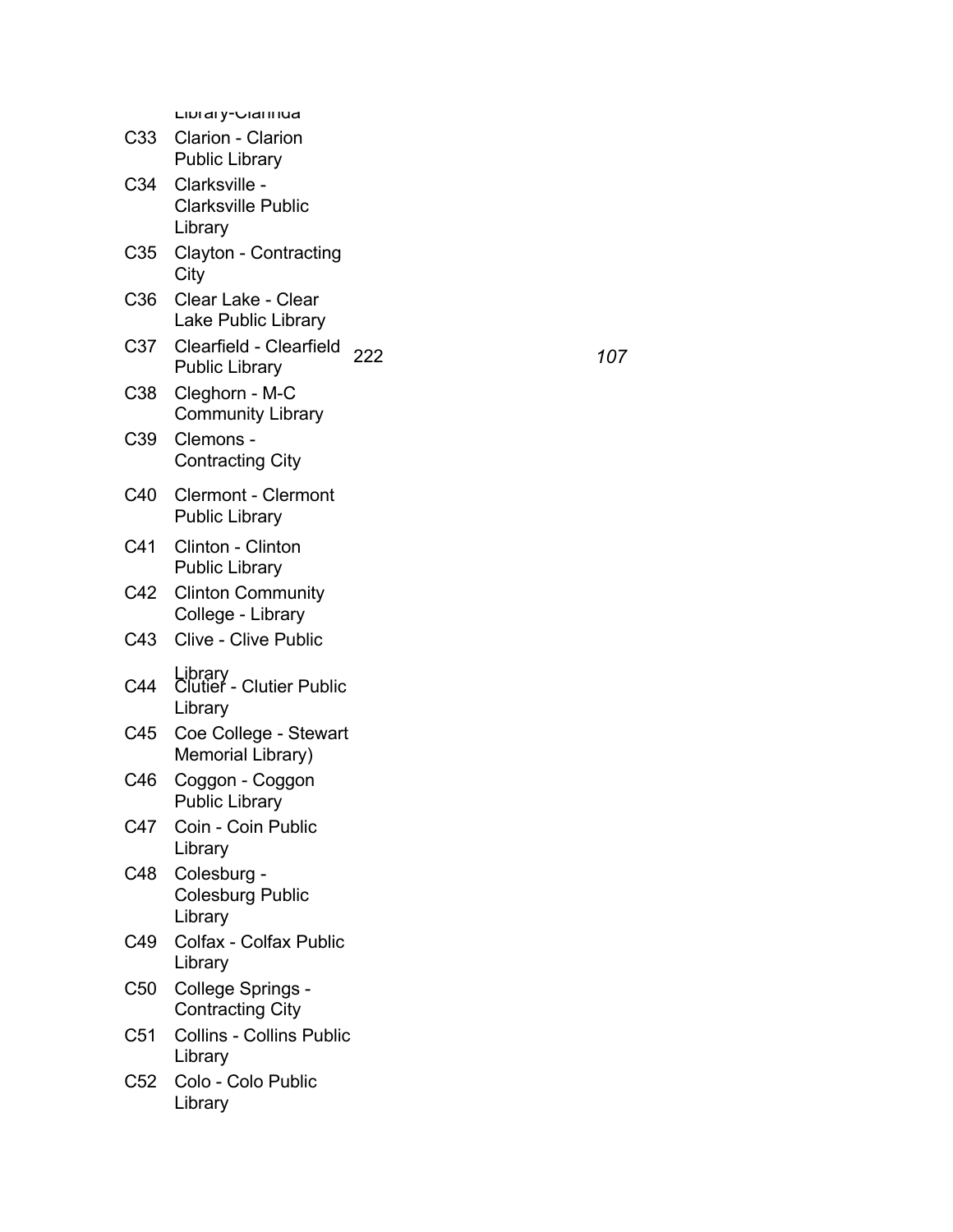|       | C53 Columbus City -<br><b>Contracting City</b>                |     |     |
|-------|---------------------------------------------------------------|-----|-----|
| C54   | Columbus Junction -<br><b>Columbus Jct Public</b><br>Library  |     |     |
| C55   | <b>Colwell - Contracting</b><br>City                          |     |     |
| C56   | Conesville -<br><b>Contracting City</b>                       |     |     |
| C57   | Conrad - Conrad<br><b>Public Library</b>                      |     |     |
| C58   | Coon Rapids - Coon<br><b>Rapids Public Library</b>            |     |     |
| C59   | Coralville - Coralville<br><b>Public Library</b>              |     |     |
| C60   | Cornell College -<br>Russell D. Cole<br>Library               |     |     |
| C61   | Corning - Corning<br><b>Public Library</b>                    | 410 | 448 |
| C62   | Correctionville -<br><b>Correctionville Public</b><br>Library |     |     |
| C63 - | Corwith - Corwith<br><b>Public Library</b>                    |     |     |
| C64   | Corydon - Karl Miles<br>Lecompte Memorial<br>Library          |     |     |
| C65   | <b>Cotter - Contracting</b><br>City                           |     |     |
| C66   | <b>Coulter - Coulter</b><br><b>Public Library</b>             |     |     |
| C67   | Council Bluffs -<br><b>Council Bluffs Public</b><br>Library   |     |     |
| C68   | Craig - Contracting<br>City                                   |     |     |
| C69   | Crescent -<br><b>Contracting City</b>                         |     |     |
| C70   | Cresco - Cresco<br><b>Public Library</b>                      |     |     |
| C71   | Creston - Matilda J.<br><b>Gibson Memorial</b><br>Library     |     |     |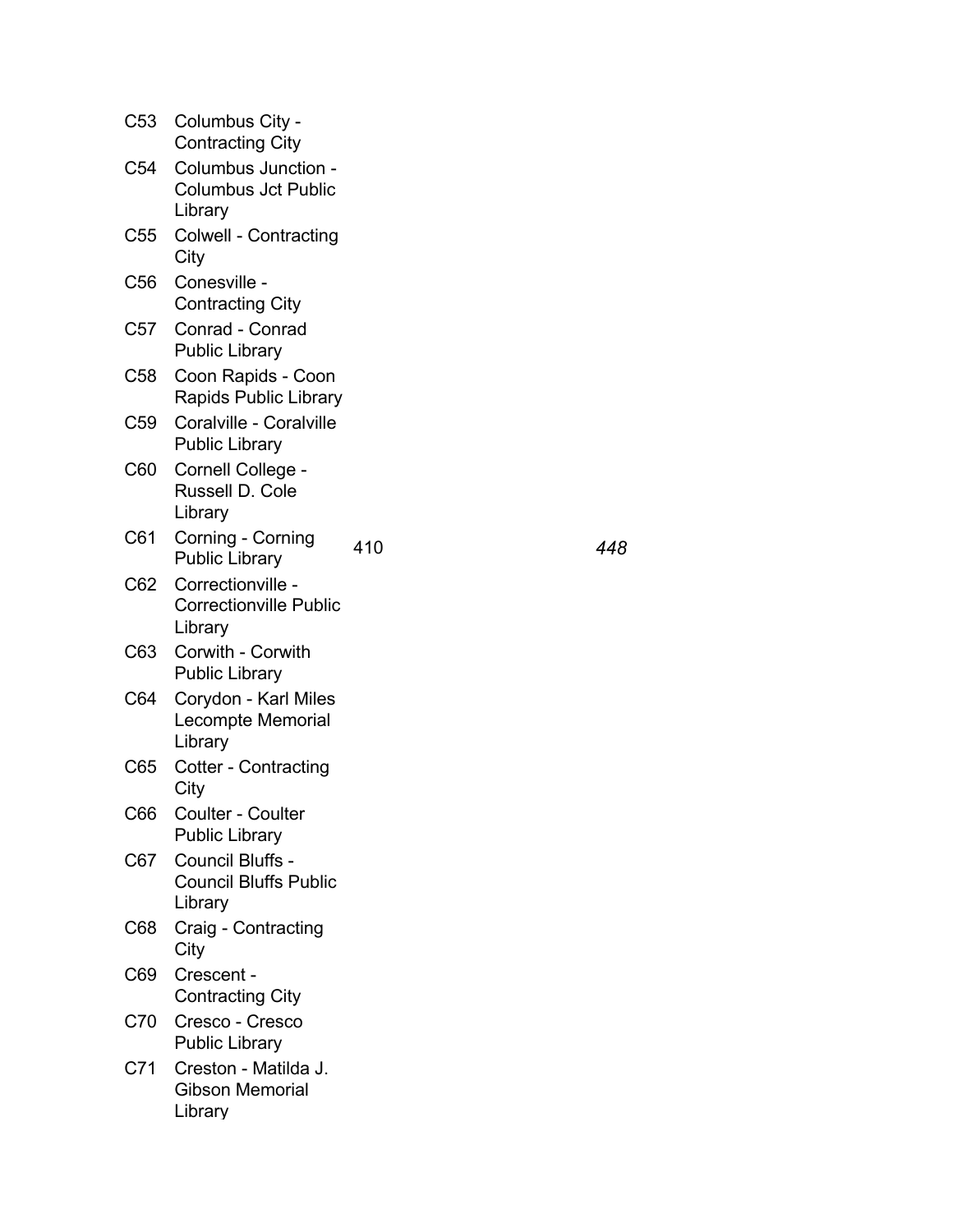| C72   | Cromwell -<br><b>Contracting City</b>                                    |
|-------|--------------------------------------------------------------------------|
| C73 - | Crystal Lake - Crystal<br>Lake Public Library                            |
|       | C74 Cumberland -<br>Cumberland Public<br>O<br>Library                    |
| C75   | Cumming -<br><b>Contracting City</b>                                     |
| C76 - | Cushing - Cushing<br><b>Community Library</b>                            |
|       | Subtotal of all C<br>libraries (Click Save to 632<br>calculate subtotal) |

632 *555*

#### **D Libraries**

Do not include Interlibrary Loan (SILO) amounts on this form.

D1 Dakota City -

 $\mathbb{L}$ 

- Contracting City D2 Dallas Center - Roy R. Estle Memorial Library
- D3 Dana Contracting **City**
- D4 Davenport Davenport Public Library
- D5 Dawson Contracting **City**
- D6 Dayton Dayton Public Library
- D7 De Soto De Soto Public Library
- D8 De Witt Frances Banta Waggoner Community Library
- D9 Decorah Decorah Public Library
- D10 Dedham Contracting **City**
- D11 Deep River Contracting City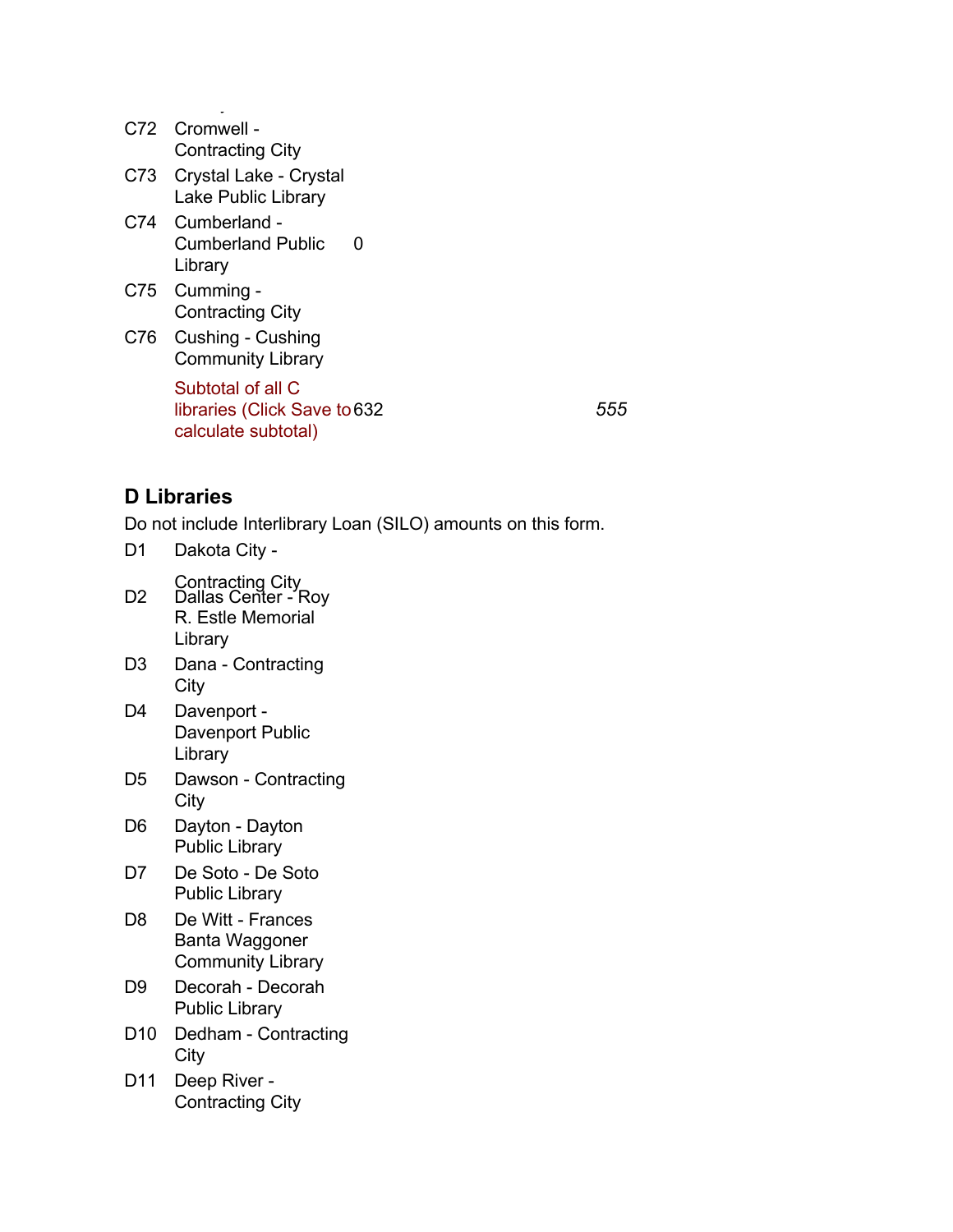| D12             | Defiance -<br><b>Contracting City</b>                                                         |    |
|-----------------|-----------------------------------------------------------------------------------------------|----|
| D <sub>13</sub> | Delaware -<br><b>Contracting City</b>                                                         |    |
| D <sub>14</sub> | Delhi - Delhi Public                                                                          |    |
| D <sub>15</sub> | Library<br>Delmar - Contracting                                                               |    |
| D <sub>16</sub> | City<br>Denison - Norelius                                                                    | 0  |
| D17             | <b>Community Library</b><br>Denver - Denver                                                   |    |
| D <sub>18</sub> | <b>Public Library</b><br>Derby - Contracting                                                  |    |
| D <sub>19</sub> | City<br>Des Moines - Des                                                                      | 43 |
| D <sub>20</sub> | <b>Moines Public Library</b><br>Des Moines Area                                               |    |
|                 | Community College -<br><b>Ankeny Campus</b>                                                   |    |
| D <sub>21</sub> | Des Moines Area<br><b>Community College</b>                                                   |    |
| D22             | <b>Boone Campus</b><br>Des Moines Area<br><b>Community College -</b><br><b>Carroll Campus</b> |    |
| D <sub>23</sub> | <b>Dexter - Dexter Public</b><br>Library                                                      |    |
| D <sub>24</sub> | Dickens - Dickens<br><b>Public Library</b>                                                    |    |
| D <sub>25</sub> | Dike - Dike Public<br>Library                                                                 |    |
| D26             | <b>Dolliver - Contracting</b><br>City                                                         |    |
| D <sub>27</sub> | Donnellson -<br><b>Donnellson Public</b><br>Library                                           |    |
| D28             | Doon - Doon Public<br>Library                                                                 |    |
| D <sub>29</sub> | Dordt College - John<br>and Louise Hulst<br>Library                                           |    |
| D30             | Dougherty -<br><b>Contracting City</b>                                                        |    |
| D31             | Dow Citv - Dow Citv                                                                           |    |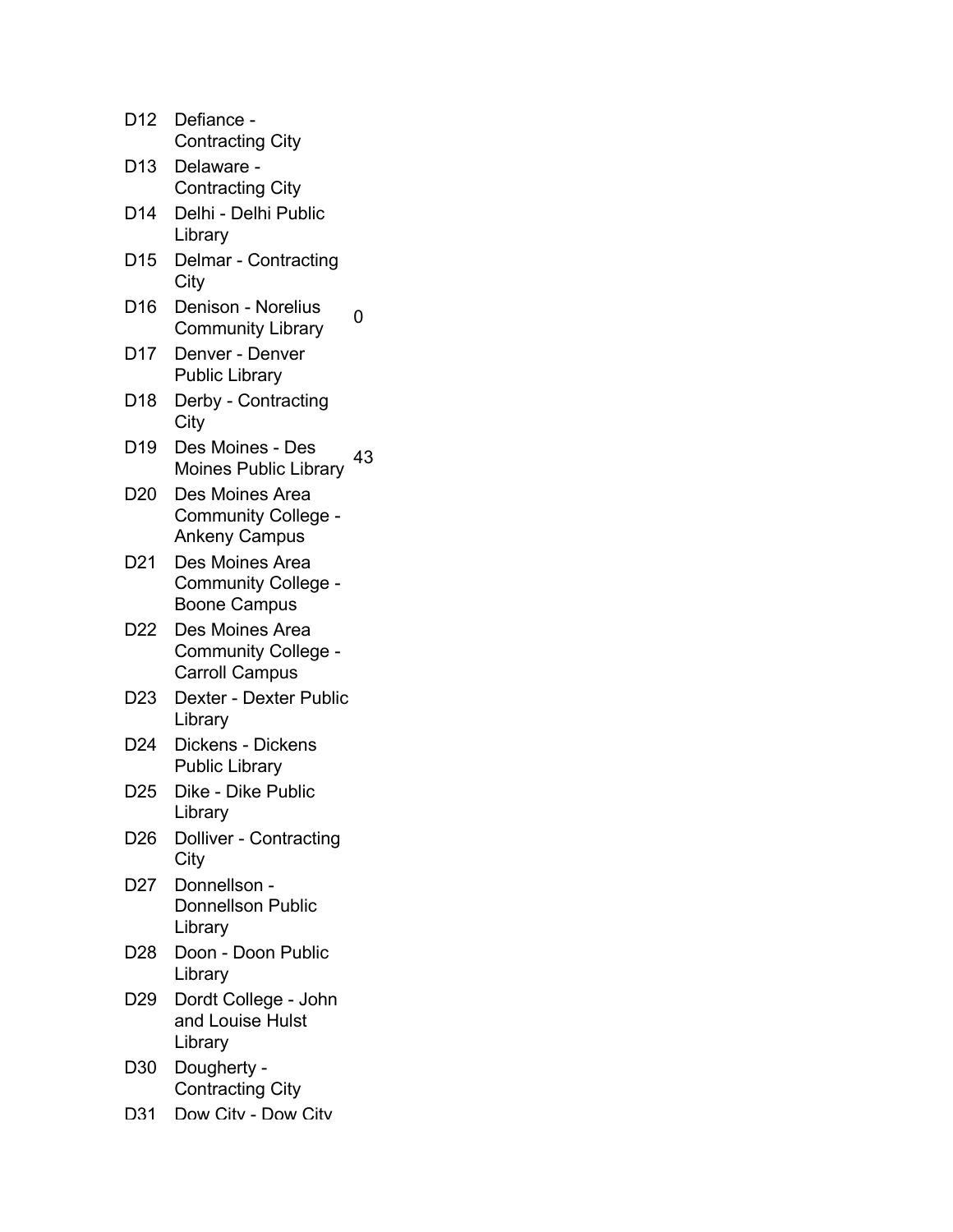da 2011 Dow City - Dow City Public Library D32 Dows - Dows Community Library D33 Drakesville - Contracting City D34 Dubuque - Carnegie-Stout Public Library

- D35 Dubuque County Dubuque County Library
- D36 Dumont Dumont Community Library
- D37 Duncombe Duncombe Public Library
- D38 Dundee Contracting
- City D39 Dunkerton Dunkerton Public Library
- D40 Dunlap Dunlap Public Library
- D41 Dyersville James Kennedy Public Library
- D42 Dysart Norma Anders Public Library

Subtotal of all D libraries (Click Save to 43 calculate subtotal) 43 *0*

## **E - F Libraries**

- E1 Eagle Grove Eagle Grove Memorial Library
- E2 Earlham Earlham Public Library
- E3 Earling Contracting **City**
- E4 Earlville Ruth Suckow Memorial Library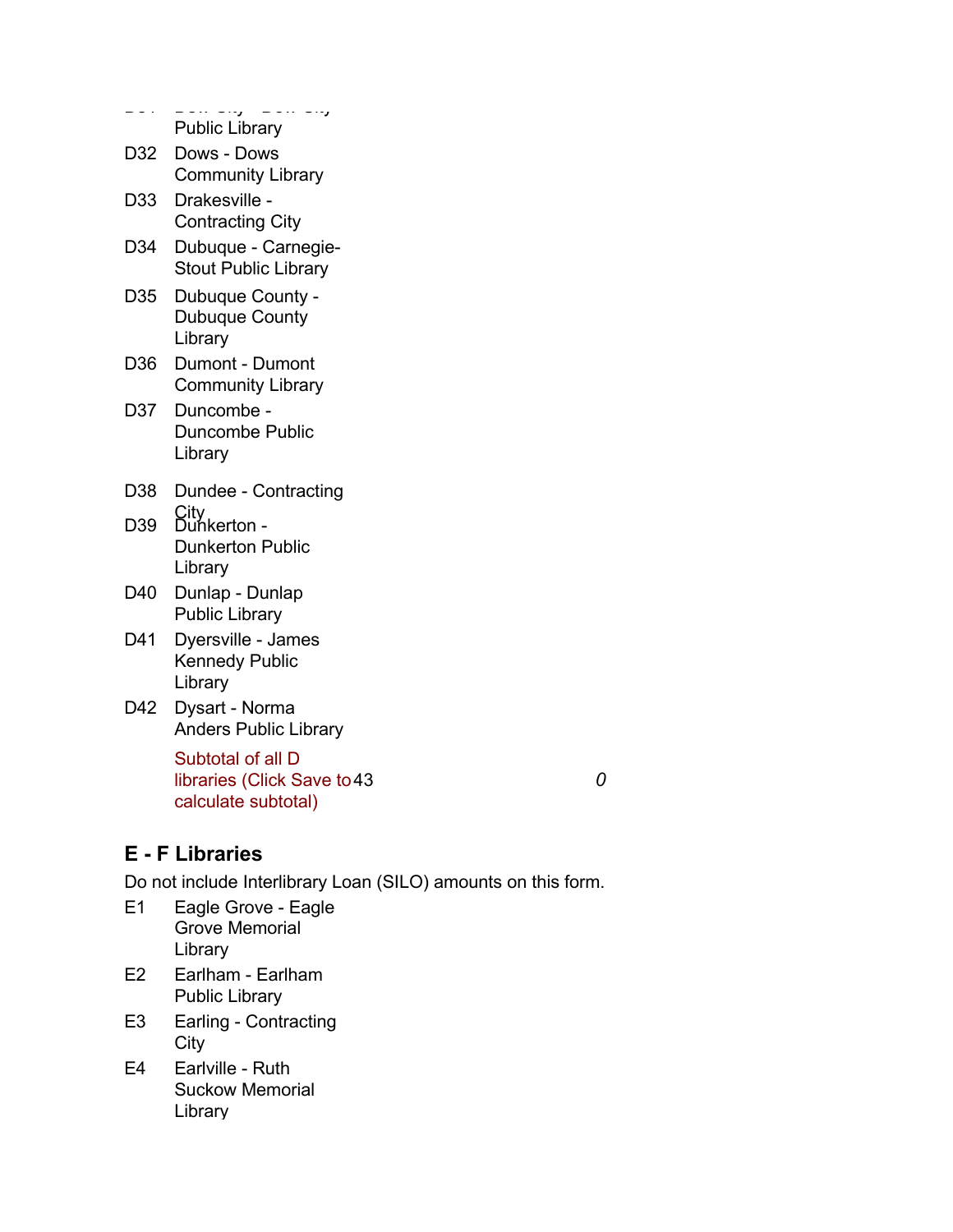| E5              | Early - Early Public<br>Library                           |
|-----------------|-----------------------------------------------------------|
| E6              | East Peru -<br><b>Contracting City</b>                    |
| E7              | Eddyville - Eddyville<br><b>Public Library</b>            |
| E8              | Edgewood -<br><b>Edgewood Public</b><br>Library           |
| E9              | Elberon - Elberon<br><b>Public Library</b>                |
| E10             | Eldon - Eldon Public<br>Library                           |
| E11             | Eldora - Eldora Public                                    |
| E <sub>12</sub> | Library<br>Elgin - Elgin Public<br>Library                |
| E13             | Elk Horn - Elk Horn<br><b>Public Library</b>              |
| E14             | Elk Run Heights -<br><b>Contracting City</b>              |
| E <sub>15</sub> | Elkader - Elkader<br><b>Public Library</b>                |
| E16             | <b>Elkhart - Contracting</b><br>City                      |
| E17             | <b>Elkport - Contracting</b><br>City                      |
| E18             | <b>Elliott - Elliott Public</b><br>Library                |
| E19             | Ellsworth - Ellsworth<br><b>Public Library</b>            |
| E20             | <b>Ellsworth Community</b><br>College - Osgood<br>Library |
| E21             | Elma - Elma Public<br>Library                             |
| E22             | Ely - Ely Public<br>Library                               |
| E23             | <b>Emerson - Emerson</b><br><b>Public Library</b>         |
| E24             | <b>Emmaus Bible</b><br><b>College Library</b>             |
| E25             | Emmetsburg -                                              |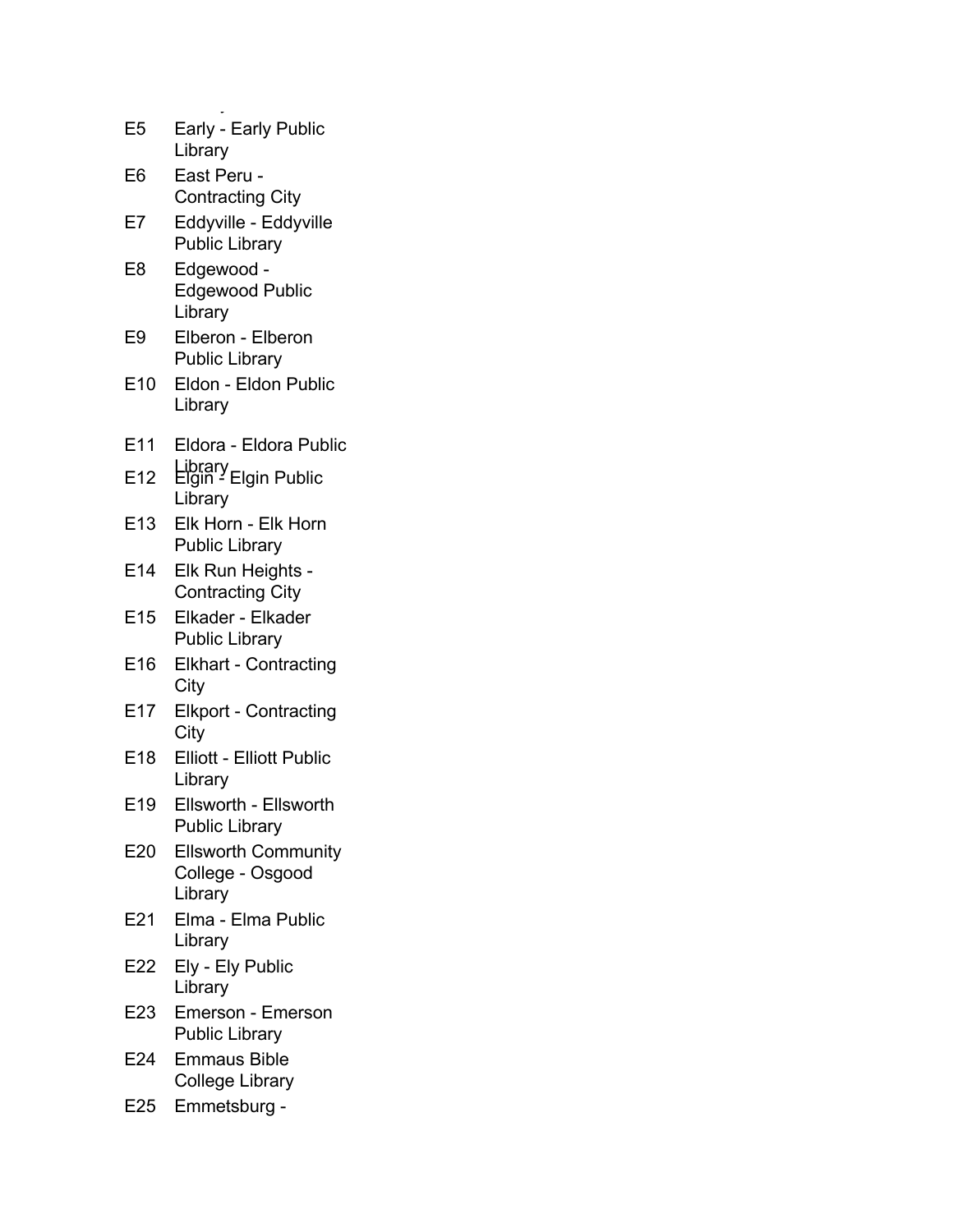Emmetsburg Public Library

- E26 Essex Lied Public Essex - Lieu Public 0<br>Library-Essex
- E27 Estherville Estherville Public Library
- E28 Evansdale Evansdale Public Library
- E29 Everly Everly Public
- E30 ERRIPY Exira Public Library
- E31 Exline Contracting **City**
- F1 Fairbank Fairbank Public Library
- F2 Fairfax Fairfax Public Library
- F3 Fairfield Fairfield Public Library
- F4 Faith Baptist Bible College & Theological Seminary - John L. Patten Library
- F5 Farmersburg Farmersburg Public Library
- F6 Farmington Farmington Public Library
- F7 Farnhamville Farnhamville Public Library
- F8 Fayette Fayette Community Library
- F9 Fenton Fenton Public Library
- F10 Ferguson Contracting City
- F11 Fertile Fertile Public Library

F12 Floris - Contracting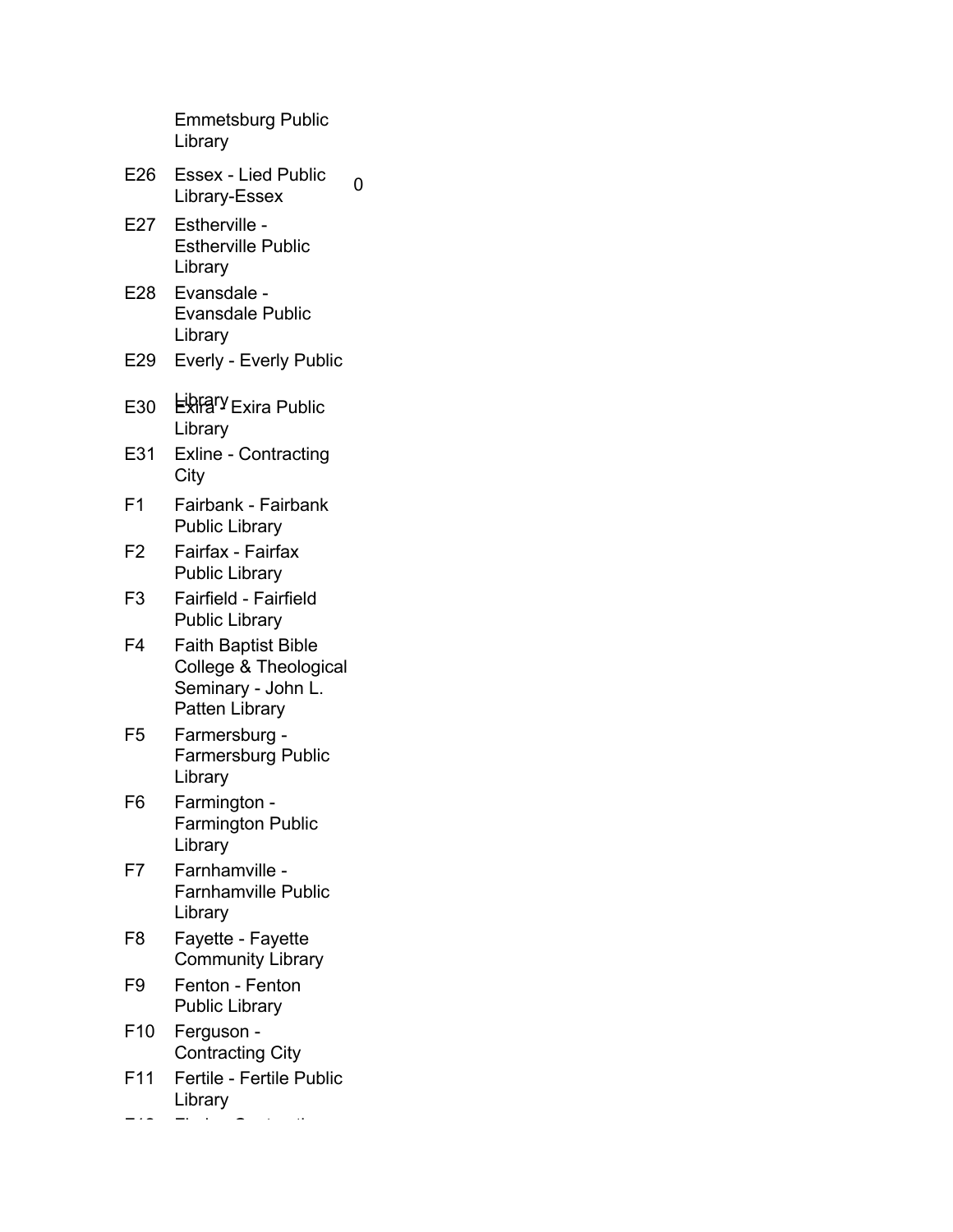| F <sub>12</sub> | <b>Floris - Contracting</b><br>City                                                     |
|-----------------|-----------------------------------------------------------------------------------------|
| F <sub>13</sub> | Floyd - Contracting<br>City                                                             |
| F <sub>14</sub> | Fonda - Fonda Public<br>Library                                                         |
| F <sub>15</sub> | Fontanelle -<br><b>Fontanelle Public</b><br>34<br>Library                               |
| F <sub>16</sub> | <b>Forest City - Forest</b>                                                             |
| F <sub>17</sub> | <b>City Public Library</b><br>Fort Atkinson - Fort<br><b>Atkinson Public</b><br>Library |
| F <sub>18</sub> | Fort Dodge - Fort<br>Dodge Public Library                                               |
| F <sub>19</sub> | Fort Madison - Fort<br><b>Madison Public</b><br>Library                                 |
| F <sub>20</sub> | Franklin - Contracting<br>City                                                          |
| F <sub>21</sub> | <b>Fraser - Contracting</b><br>City                                                     |
| F <sub>22</sub> | Fredericksburg -<br><b>Upham Memorial</b><br>Library                                    |
| F <sub>23</sub> | Frederika -<br><b>Contracting City</b>                                                  |
| F <sub>24</sub> | Fredonia -<br><b>Contracting City</b>                                                   |
| F <sub>25</sub> | <b>Fremont - Contracting</b><br>City                                                    |
| F <sub>26</sub> | <b>Fruitland - Contracting</b><br>City                                                  |
|                 | Subtotal of all E - F<br>libraries (Click Save to 34<br>calculate subtotal)             |

34 *0*

## **G Libraries**

- G1 Galva Galva Public Library
- G2 Garber Contracting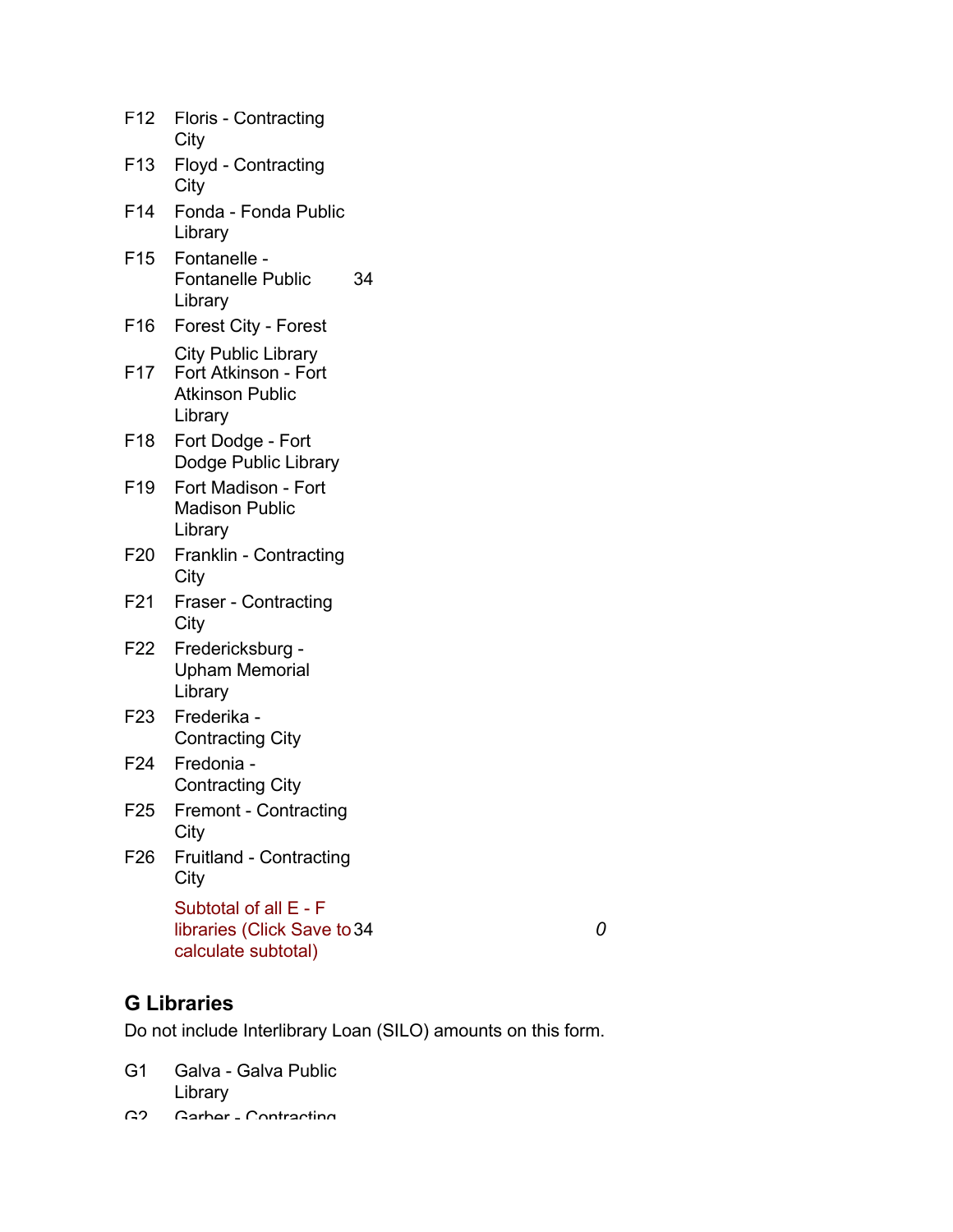| ے د | - Vunuavung<br>יסטו געו<br>City                                |
|-----|----------------------------------------------------------------|
| G3  | Garden Grove -<br><b>Garden Grove Public</b><br>Library        |
| G4  | Garnavillo - Garnavillo<br><b>Public Library</b>               |
| G5  | Garner - Garner                                                |
| G6  | Public Library<br>Garrison - Garrison<br><b>Public Library</b> |
| G7  | Garwin - Garwin<br><b>Public Library</b>                       |
| G8  | Geneva - Contracting<br>City                                   |
| G9  | George - George<br><b>Public Library</b>                       |
| G10 | Gibson - Contracting<br>City                                   |
| G11 | Gilbertville -<br><b>Contracting City</b>                      |
| G12 | Gilman - Gilman<br><b>Public Library</b>                       |
| G13 | Gilmore City - Gilmore<br><b>City Public Library</b>           |
| G14 | Gladbrook -<br><b>Gladbrook Public</b><br>Library              |
| G15 | Glenwood - Glenwood <sub>0</sub><br><b>Public Library</b>      |
| G16 | Glidden - Glidden<br><b>Public Library</b>                     |
| G17 | Goldfield -<br><b>Contracting City</b>                         |
| G18 | Goodell - Contracting<br>City                                  |
| G19 | Goose Lake -<br><b>Contracting City</b>                        |
| G20 | Gowrie - Gowrie<br><b>Public Library</b>                       |
| G21 | Graettinger -<br><b>Graettinger Public</b><br>Library          |
| G22 | Grafton - Grafton                                              |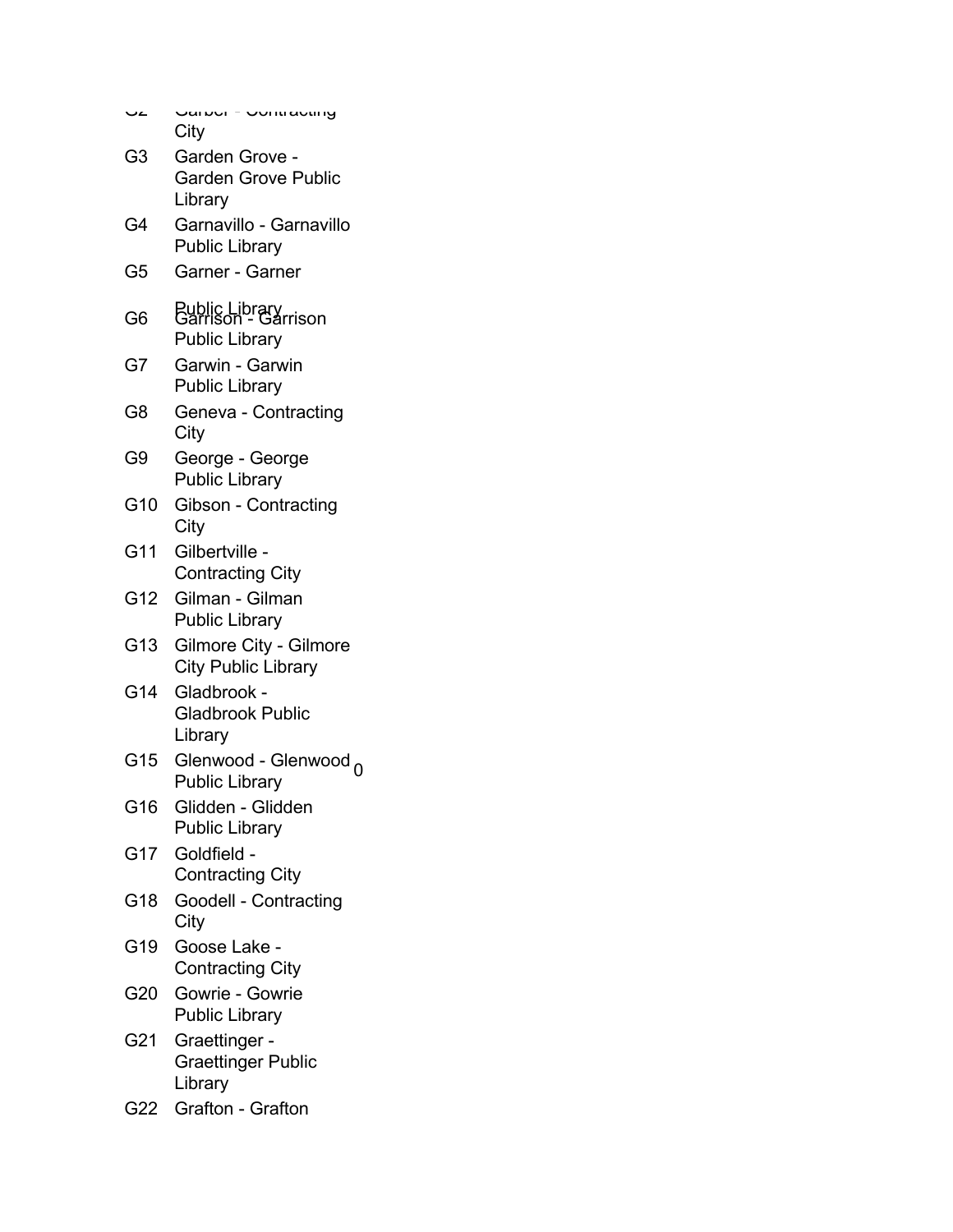|     | <b>Public Library</b>                                                    |     |     |
|-----|--------------------------------------------------------------------------|-----|-----|
| G23 | <b>Grand Junction -</b><br><b>Grand Junction Public</b><br>Library       |     |     |
| G24 | Grand Mound -<br><b>Contracting City</b>                                 |     |     |
| G25 | <b>Grand View University</b><br>- Library                                |     |     |
| G26 | Grandview -<br><b>Contracting City</b>                                   |     |     |
| G27 | Granger - Granger<br><b>Public Library</b>                               |     |     |
| G28 | Granville -<br><b>Contracting City</b>                                   |     |     |
| G29 | Greeley - Contracting<br>City                                            |     |     |
| G30 | Greene - Greene<br><b>Public Library</b>                                 |     |     |
| G31 | Greenfield -<br>Greenfield Public<br>Library                             | 361 | 315 |
| G32 | <b>Grimes - Grimes</b><br><b>Public Library</b>                          |     |     |
| G33 | <b>Grinnell - Drake</b><br><b>Community Library</b>                      | 0   |     |
| G34 | Griswold - Griswold<br><b>Public Library</b>                             |     |     |
| G35 | <b>Grundy Center - Kling</b><br><b>Memorial Library</b>                  |     |     |
| G36 | <b>Gruver - Contracting</b><br>City                                      |     |     |
| G37 | Guernsey -<br><b>Contracting City</b>                                    |     |     |
| G38 | <b>Guthrie Center - Mary</b><br>J. Barnett Memorial<br>Library           | 0   |     |
| G39 | Guttenberg -<br><b>Guttenberg Public</b><br>Library                      |     |     |
|     | Subtotal of all G<br>libraries (Click Save to 361<br>calculate subtotal) |     | 315 |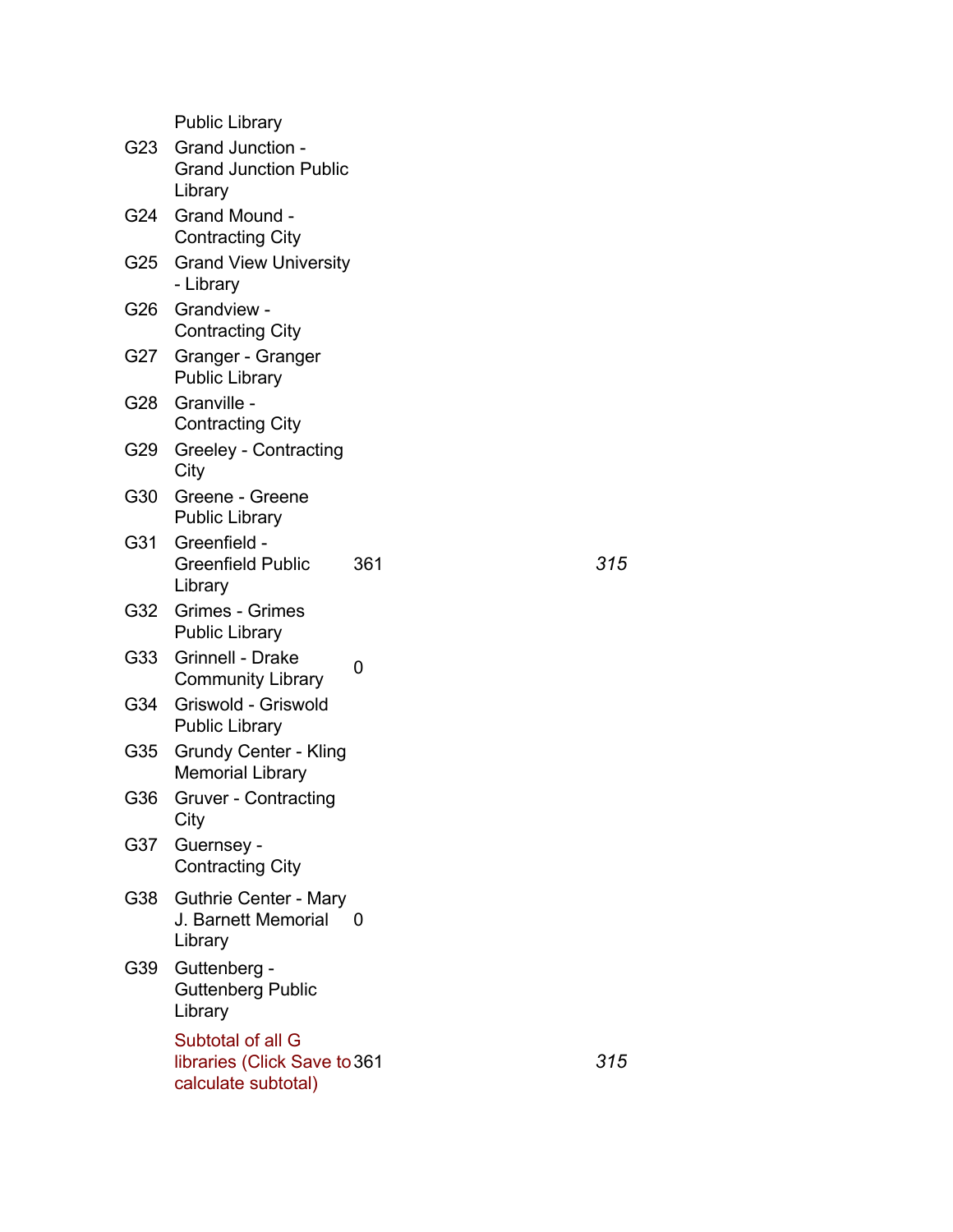## **H Libraries**

- H1 Halbur Contracting
- City H2 Hamburg Hamburg Public Library
- H3 Hampton Hampton Public Library
- H4 Hancock Contracting **City**
- H5 Hanlontown Kinney Memorial Library
- H6 Hansell Contracting **City**
- H7 Harcourt Harcourt Public Library
- H8 Hardy Contracting City
- H9 Harlan Harlan nanan - nanan<br>Community Library 0
- H10 Harper Contracting City
- H11 Harpers Ferry Dolores Tillinghast Memorial Library
- H12 Hartford Contracting **City**
- H13 Hartley Hartley Public Library
- H14 Hartwick Contracting **City**
- H15 Havelock Havelock Public Library
- H16 Haverhill Contracting **City**
- H17 Hawarden Hawarden Public Library
- H18 Hawkeye Hawkeye Public Library
- H19 Hawkeye Community College - Library
- H20 Hazleton -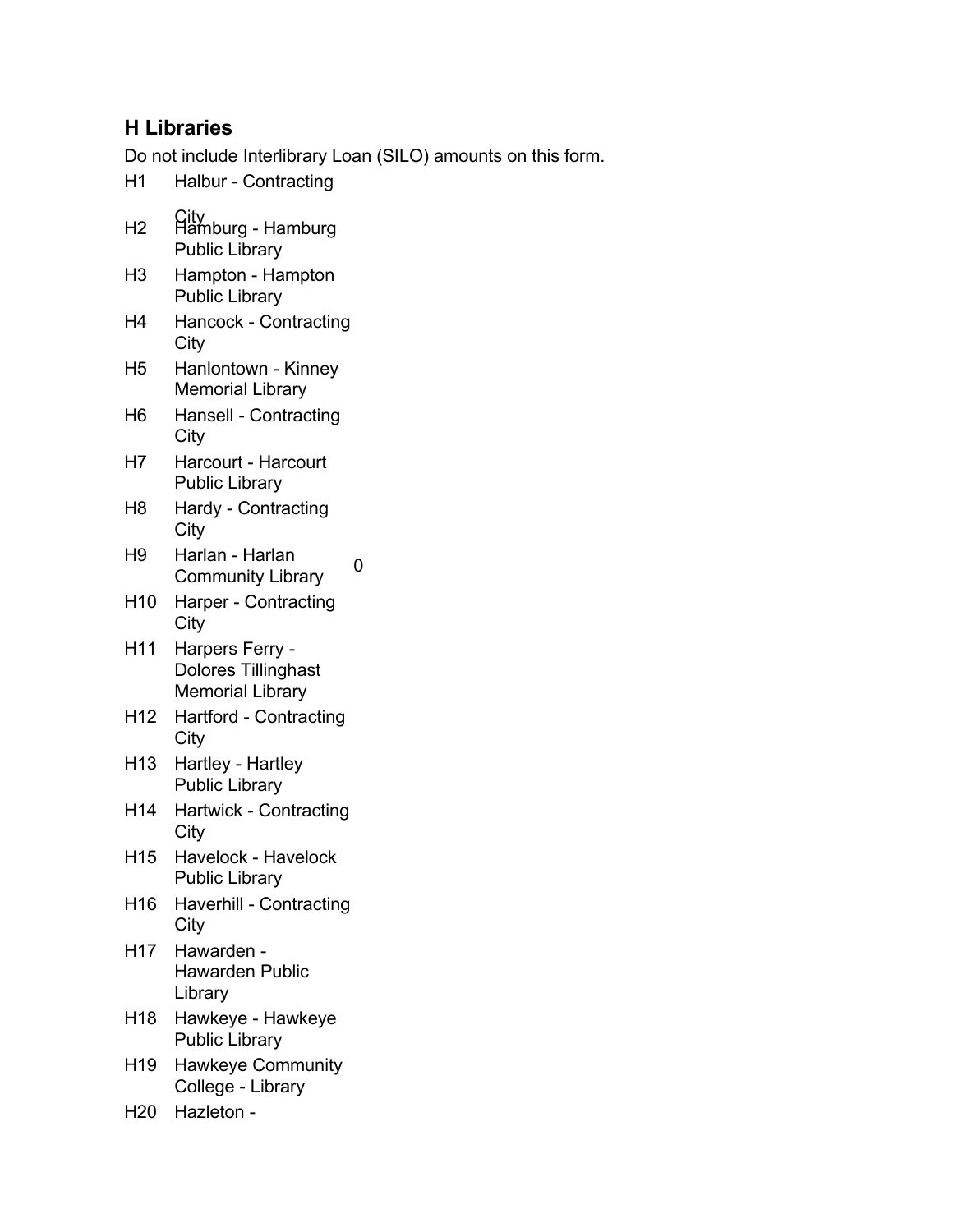Contracting City

|       | <b>OUTHOUTHY</b>                                   |  |
|-------|----------------------------------------------------|--|
|       | H21 Hedrick - Hedrick<br><b>Public Library</b>     |  |
|       | H22 Hepburn - Contracting<br>City                  |  |
|       | H23 Hiawatha - Hiawatha<br><b>Public Library</b>   |  |
|       | H24 Hills - Contracting City                       |  |
|       | H25 Hillsboro - Hillsboro<br><b>Public Library</b> |  |
|       | H26 Hinton - Contracting<br>City                   |  |
| H27   | Holland - Contracting<br>City                      |  |
|       | H28 Holstein - Stubbs<br><b>Memorial Library</b>   |  |
| H29 I | Hopkinton - Hopkinton<br><b>Public Library</b>     |  |
| H30 - | Hospers - Hospers<br><b>Public Library</b>         |  |
| H31 - | Houghton -<br><b>Contracting City</b>              |  |
|       | H32 Hubbard - Hubbard<br><b>Public Library</b>     |  |
|       | H33 Hudson - Hudson<br><b>Public Library</b>       |  |
|       | H34 Hull - Hull Public<br>Library                  |  |
| H35   | Humboldt - Humboldt<br>Public Library              |  |
| H36   | Humeston -<br><b>Humeston Public</b><br>Library    |  |
| H37   | Huxley - Huxley<br><b>Public Library</b>           |  |
|       | Subtotal of all H<br>libraries (Click Save to 0    |  |

## **I - K Libraries**

calculate subtotal)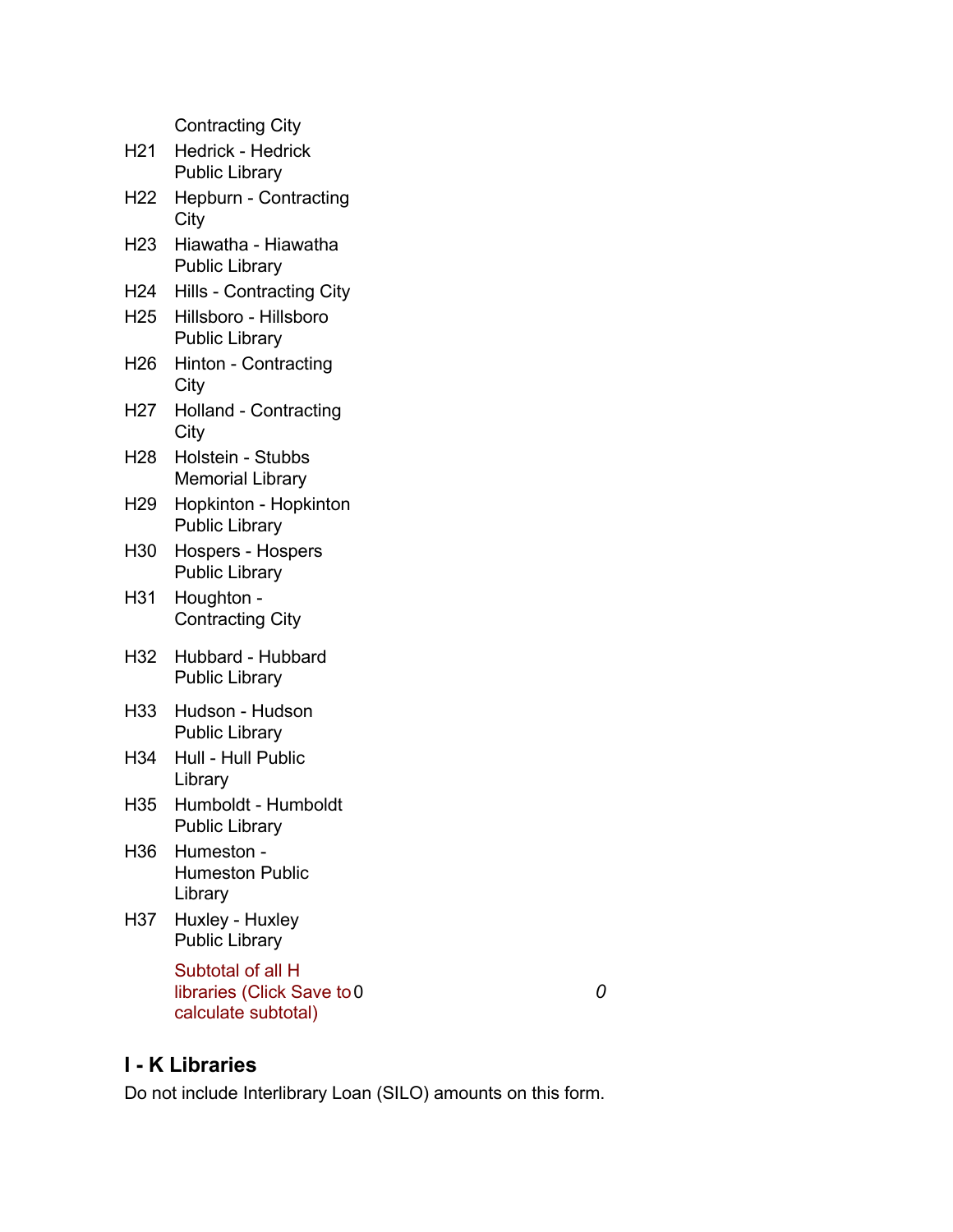| 11             | Ida Grove - Ida Grove                                                                |
|----------------|--------------------------------------------------------------------------------------|
| 12             | Public Library<br>Imogene - Contracting<br>City                                      |
| IЗ             | Independence -<br><b>Independence Public</b><br>Library                              |
| 14             | <b>Indian Hills</b><br><b>Community College</b><br>Library                           |
| 15             | Indianola - Indianola<br>ი<br><b>Public Library</b>                                  |
| 16             | Inwood - Inwood<br><b>Public Library</b>                                             |
| 17             | Ionia - Ionia<br><b>Community Library</b>                                            |
| 18             | Iowa Central<br><b>Community College -</b><br><b>Academic Resource</b><br>Center     |
| 19             | Iowa City - Iowa City<br><b>Public Library</b>                                       |
| 110            | lowa Falls - Robert W.<br><b>Barlow Memorial Lib</b>                                 |
| 111            | Iowa Lakes<br>Community College -<br>Emmetsburg - Library                            |
| 112            | <b>lowa Lakes</b><br><b>Community College</b><br>Estherville - Library               |
| 113            | Iowa Valley<br>Community College -<br>Marshalltown - B.J.<br><b>Harrison Library</b> |
| 114            | Iowa Wesleyan<br>College - Chadwick<br>Library                                       |
| 115            | Ireton - Contracting<br>City                                                         |
| 116            | Irwin - Lied Irwin<br><b>Public Library</b>                                          |
| J <sub>1</sub> | Jamaica - Jamaica                                                                    |
| J2             | Public Library<br>Janesville - Janesville                                            |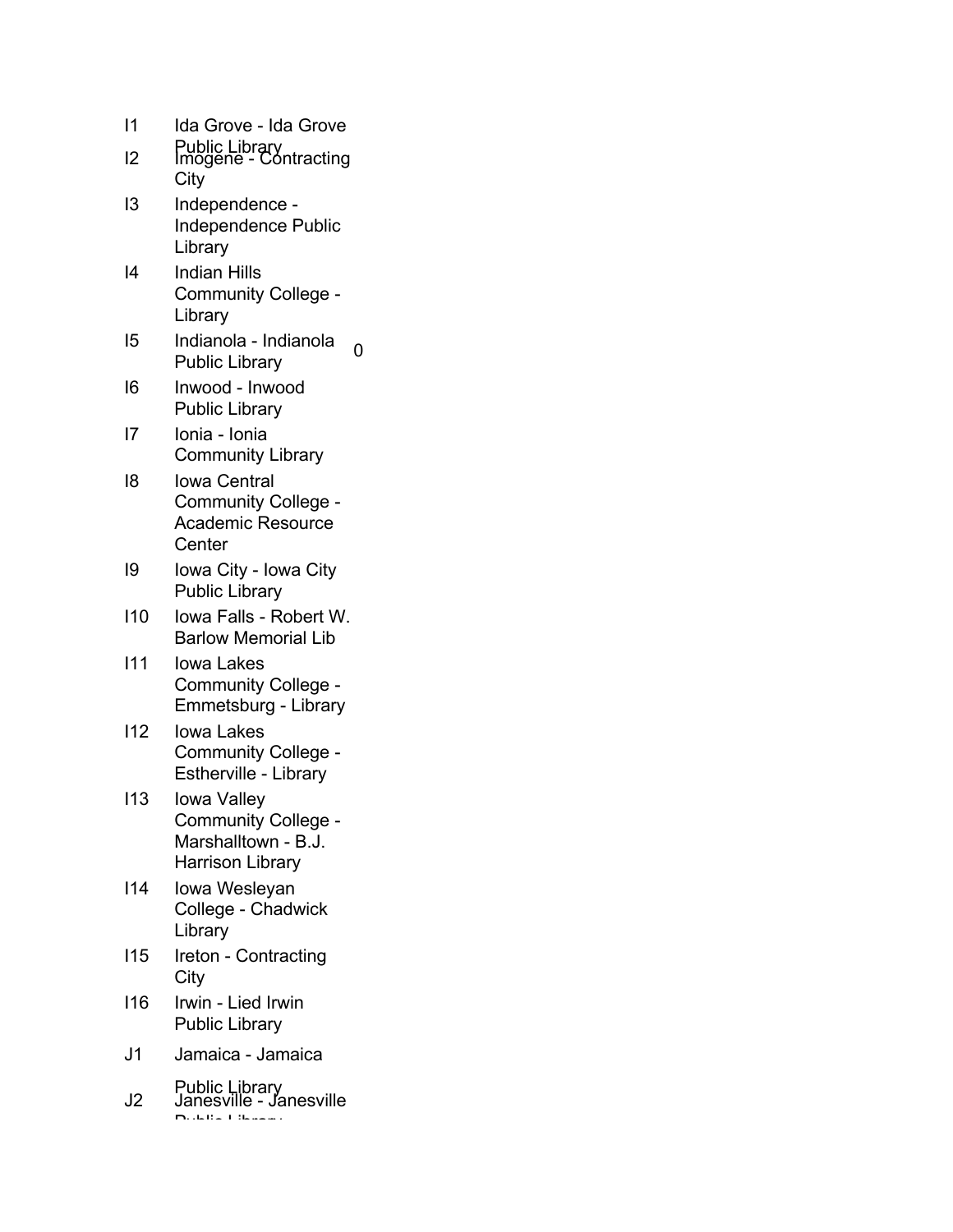- J3 Jefferson Jefferson Public Library
- J4 Jesup Jesup Public Library
- J5 Jewell Montgomery Memorial Library
- J6 Johnston Johnston Jonnston - Jonnston<br>Public Library
- J7 Joice Joice Public Library
- K1 Kalona Kalona Public Library
- K2 Kamrar Contracting **City**
- K3 Kanawha Kanawha Public Library
- K4 Kelley Contracting City
- K5 Kellogg Contracting **City**
- K6 Kensett Kensett Public Library
- K7 Keokuk Keokuk Public Library
- K8 Keomah Village Contracting City
- K9 Keosauqua Keosauqua Public Library
- K10 Keota Wilson Memorial Library
- K11 Keswick Contracting **City**
- K12 Keystone Schroeder Public Library
- K13 Kimballton Kimballton Public Library
- K14 Kingsley Kingsley Public Library
- K15 Kirkman Contracting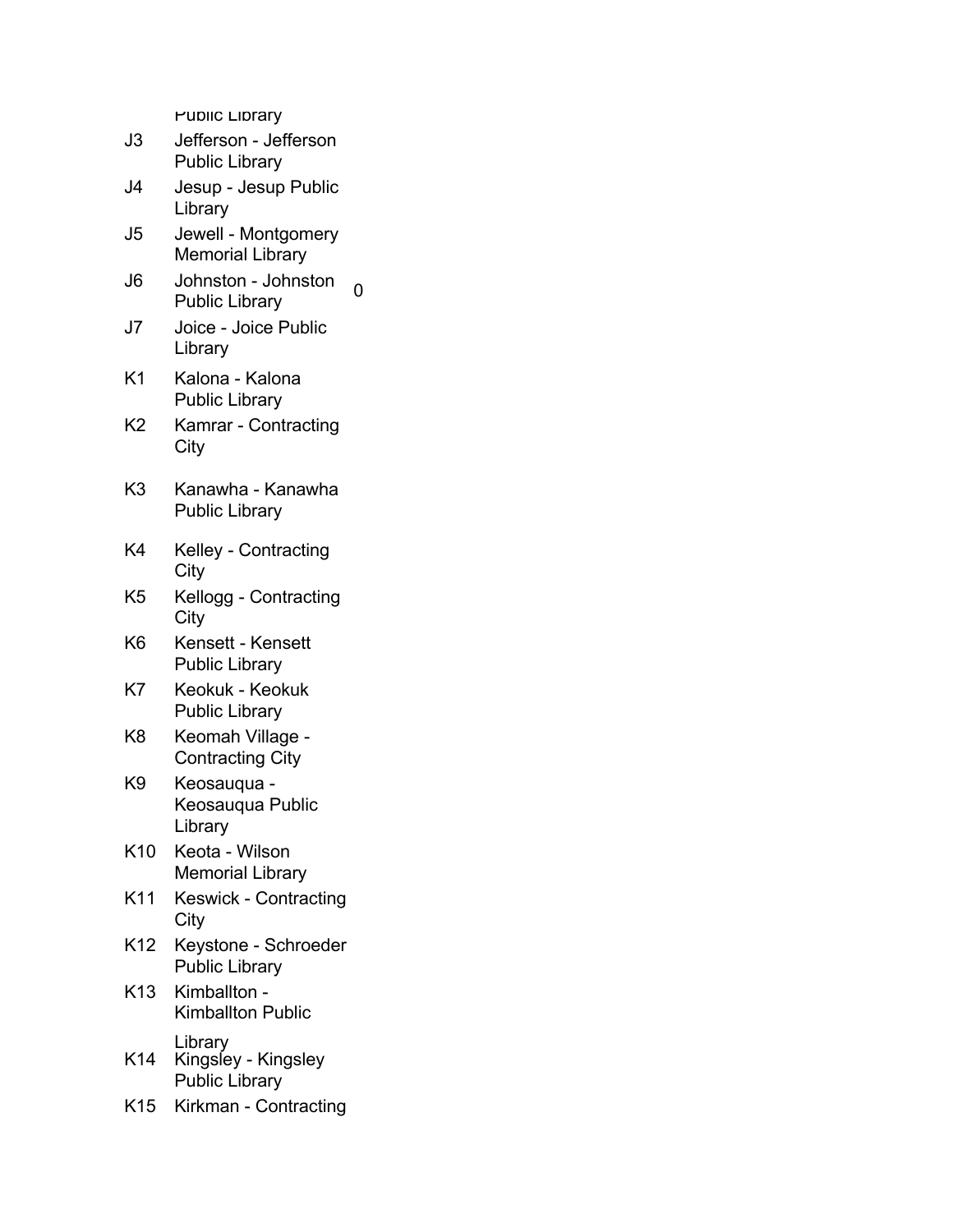- K16 Kirkwood Community College (Iowa City) - Library
- K17 Kirkwood Community College - Cedar Rapids
- K18 Klemme Klemme Public Library
- K19 Knoxville Knoxville Public Library

Subtotal of all I - K libraries (Click Save to calculate subtotal)

0 *0*

## **L Libraries**

- L1 La Motte Contracting **City**
- L2 La Porte City Hawkins Memorial Library
- L3 Lacona Lacona Public Library
- L4 Ladora Contracting **City**
- L5 Lake City Lake City Public Library
- L6 Lake Mills Lake Mills Public Library
- L7 Lake Park Lake Park Public Library
- L8 Lake View Lake View Public Library
- L9 Lakota Lakota Public Library
- L10 Lambs Grove Contracting City
- L11 Lamoni Lamoni Lamon - Lamon 28<br>Public Library 28
- L12 Lamont Lamont Public Library
- L13 Lansing Meehan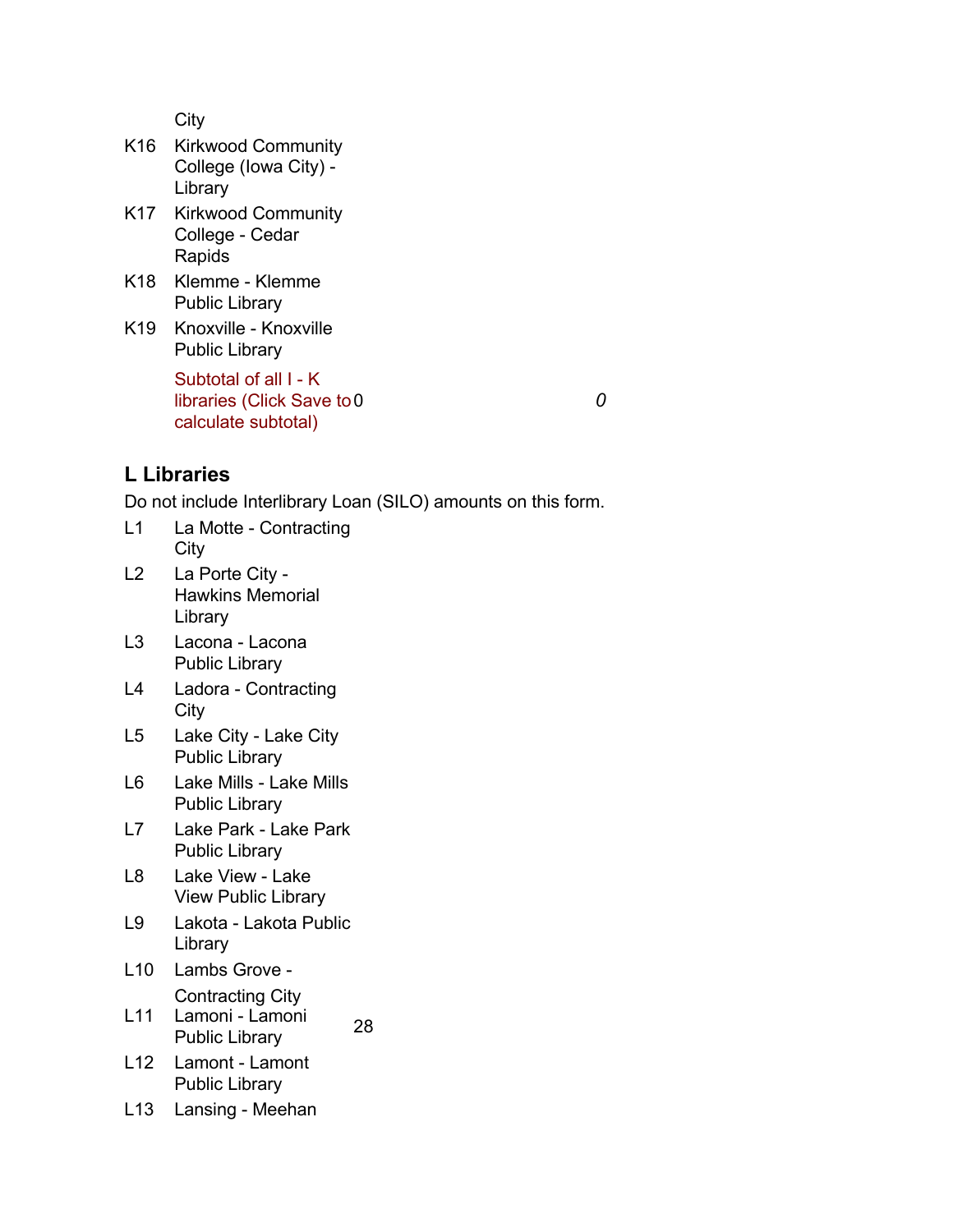|                 | <b>Memorial Lansing</b><br><b>Public Library</b>     |     |     |
|-----------------|------------------------------------------------------|-----|-----|
| L14             | Larchwood -<br><b>Larchwood Public</b><br>Library    |     |     |
| L15             | Larrabee -<br><b>Contracting City</b>                |     |     |
| L16             | Laurel - Laurel<br><b>Community Library</b>          |     |     |
| L17             | Laurens - Laurens<br><b>Public Library</b>           |     |     |
| L18             | Lawler - Lawler Public<br>Library                    |     |     |
| L19             | Lawton - Contracting<br>City                         |     |     |
| L20             | Le Claire - Le Claire<br><b>Community Library</b>    |     |     |
| L21             | Le Grand - Pioneer<br>Heritage Public<br>Library     |     |     |
| L22             | Le Mars - Le Mars<br><b>Public Library</b>           |     |     |
| L23             | Ledyard - Ledyard<br><b>Public Library</b>           |     |     |
| L24             | Lehigh - Lehigh Public<br>Library                    |     |     |
| L25             | Leighton - Contracting<br>City                       |     |     |
| L <sub>26</sub> | Lenox - Lenox Public<br>Library                      | 473 | 258 |
| L27             | Leon - Leon Public<br>Library                        | 40  |     |
| L <sub>28</sub> | Letts - Letts Public<br>Library                      |     |     |
| L <sub>29</sub> | Lewis - Lewis Public                                 |     |     |
| L30             | Library<br>Libertyville -<br><b>Contracting City</b> |     |     |
| L31             | Lidderdale -<br><b>Contracting City</b>              |     |     |
| L32             | Lime Springs - Lime<br><b>Springs Public Library</b> |     |     |
| L33             | Lincoln - Contracting                                |     |     |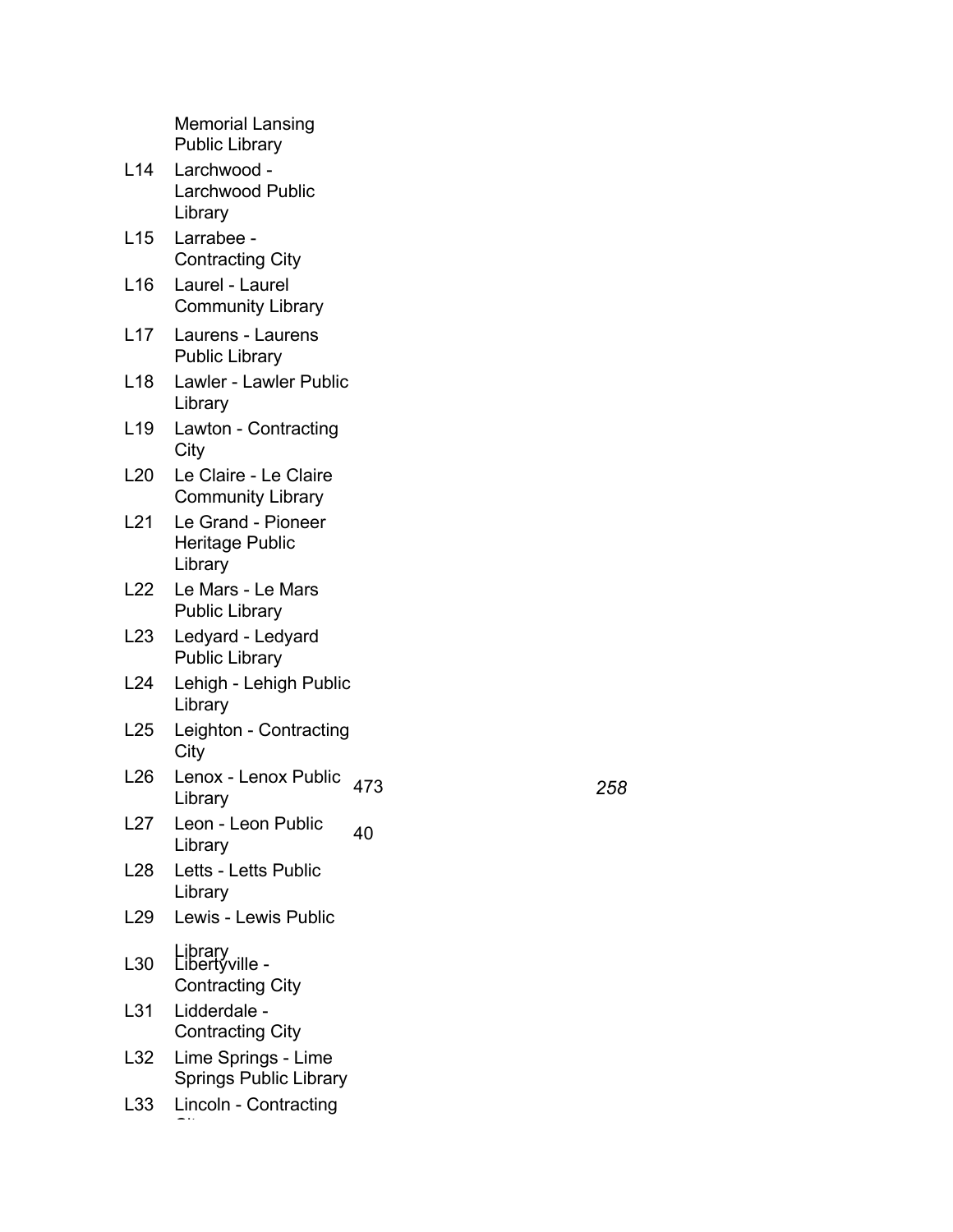| L34             | Linden - Linden Public<br>Library                            |
|-----------------|--------------------------------------------------------------|
| L35             | Linn Grove - Linn<br><b>Grove Public Library</b>             |
| L36             | Lisbon - Lisbon Public<br>Library                            |
| L37             | Liscomb - Contracting<br>City                                |
| L38             | Little Rock - Little<br><b>Rock Public Library</b>           |
| L39             | Little Sioux -<br><b>Contracting City</b>                    |
| L40             | Livermore - Livermore<br><b>Public Library</b>               |
| L41             | Lockridge -<br><b>Contracting City</b>                       |
| L42             | Logan - Logan Public<br>Library                              |
| L43             | Lohrville - J.J. Hands<br>Library                            |
| L44             | Lone Rock -<br><b>Contracting City</b>                       |
| L45             | Lone Tree -<br><b>Contracting City</b>                       |
| L46             | Loras College -<br>Library                                   |
| L47             | Lorimor - Contracting<br>City                                |
| L48             | Lost Nation - Lost<br><b>Nation Public Library</b>           |
| L49             | Lovilla - Contracting<br>City                                |
| L <sub>50</sub> | Low Moor -                                                   |
| L51             | Contracting City<br>Lowden - Lowden<br><b>Public Library</b> |
| L52             | Lu Verne - Lu Verne<br><b>Public Library</b>                 |
| L53             | Luana - Contracting<br>City                                  |
| L54             | Luther - Contracting<br>∩itv                                 |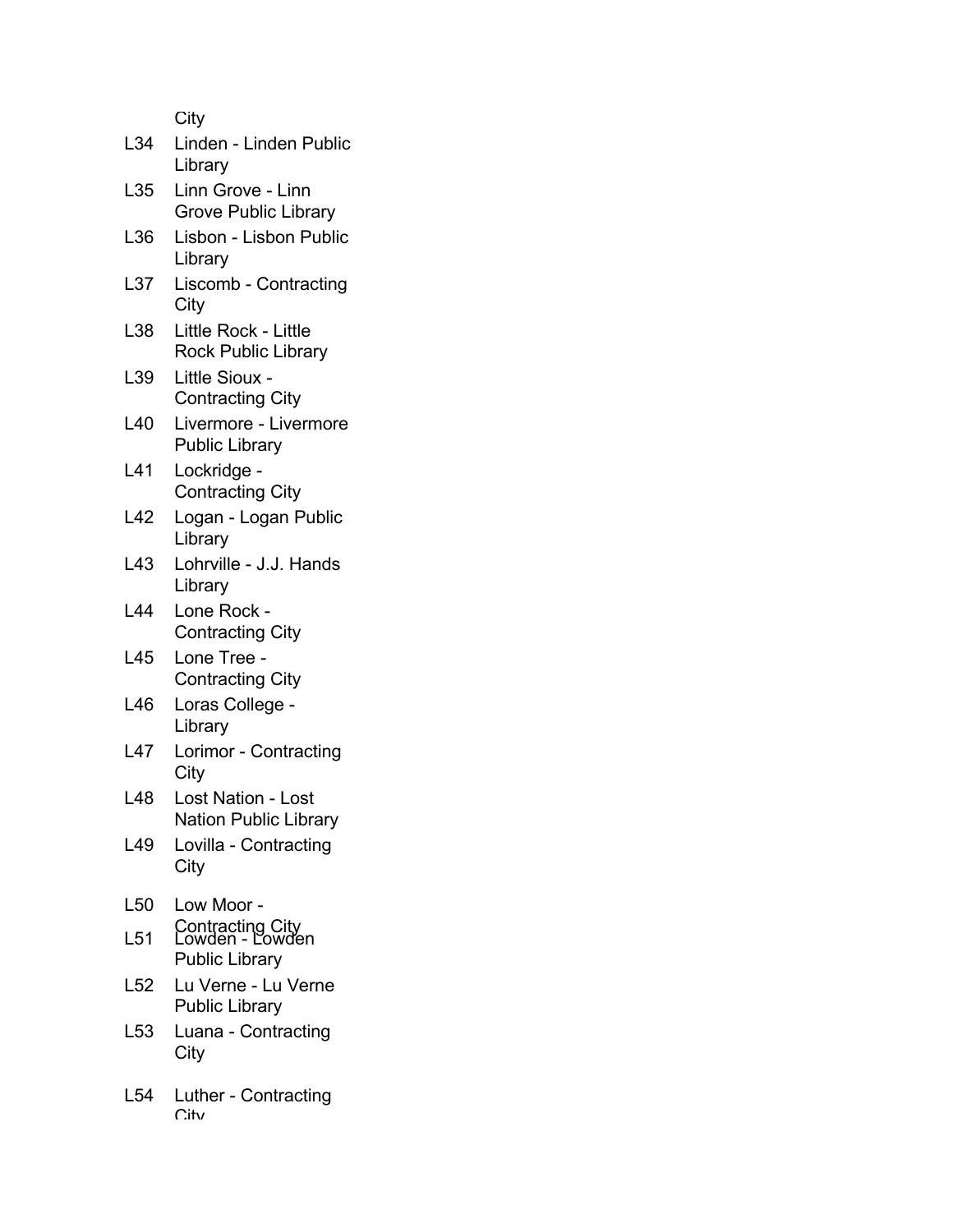$\cup$ ity

| L55 Luxemburg -         |
|-------------------------|
| <b>Contracting City</b> |

- L56 Luzerne Contracting **City**
- L57 Lynnville Lynnville Public Library
- L58 Lytton Lytton Public Library Subtotal of all L libraries (Click Save to 541

calculate subtotal)

541 *258*

## **M Libraries**

- M1 Macedonia Contracting City M2 Macksburg -
- Contracting City M3 Madrid - Madrid
- Public Library
- M4 Maharishi Vedic City Contracting City
- M5 Malcom Contracting City
- M6 Mallard Mallard Public Library
- M7 Malvern Malvern Public Library
- M8 Manchester Manchester Public Library
- M9 Manilla Manilla Public Library
- M10 Manly Manly Public Library
- M11 Manning Manning Public Library
- M12 Manson Manson Public Library
- M13 Mapleton Fisher-Whiting Memorial Library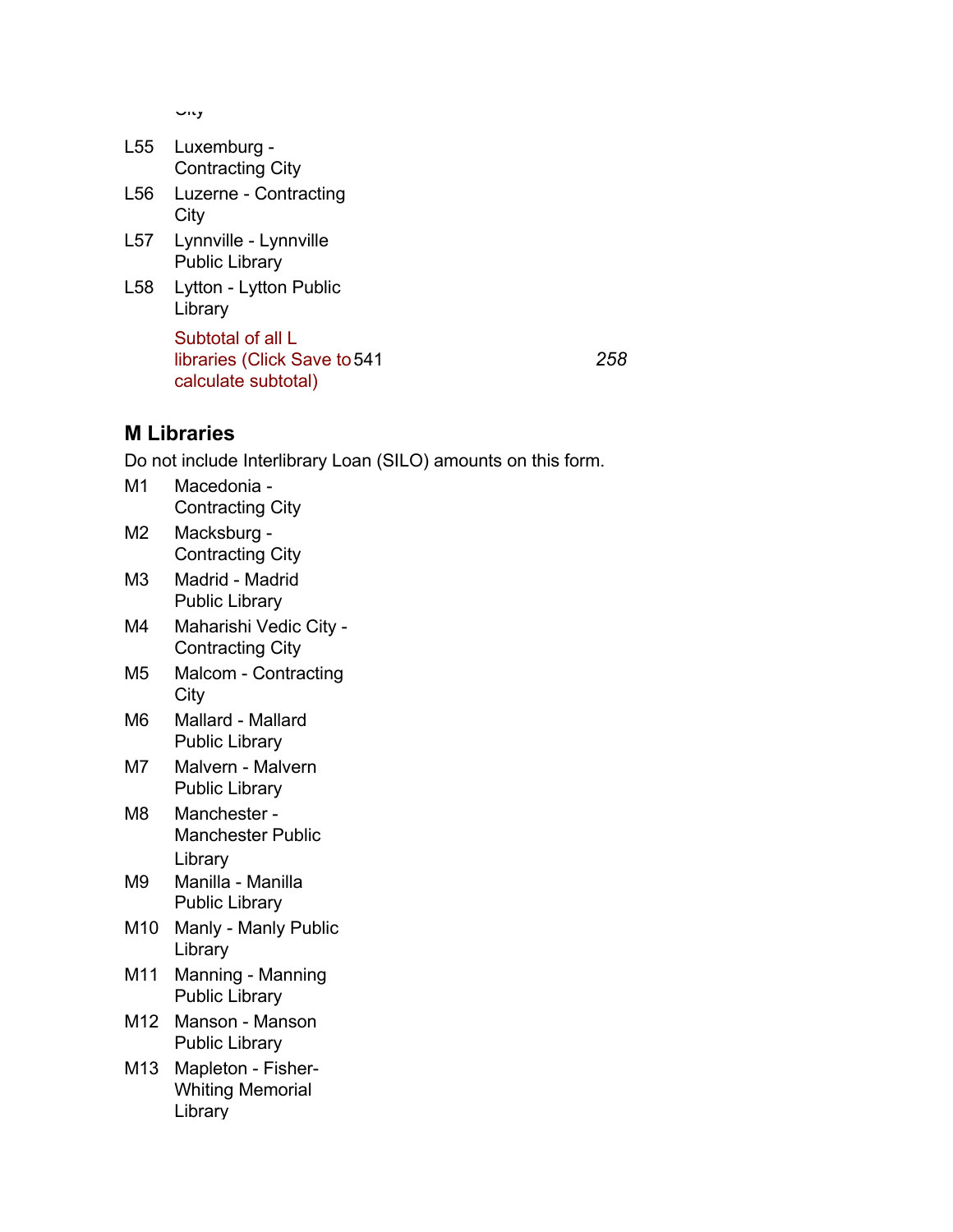| M14 | Maquoketa -<br>Maquoketa Public<br>Library                     |
|-----|----------------------------------------------------------------|
| M15 | Marathon - Marathon<br><b>Public Library</b>                   |
| M16 | Marble Rock - Marble<br><b>Rock Public Library</b>             |
| M17 | <b>Marcus - Marcus</b><br><b>Public Library</b>                |
| M18 | Marengo - Marengo<br><b>Public Library</b>                     |
| M19 | Marion - Marion<br><b>Public Library</b>                       |
| M20 | Marne - Contracting<br>City                                    |
| M21 | Marquette -<br><b>Contracting City</b>                         |
| M22 | Marshalltown -<br><b>Marshalltown Public</b><br>Library        |
| M23 | Martelle - Martelle<br>Public Library and<br>Historical Museum |
| M24 | Martinsburg -<br><b>Contracting City</b>                       |
| M25 | Mason City - Mason<br><b>City Public Library</b>               |
| M26 | Masonville<br><b>Contracting City</b>                          |
| M27 | Massena - Massena                                              |
| M28 | Public Library<br>Maurice - Contracting<br>City                |
| M29 | Maxwell - Maxwell<br><b>Public Library</b>                     |
| M30 | Maynard - Maynard<br><b>Community Library</b>                  |
| M31 | Mccallsburg<br><b>Contracting City</b>                         |
| M32 | Mcclelland -<br><b>Contracting City</b>                        |
| M33 | McGregor - McGregor<br>Dublin Lik                              |

 $\mathbb{L}$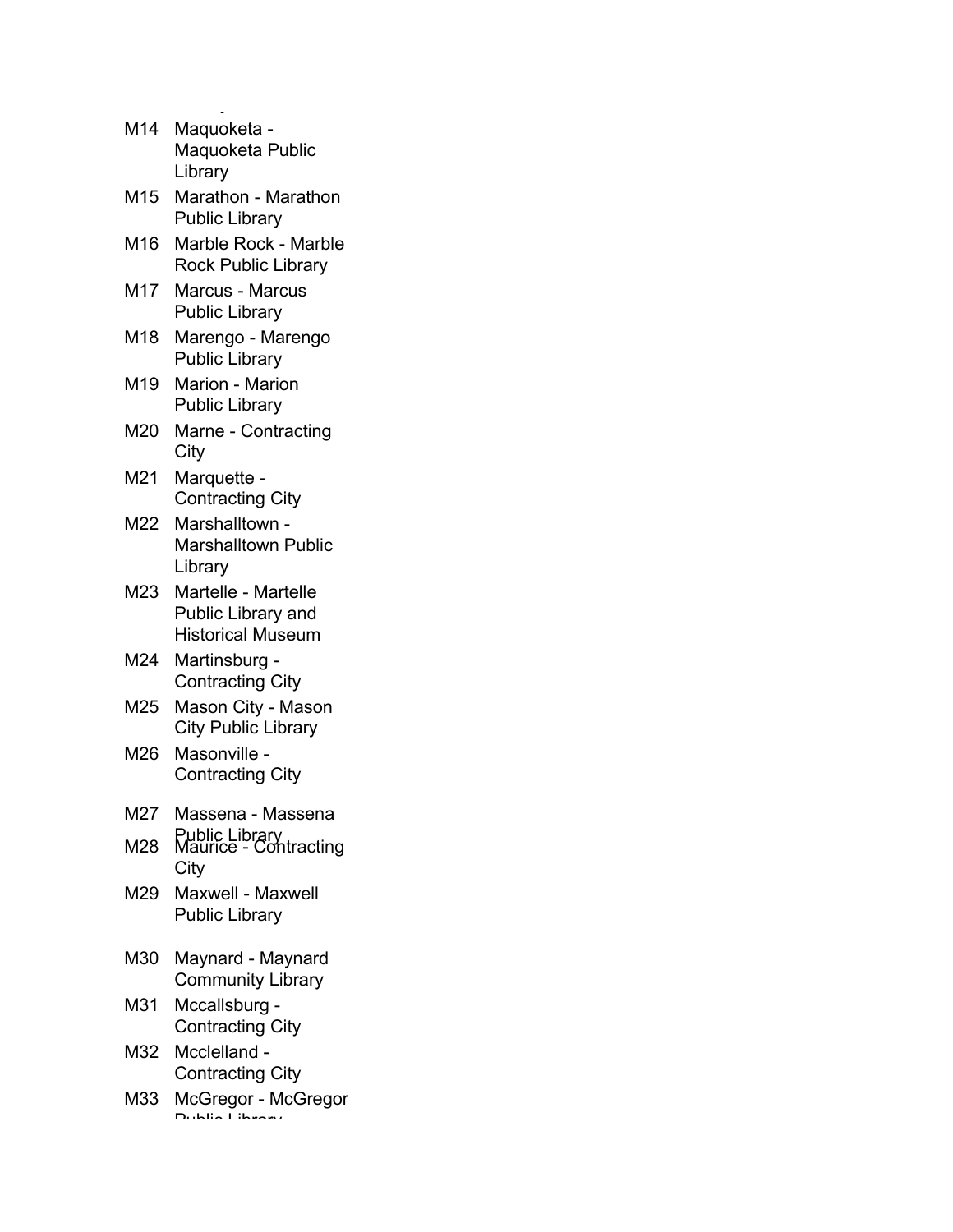- M34 Mcintire Contracting City
- M35 Mechanicsville Mechanicsville Public Library
- M36 Mediapolis Mediapolis Public Library
- M37 Melbourne Melbourne Public Library
- M38 Melcher-Dallas Melcher Dallas Public Library
- M39 Melrose Contracting **City**
- M40 Melvin Melvin Public Library
- M41 Menlo Menlo Public Library
- M42 Mercy College of Health Sciences - Library
- M43 Meriden Contracting **City**
- M44 Merrill Merrill Public Library
- M45 Meservey Meservey Public Library
- M46 Middletown -Contracting City
- M47 Miles Contracting **City**
- M48 Milford Milford Memorial Library
- M49 Millersburg Millersburg Community Library
- M50 Milo Milo Public Library
- M51 Milton Milton Public Library
- M52 Minburn Minburn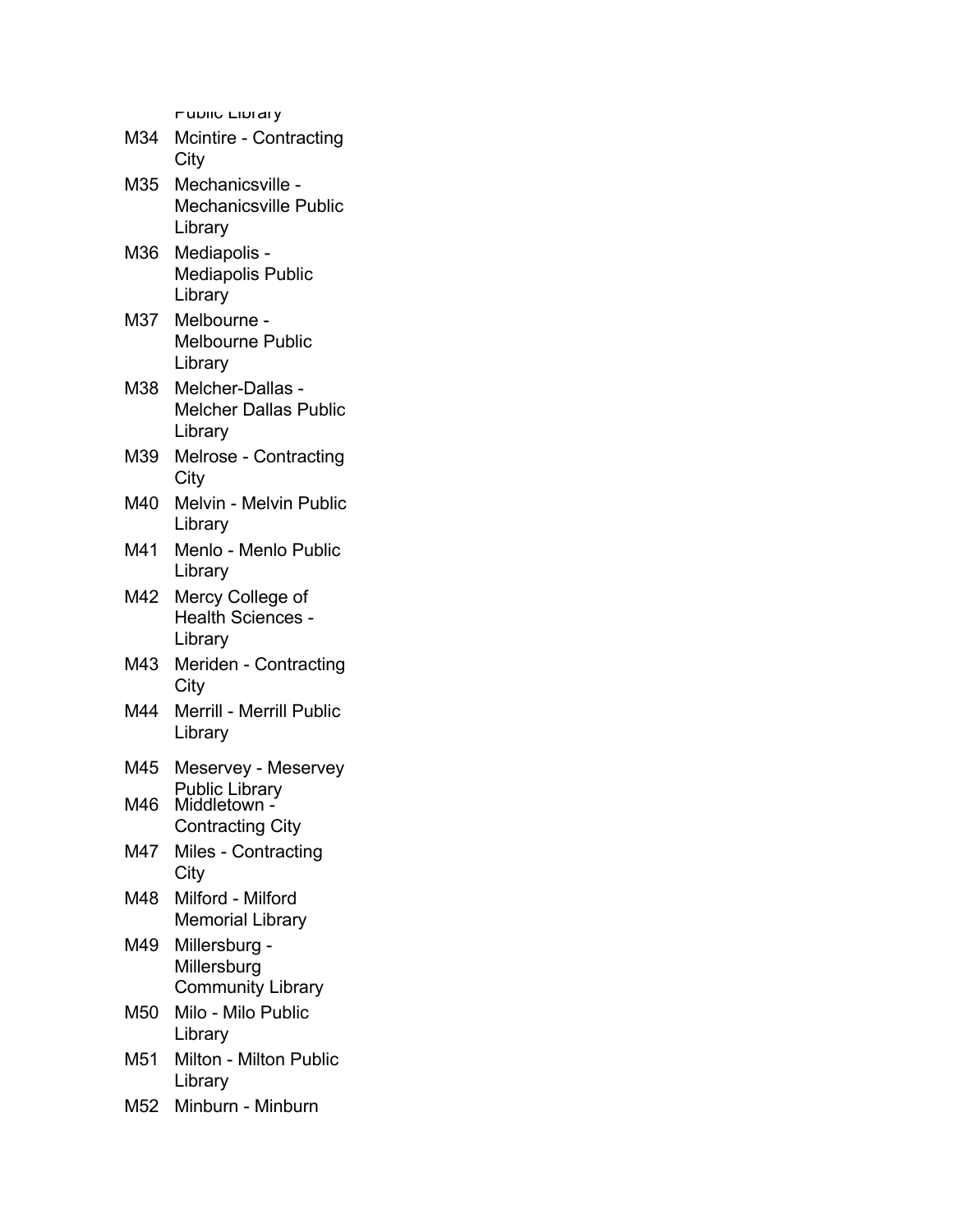| M53 | Minden - Contracting<br>City                           |
|-----|--------------------------------------------------------|
| M54 | Mingo - Mingo Public<br>Library                        |
| M55 | Missouri Valley -<br>Missouri Valley Public<br>Library |
| M56 | Mitchell - Contracting<br>City                         |
| M57 | Mitchellville -<br>Mitchellville Public<br>Library     |

- M58 Modale Modale Public Library
- M59 Mondamin Mondamin Public Library
- M60 Monmouth Contracting City
- M61 Monona Murphy Helwig Library
- M62 Monroe Monroe Public Library
- M63 Montezuma Montezuma Public Library
- M64 Monticello Monticello Public Library
- M65 Montrose Montrose Public Library
- M66 Moorhead Moorhead Public Library
- M67 Moorland Contracting City
- M68 Moravia Moravia Public Library
- M69 Morley Morley Public Library
- M70 Morning Sun Mellinger Memorial Public Library
- M71 Morningside College -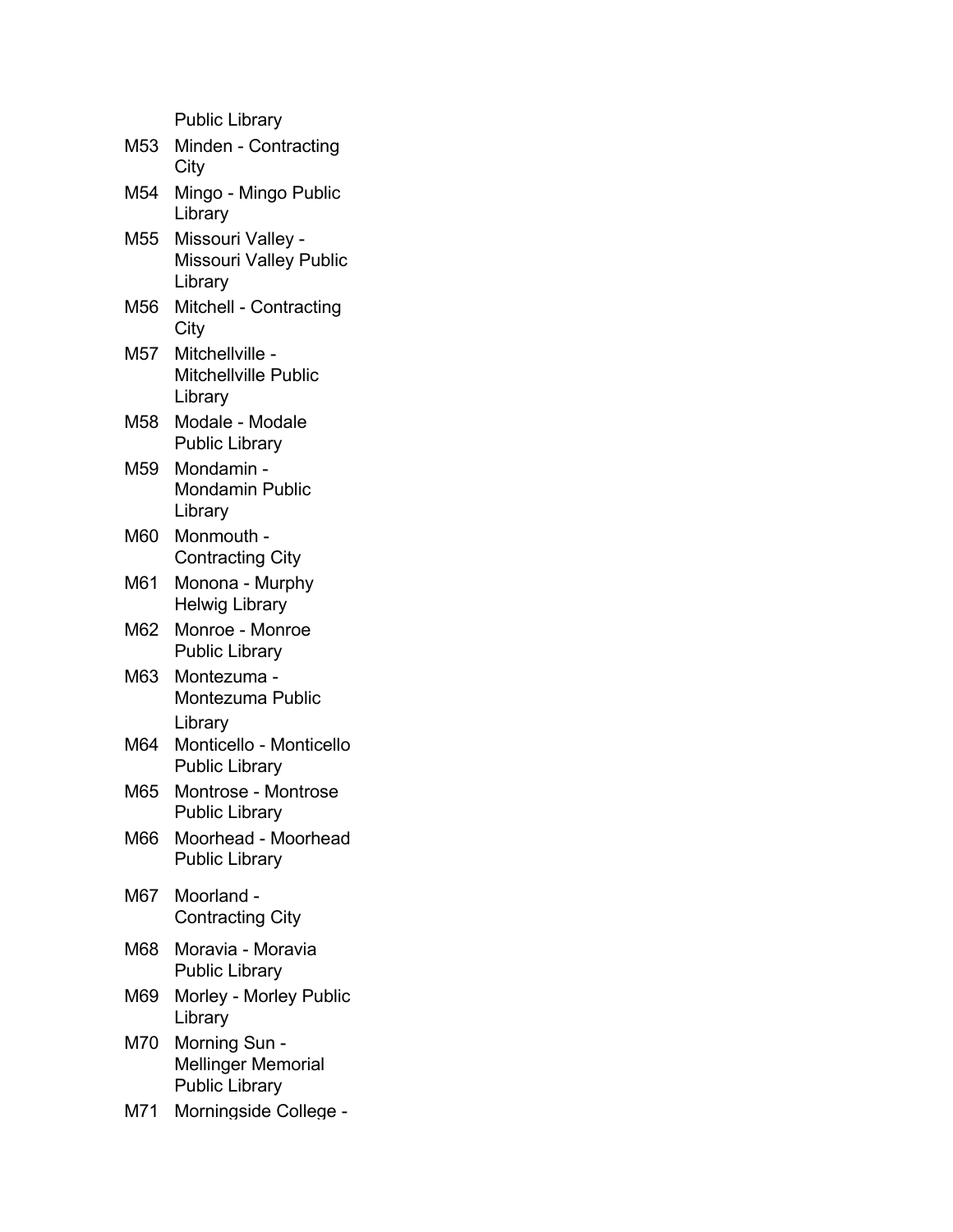|     | Hickman - Johnson -                                                      |     |     |
|-----|--------------------------------------------------------------------------|-----|-----|
|     | <b>Furrow Library Center</b>                                             |     |     |
|     | M72 Morrison - Contracting<br>City                                       |     |     |
|     | M73 Moulton - Garrett<br><b>Memorial Library</b>                         |     |     |
| M74 | Mount Ayr - Mount<br>Ayr Public Library                                  | 642 | 404 |
| M75 | <b>Mount Mercy</b><br><b>University - Busse</b><br><b>Center Library</b> |     |     |
| M76 | Mount Pleasant -<br><b>Mount Pleasant Public</b><br>Library              |     |     |
|     | M77 Mount Vernon -<br><b>Russell D Cole</b><br>Library                   |     |     |
|     | M78 Murray - Murray<br><b>Public Library</b>                             | 82  | 55  |
| M79 | <b>Muscatine - Musser</b><br><b>Public Library</b>                       |     |     |
| M80 | <b>Muscatine Community</b><br>College - Library                          |     |     |
|     | Subtotal of all M<br>libraries (Click Save to<br>calculate subtotal)     | 724 | 459 |

#### **N - O Libraries**

- N1 Nashua Nashua Public Library
- N2 Nemaha Contracting **City**
- N3 Neola Contracting **City**
- N4 Nevada Nevada Public Library
- N5 New Albin New Albin Public Library
- N6 New Hampton New Hampton Public Library
- N7 New Hartford -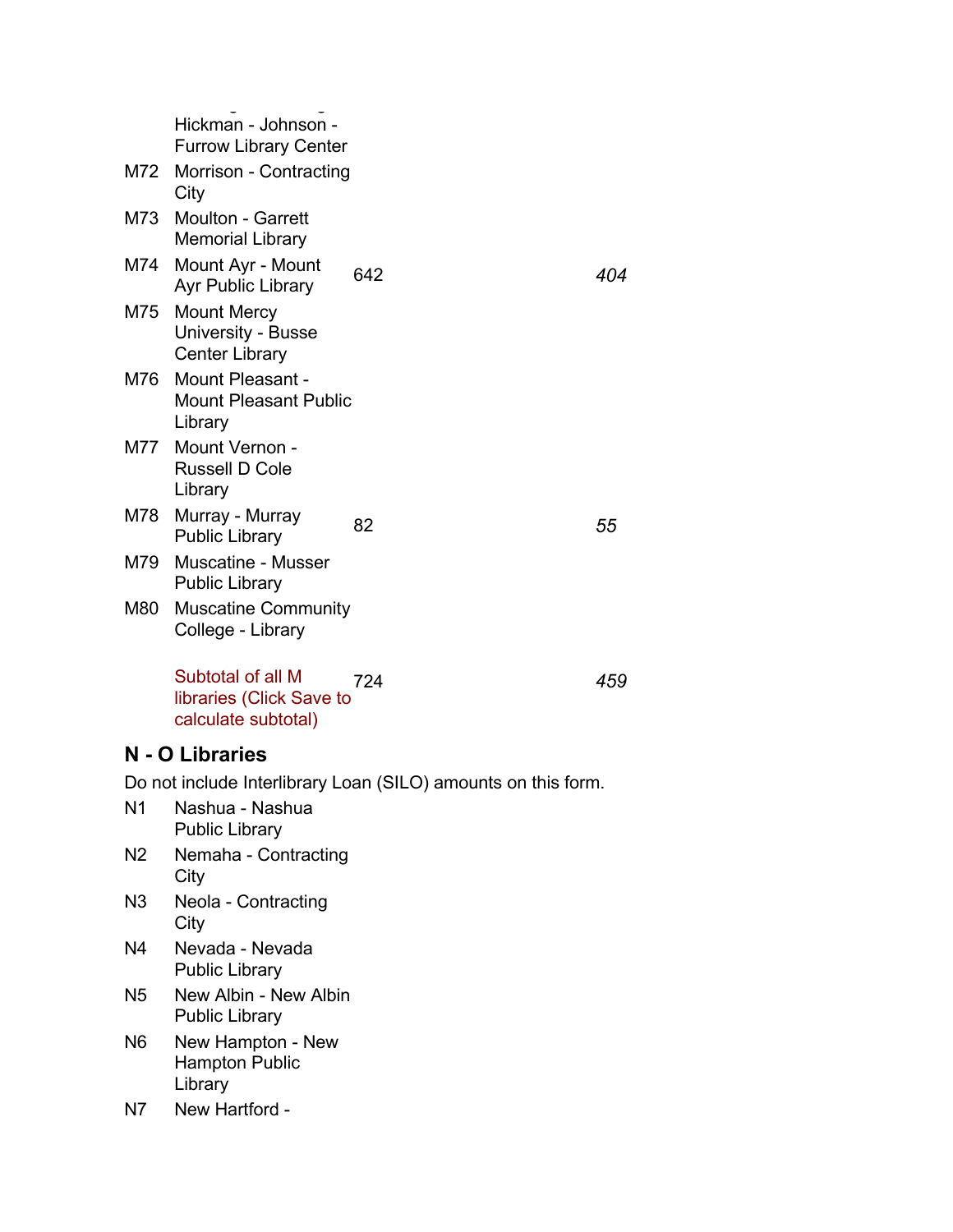|                 | <b>Elizabeth Rasmussen</b><br><b>Martin Memorial</b><br>Library                       |
|-----------------|---------------------------------------------------------------------------------------|
| N8              | New Liberty -<br><b>Contracting City</b>                                              |
| N9              | New London - H.J.<br><b>Nugen Public Library</b>                                      |
| N <sub>10</sub> | New Market - New<br><b>Market Public Library</b>                                      |
| <b>N11</b>      | New Providence -<br><b>Contracting City</b>                                           |
| N <sub>12</sub> | <b>New Sharon - Stilwell</b><br><b>Public Library</b>                                 |
| N <sub>13</sub> | New Virginia - New<br>0<br>Virginia Public Library                                    |
| N <sub>14</sub> | <b>Newell - Newell Public</b><br>Library                                              |
| N <sub>15</sub> | <b>Newhall - Newhall</b><br><b>Public Library</b>                                     |
| N <sub>16</sub> | Newton - Newton<br>ი<br><b>Public Library</b>                                         |
| N <sub>17</sub> | Nichols - Contracting                                                                 |
| N <sub>18</sub> | <b>Ñ<sup>ij</sup>Y</b> a Springs - Nora<br><b>Springs Public Library</b>              |
| N <sub>19</sub> | North Buena Vista -<br><b>Contracting City</b>                                        |
| N20             | North English - North<br><b>English Public Library</b>                                |
| N <sub>21</sub> | North Iowa Area<br>Community College -<br>North Iowa Area<br><b>Comm Coll Library</b> |
| N22             | North Liberty - North<br><b>Liberty Comm Lib</b>                                      |
| N23             | Northboro -<br><b>Contracting City</b>                                                |
| N <sub>24</sub> | Northeast Iowa<br>Community College -<br>Calmar                                       |
| N25             | Northwest Iowa<br>Community College -<br>Sheldon                                      |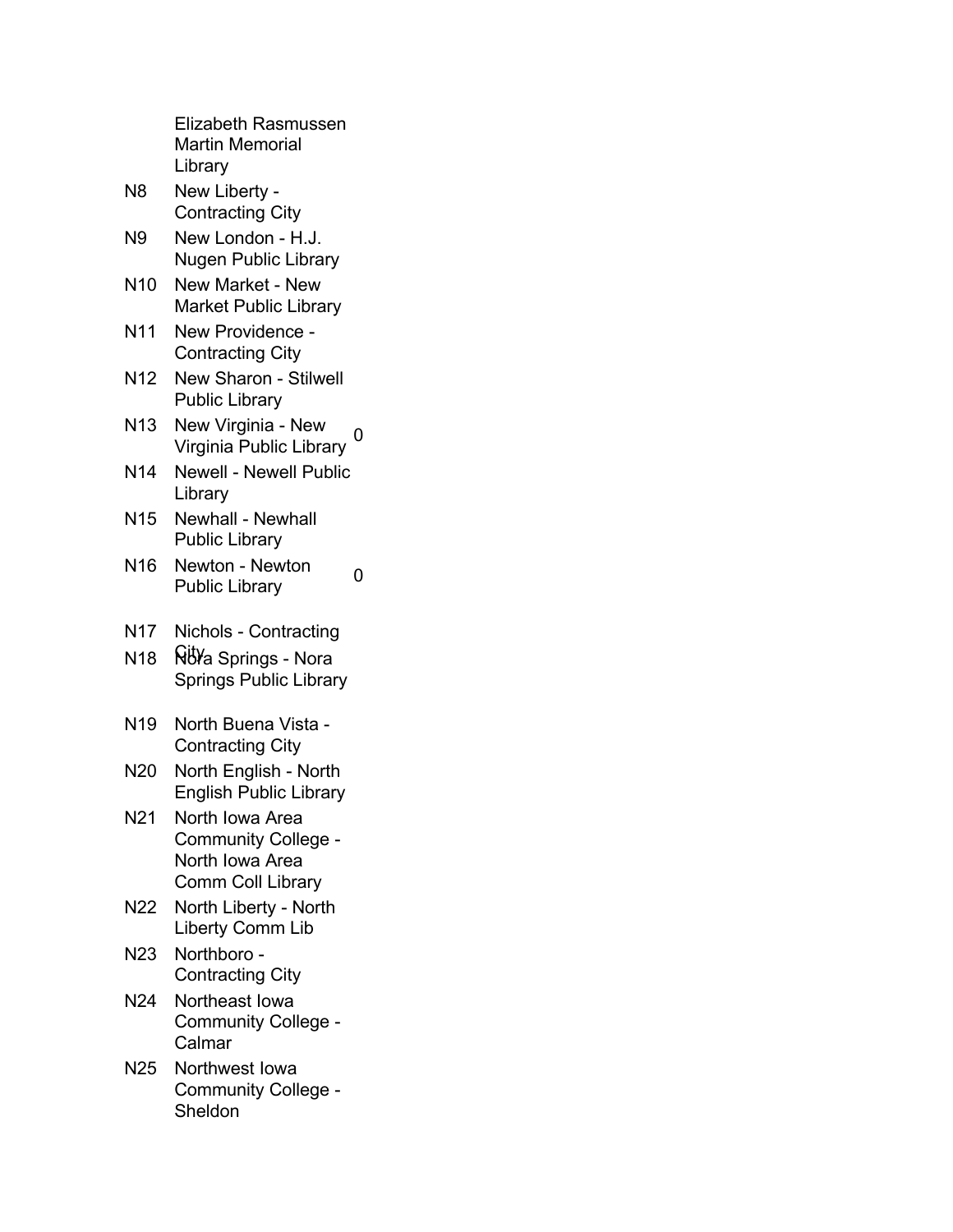| N26             | Northwestern College<br>- Dewitt Library                  |
|-----------------|-----------------------------------------------------------|
| N27             | Northwood -<br>Northwood Public<br>Library                |
| N28             | Norwalk - Norwalk<br><b>Easter Public Library</b>         |
| N29             | Norway - Norway<br><b>Public Library</b>                  |
| N30             | Numa - Contracting<br>City                                |
| O1              | Oakland - Eckels<br><b>Memorial Library</b>               |
| O2              | Oakland Acres -<br><b>Contracting City</b>                |
| O3              | Oakville - Contracting<br>City                            |
| O4              | Ocheyedan -<br>Ocheyedan Public                           |
| O5              | Library<br>Odebolt - Field-<br>Carnegie Public<br>Library |
| O6              | Oelwein - Oelwein<br><b>Public Library</b>                |
| O7              | Ogden - Leonard A.<br><b>Good Community</b><br>Library    |
| O8              | Okoboji - Contracting<br>City                             |
| O9              | Olds - Contracting<br>City                                |
| O10             | Olin - Olin Public<br>Library                             |
| O11             | Ollie - Contracting<br>City                               |
| O <sub>12</sub> | Onawa - Onawa<br><b>Public Library</b>                    |
| O <sub>13</sub> | <b>Onslow - Contracting</b><br>City                       |
| O14             | Orange City - Orange<br><b>City Public Library</b>        |
| O <sub>15</sub> | <b>Orchard - Contracting</b>                              |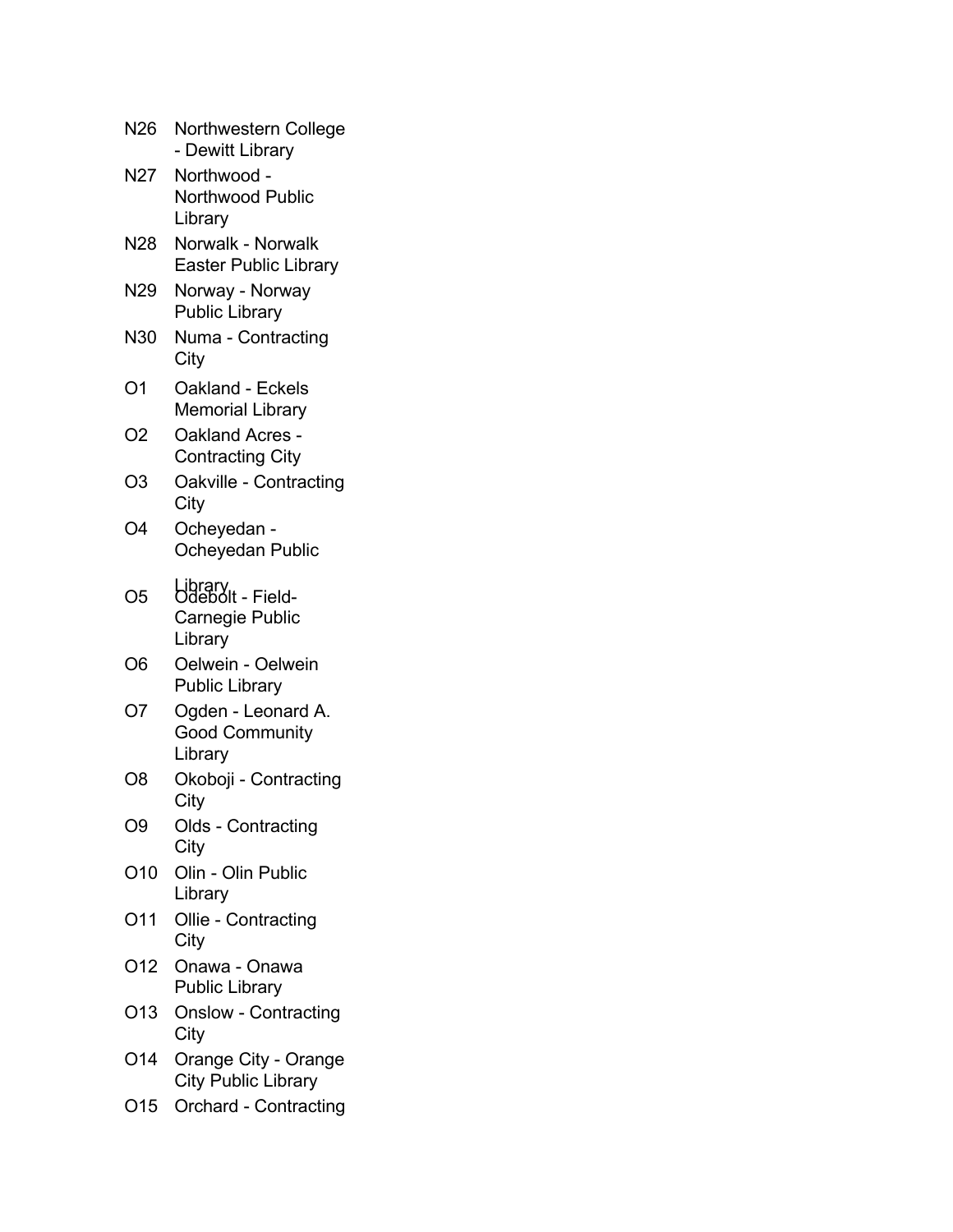- O16 Orient Public Resource/Technology Ctr. O17 Orleans - Contracting **City** O18 Osage - Osage Public Library
- O19 Osceola Osceola Osceola - Osceola 73<br>Public Library 73
- O20 Oskaloosa Oskaloosa Public Library
- O21 Ossian Ossian Public Library
- O22 Osterdock Contracting City
- O23 Otho Contracting **City**
- O24 Ottumwa Ottumwa Public Library
- O25 Oxford Oxford Public Library
- O26 Oxford Junction Wregie Memorial Library
- O27 Oyens Contracting **City**

Subtotal of all N - O libraries (Click Save to 73 calculate subtotal) 73 *0*

## **P - R Libraries**

- P1 Pacific Junction Contracting City
- P2 Packwood Contracting City
- P3 Palmer Palmer Public Library
- P4 Palo Contracting City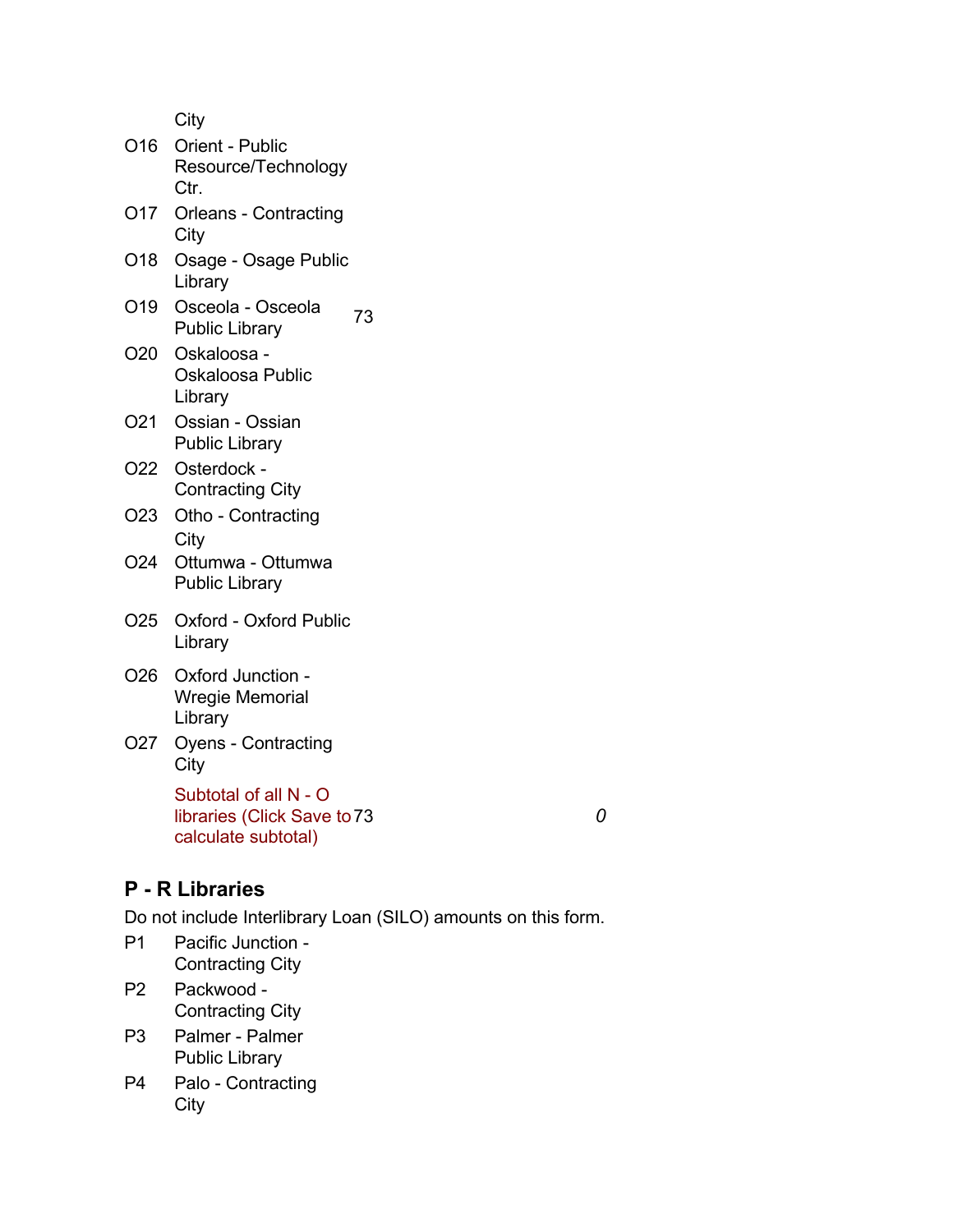| P5              | Panama - Contracting<br>City                              |   |
|-----------------|-----------------------------------------------------------|---|
| P6              | Panora - Panora<br><b>Public Library</b>                  |   |
| P7              | Parkersburg - Kothe<br><b>Memorial Library</b>            |   |
| P8              | Paton - William Paton<br><b>Public Library</b>            |   |
| P9              | Patterson -<br><b>Contracting City</b>                    |   |
| P10             | Paullina - Paullina<br><b>Public Library</b>              |   |
| P11             | Pella - Pella Public<br>Library                           | 0 |
| P12             | Perry - Perry Public<br>Library                           |   |
| P13             | Peterson - Kirchner<br><b>French Memorial</b><br>Library  |   |
| P14             | Pilot Mound -<br><b>Contracting City</b>                  |   |
| P <sub>15</sub> | Pisgah - Contracting<br>City                              |   |
| P16             | Plainfield - Plainfield<br><b>Public Library</b>          |   |
| P17             | Plano - Contracting<br>City                               |   |
| P18             | Pleasant Hill -<br><b>Pleasant Hill Public</b><br>Library |   |
| P19             | Pleasant Plain -<br><b>Contracting City</b>               |   |
| P20             | <b>Plover - Plover Public</b><br>Library                  |   |
| P21             | Plymouth -<br><b>Contracting City</b>                     |   |
| P22             | Pocahontas -<br><b>Pocahontas Public</b><br>Library       |   |
| P23             | Polk City - Polk City<br><b>Community Library</b>         |   |
| P24             | Pomeroy - Pomeroy<br><b>Public Library</b>                |   |

 $D2E$   $D$ ortomouth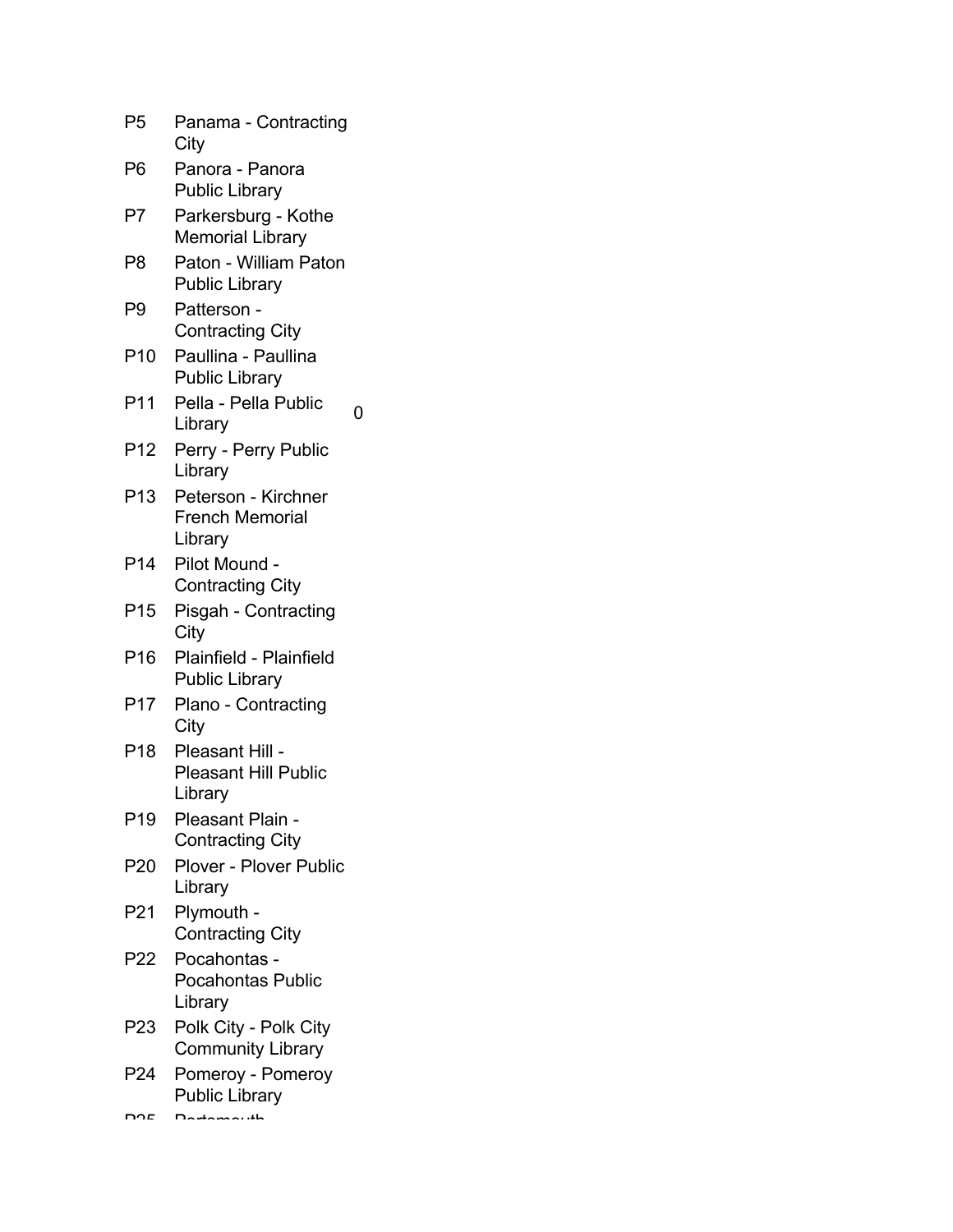| τ∠υ             | <b>PUILSITIOULII-</b><br><b>Contracting City</b>     |     |       |
|-----------------|------------------------------------------------------|-----|-------|
| P26             | Postville - Postville<br><b>Public Library</b>       |     |       |
| P27             | Prairie City - Prairie<br><b>City Public Library</b> |     |       |
| P28             | Prairieburg -<br><b>Contracting City</b>             |     |       |
| P29             | Prescott - Prescott<br><b>Public Library</b>         | 856 | 1,863 |
| P30             | Preston - Preston<br><b>Public Library</b>           |     |       |
| P31             | Primghar - Primghar                                  |     |       |
| P32             | Public Library<br>Pulaski - Contracting<br>City      |     |       |
| Q1              | Quasqueton -<br><b>Contracting City</b>              |     |       |
| Q2              | Quimby - Quimby<br><b>Public Library</b>             |     |       |
| R <sub>1</sub>  | Radcliffe - Radcliffe<br><b>Public Library</b>       |     |       |
| R2              | Rake - Rake Public<br>Library                        |     |       |
| R <sub>3</sub>  | Ralston - Contracting<br>City                        |     |       |
| R4              | Randalia -<br><b>Contracting City</b>                |     |       |
| R5              | Randall - Contracting<br>City                        |     |       |
| R <sub>6</sub>  | Randolph - Randolph<br><b>Public Library</b>         |     |       |
| R7              | Raymond -<br><b>Contracting City</b>                 |     |       |
| R <sub>8</sub>  | Readlyn - Readlyn<br><b>Community Library</b>        |     |       |
| R9              | Reasnor - Contracting<br>City                        |     |       |
| R <sub>10</sub> | Red Oak - Red Oak<br><b>Public Library</b>           |     |       |
| R <sub>11</sub> | Redfield - Redfield<br><b>Public Library</b>         |     |       |
|                 | <b>Databash Databash</b>                             |     |       |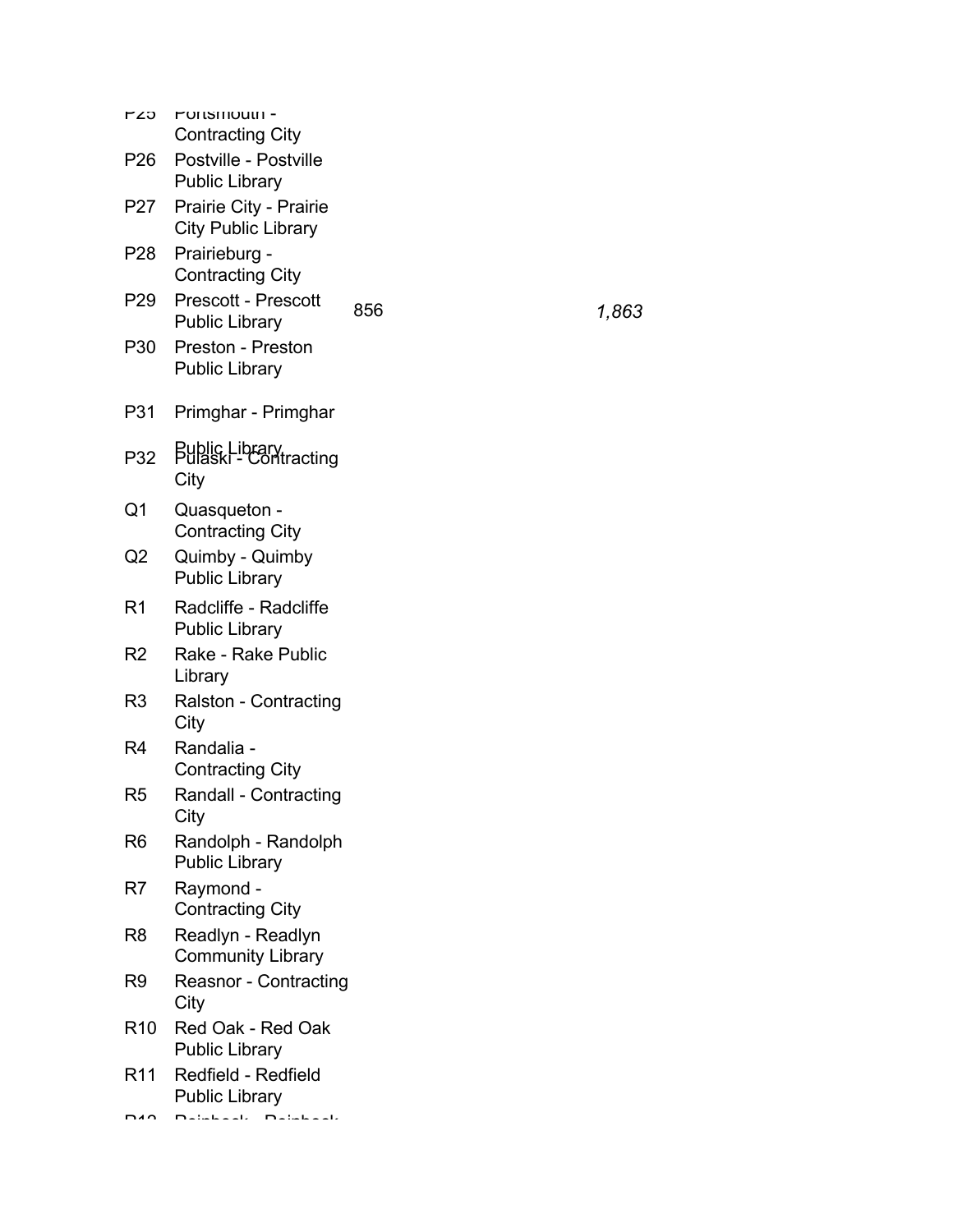| <b>KIZ</b>      | <b>Reindeck - Reindeck</b><br><b>Public Library</b>            |
|-----------------|----------------------------------------------------------------|
| R <sub>13</sub> | Rembrandt -<br><b>Rembrandt Public</b><br>Library              |
| R14             | Remsen - Remsen<br><b>Public Library</b>                       |
| R <sub>15</sub> | <b>Renwick - Renwick</b><br><b>Public Library</b>              |
| R <sub>16</sub> | <b>Rhodes - Contracting</b><br>City                            |
| R <sub>17</sub> | <b>Riceville - Riceville</b>                                   |
| R <sub>18</sub> | Public Library<br>Richland - Richland<br><b>Public Library</b> |
| R <sub>19</sub> | Rickardsville -<br><b>Contracting City</b>                     |
| R <sub>20</sub> | Ringsted - Ringsted<br><b>Public Library</b>                   |
| R <sub>21</sub> | Rippey - Rippey<br><b>Public Library</b>                       |
| R22             | Riverside ·<br><b>Contracting City</b>                         |
| R <sub>23</sub> | <b>Robins - Contracting</b><br>City                            |
| R <sub>24</sub> | <b>Rock Falls</b><br><b>Contracting City</b>                   |
| R <sub>25</sub> | <b>Rock Rapids - Rock</b><br><b>Rapids Public Library</b>      |
| R <sub>26</sub> | Rock Valley - Rock<br><b>Valley Public Library</b>             |
| R27             | Rockford - Rockford<br><b>Public Library</b>                   |
| <b>R28</b>      | Rockwell - Rockwell<br><b>Public Library</b>                   |
| R <sub>29</sub> | Rockwell City -<br><b>Rockwell City Public</b><br>Library      |
| R30             | Roland - Roland<br><b>Public Library</b>                       |
| R31             | <b>Rolfe - Rolfe Public</b><br>Library                         |
| R32             | Rome - Contracting<br>Citv                                     |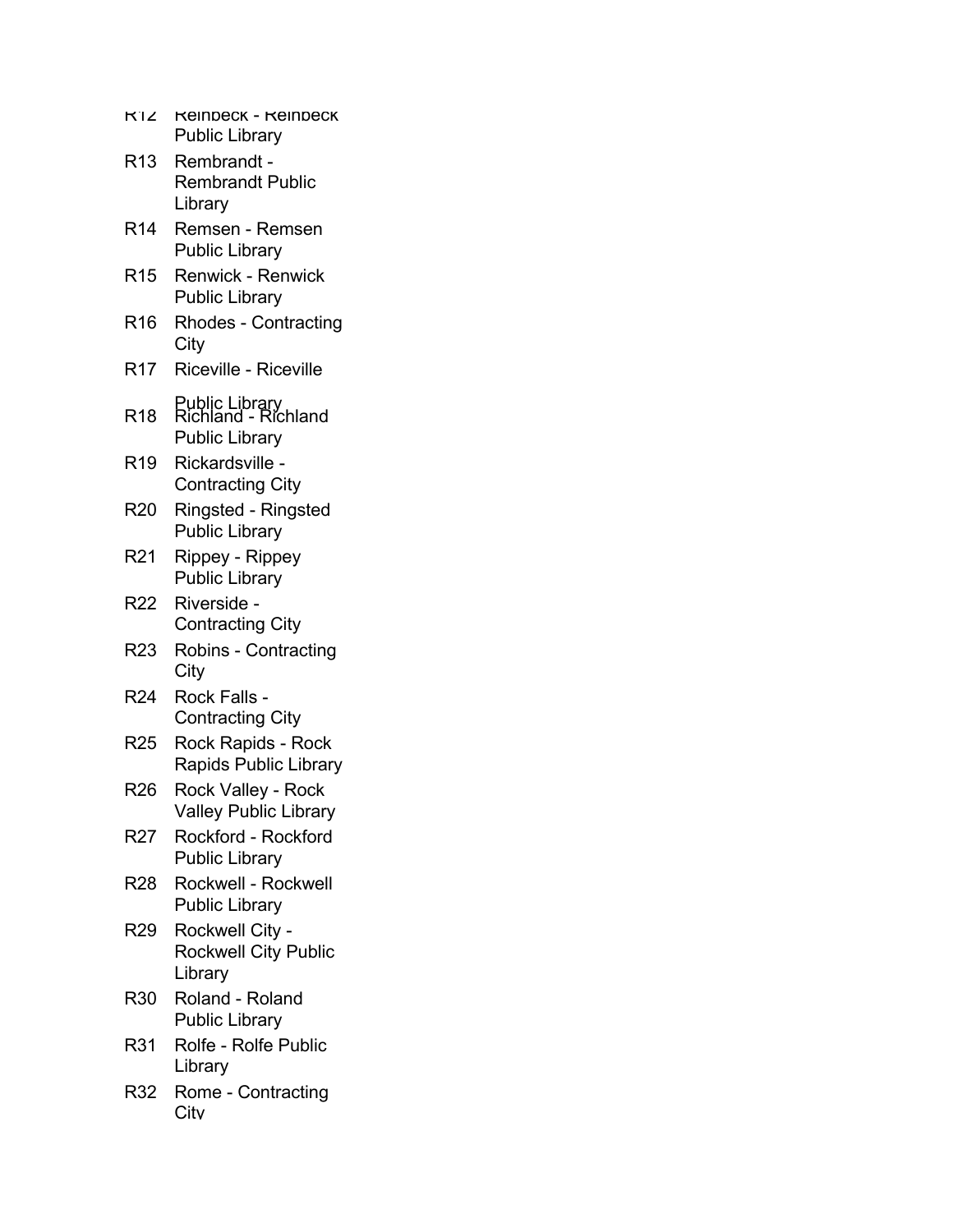| R33.       | Rose Hill -<br><b>Contracting City</b>                                       |
|------------|------------------------------------------------------------------------------|
| R34        | Rowan - Rowan<br><b>Public Library</b>                                       |
| R35        | Royal - Royal Public<br>Library                                              |
| R36        | Rudd - Rudd Public<br>Library                                                |
| R37        | <b>Runnells - Runnells</b>                                                   |
| <b>R38</b> | Community Library<br>Russell - Contracting<br>City                           |
| R39        | Ruthven - Ruthven<br>Public Library                                          |
| R40        | Ryan - Contracting<br>City                                                   |
|            | Subtotal of all P - R<br>libraries (Click Save to 856<br>calculate subtotal) |

856 *1,863*

## **S Libraries**

- S1 Sabula Krabbenhoft Public Library
- S2 Sac City Sac City Public Library
- S3 Salem Crew Public Library
- S4 Salix Contracting **City**
- S5 Sanborn Sanborn Public Library
- S6 Sandyville Contracting City
- S7 Scarville Contracting City
- S8 Schaller Schaller Public Library
- S9 Schleswig Schleswig Public Library
- S10 Scott Community College Library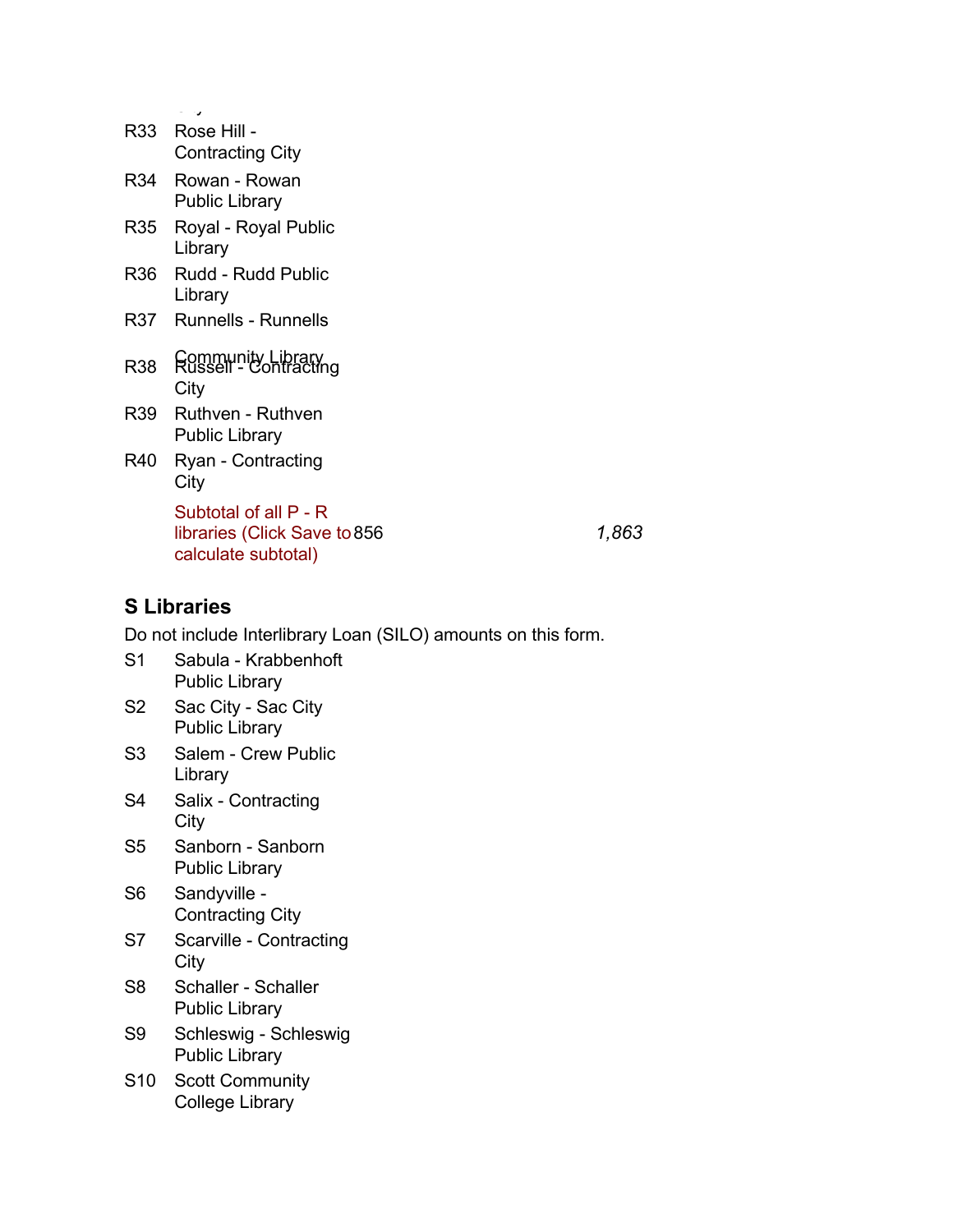| S <sub>11</sub>  | <b>Scott County - Scott</b><br><b>County Library</b><br>System                          |
|------------------|-----------------------------------------------------------------------------------------|
| S <sub>12</sub>  | Scranton - Scranton<br><b>Public Library</b>                                            |
| S <sub>13</sub>  | Searsboro -<br><b>Contracting City</b>                                                  |
| S <sub>14</sub>  | Sergeant Bluff -                                                                        |
| S <sub>15</sub>  | Sergeant Bluff<br>Public/SchoolLibrary<br>Seymour - Seymour<br><b>Community Library</b> |
| S16              | Shambaugh -<br><b>Contracting City</b>                                                  |
| S <sub>17</sub>  | Shannon City -<br><b>Contracting City</b>                                               |
| S <sub>18</sub>  | Sheffield - Sheffield<br><b>Public Library</b>                                          |
| S <sub>19</sub>  | <b>Shelby - Contracting</b><br>City                                                     |
| S20              | Sheldahl - Contracting<br>City                                                          |
| S21              | Sheldon - Sheldon<br><b>Public Library</b>                                              |
| S22              | Shell Rock - Benny<br>Gambaiani Public<br>Library                                       |
| S <sub>2</sub> 3 | Shellsburg -<br><b>Shellsburg Public</b><br>Library                                     |
| S24              | Shenandoah -<br><b>Shenandoah Public</b><br>0<br>Library                                |
| S <sub>25</sub>  | Shueyville -<br><b>Contracting City</b>                                                 |
| S <sub>26</sub>  | Sibley - Sibley Public<br>Library                                                       |
| S27              | Sidney - Sidney<br><b>Public Library</b>                                                |
| S28              | Sigourney - Sigourney<br><b>Public Library</b>                                          |
| S29              | Silver City - Silver City                                                               |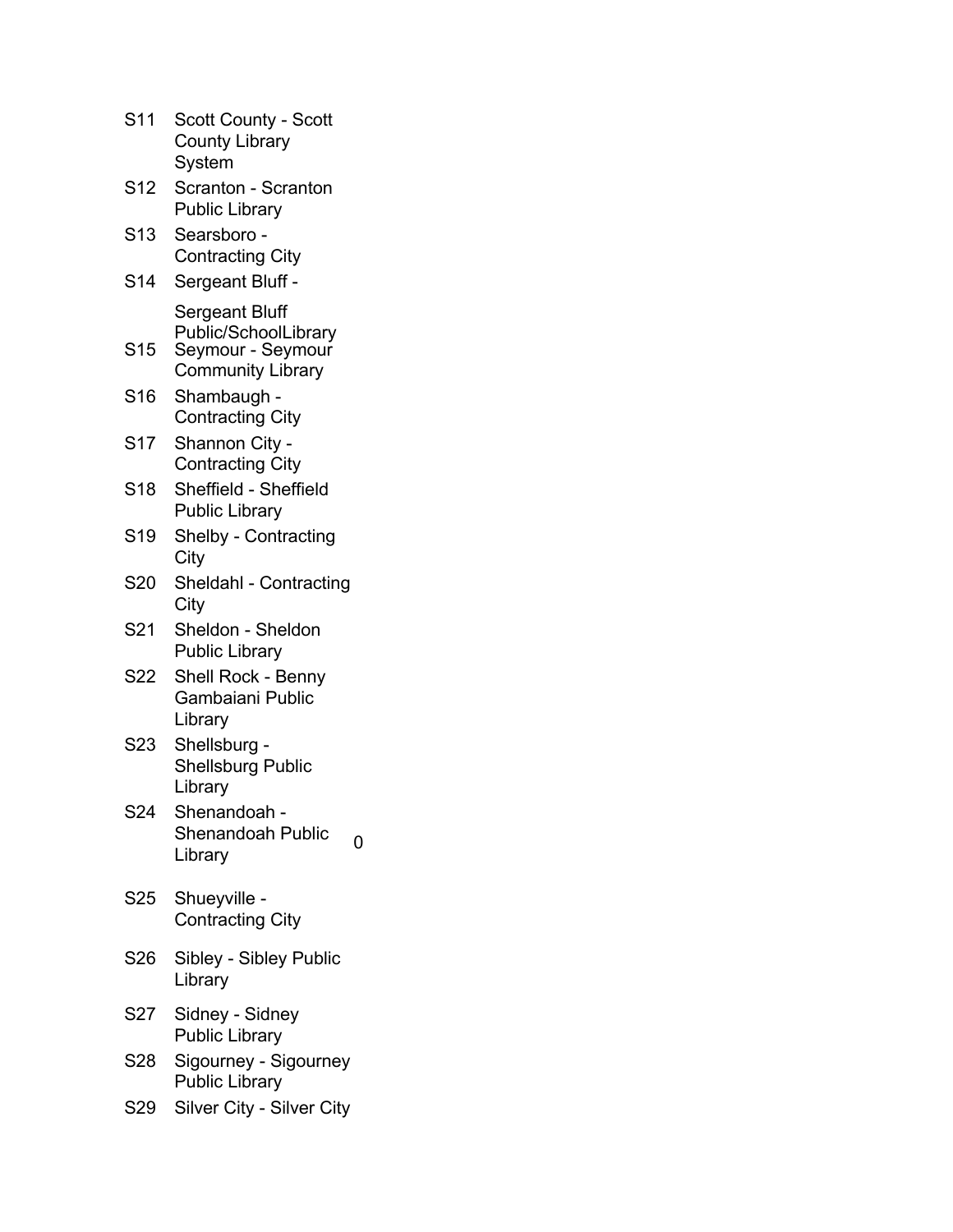| S30 | Simpson Coll - Dunn<br>Library                                                                     |
|-----|----------------------------------------------------------------------------------------------------|
| S31 | Sioux Center - Sioux<br><b>Center Public Library</b>                                               |
| S32 | Sioux City - Sioux City                                                                            |
| S33 | <b>Public Library</b><br>Sioux Rapids - Sioux<br>Rapids Memorial<br>Library                        |
| S34 | <b>Slater - Slater Public</b><br>Library                                                           |
| S35 | Sloan - Sloan Public<br>Library                                                                    |
| S36 | Solon - Solon Public<br>Library                                                                    |
| S37 | <b>Somers Public Library</b>                                                                       |
| S38 | South English - South<br><b>English Public Library</b>                                             |
| S39 | Southeastern<br><b>Community College</b><br>(West Burlington) -<br><b>Yohe Memorial</b><br>Library |
| S40 | Southwestern<br><b>Community College -</b><br>Learning Resource<br>Library                         |
| S41 | Spencer - Spencer<br><b>Public Library</b>                                                         |
| S42 | Spillville - Spillville<br>Public Library                                                          |
| S43 | Spirit Lake - Spirit<br><b>Lake Public Library</b>                                                 |
| S44 | Spragueville -<br><b>Contracting City</b>                                                          |
| S45 | Springbrook -<br><b>Contracting City</b>                                                           |
| S46 | Springville -<br>Springville Memorial<br>Library                                                   |
| S47 | St. Ambrose                                                                                        |

S47 St. Ambrose University - St. Ambrose Library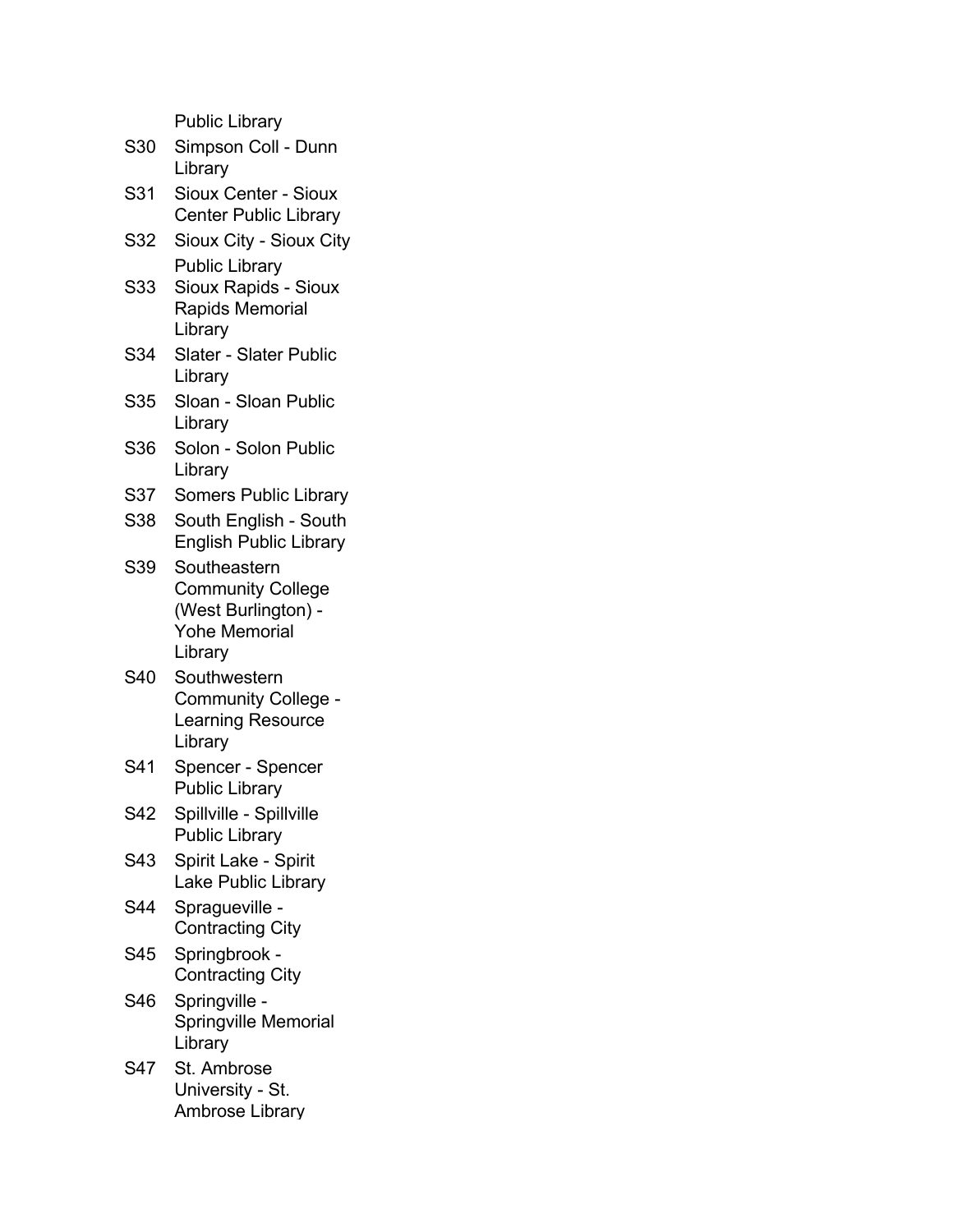| S48             | St. Ansgar - Nissen<br><b>Public Library</b>                                  |     |
|-----------------|-------------------------------------------------------------------------------|-----|
| S49             | St. Charles - St.<br><b>Charles Public Library</b>                            |     |
| S <sub>50</sub> | St. Donatus -<br><b>Contracting City</b>                                      |     |
| S <sub>51</sub> | St. Olaf - Contracting<br>City                                                |     |
| S <sub>52</sub> | St. Paul - Contracting<br>City                                                |     |
| S <sub>53</sub> | Stacyville - Stacyville<br><b>Public Library</b>                              |     |
| S <sub>54</sub> | Stanhope - Stanhope<br><b>Public Library</b>                                  |     |
| <b>S55</b>      | <b>Stanley - Contracting</b><br>City                                          |     |
| S <sub>56</sub> | Stanton - Stanton<br><b>Public Library</b>                                    |     |
| S <sub>57</sub> | Stanwood - Stanwood<br><b>Public Library</b>                                  |     |
| S58             | State Center -<br>Gutekunst Public<br>Library                                 |     |
| S59             | <b>Steamboat Rock -</b><br><b>Steamboat Rock</b><br><b>Public Library</b>     |     |
| <b>S60</b>      | Stockport - Stockport<br><b>Public Library</b>                                |     |
| S61             | Storm Lake - Storm<br>Lake Public Library                                     |     |
| S62             | Story City - Bertha<br><b>Bartlett Public Library</b>                         |     |
| S63             | <b>Stout - Contracting</b><br>City                                            |     |
| S64             | <b>Stratford - Stratford</b><br><b>Public Library</b>                         |     |
| S65             | <b>Strawberry Point -</b><br><b>Strawberry Point</b><br><b>Public Library</b> |     |
| <b>S66</b>      | Struble - Contracting<br>City                                                 |     |
| S67             | Stuart - Stuart Public<br>$i$ hroni                                           | 118 |
|                 |                                                                               |     |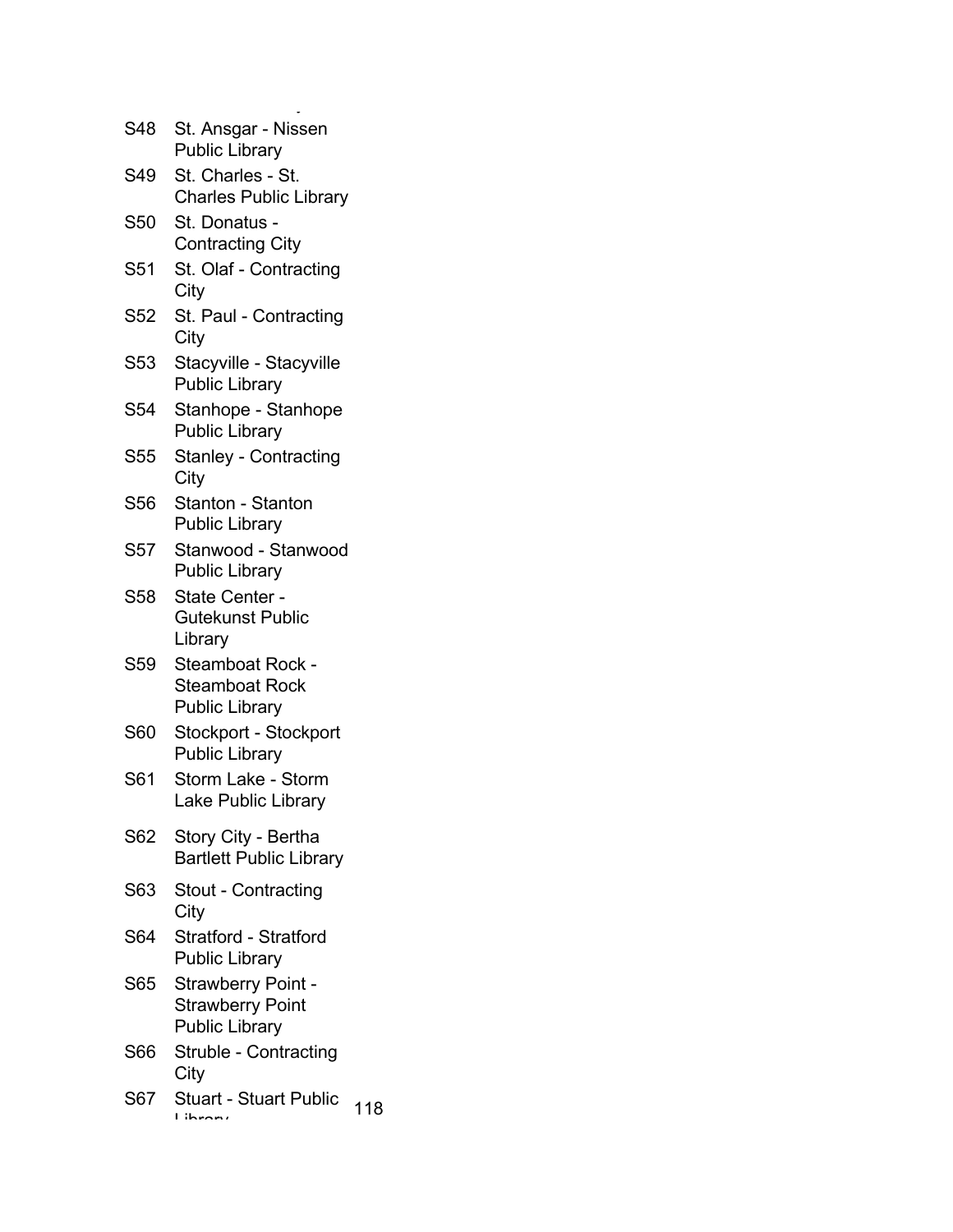Library

| S68 | Sully - Sully                                                            | O |   |
|-----|--------------------------------------------------------------------------|---|---|
| S69 | Community Library<br>Sumner - Sumner<br><b>Public Library</b>            |   |   |
|     | S70 Sutherland - General<br>N.B. Baker Library                           |   |   |
|     | S71 Swaledale -<br>Swaledale Public<br>Library                           |   |   |
| S72 | Swea City - Swea City<br><b>Public Library</b>                           |   |   |
| S73 | Swisher - Swisher<br><b>Public Library</b>                               |   |   |
|     | Subtotal of all S<br>libraries (Click Save to 118<br>calculate subtotal) |   | O |
|     |                                                                          |   |   |

**T - V Libraries**

- T1 Tabor Tabor Public Library
- T2 Tama Louise & Lucile Hink - Tama Public Library
- T3 Templeton Contracting City
- T4 Tennant Contracting **City**
- T5 Terril Terril Public Library
- T6 Thayer Contracting **City**
- T7 Thompson Thompson Public Library
- T8 Thor Contracting **City**
- T9 Thornburg Contracting City
- T10 Thornton Thornton Public Library
- T11 Thurman -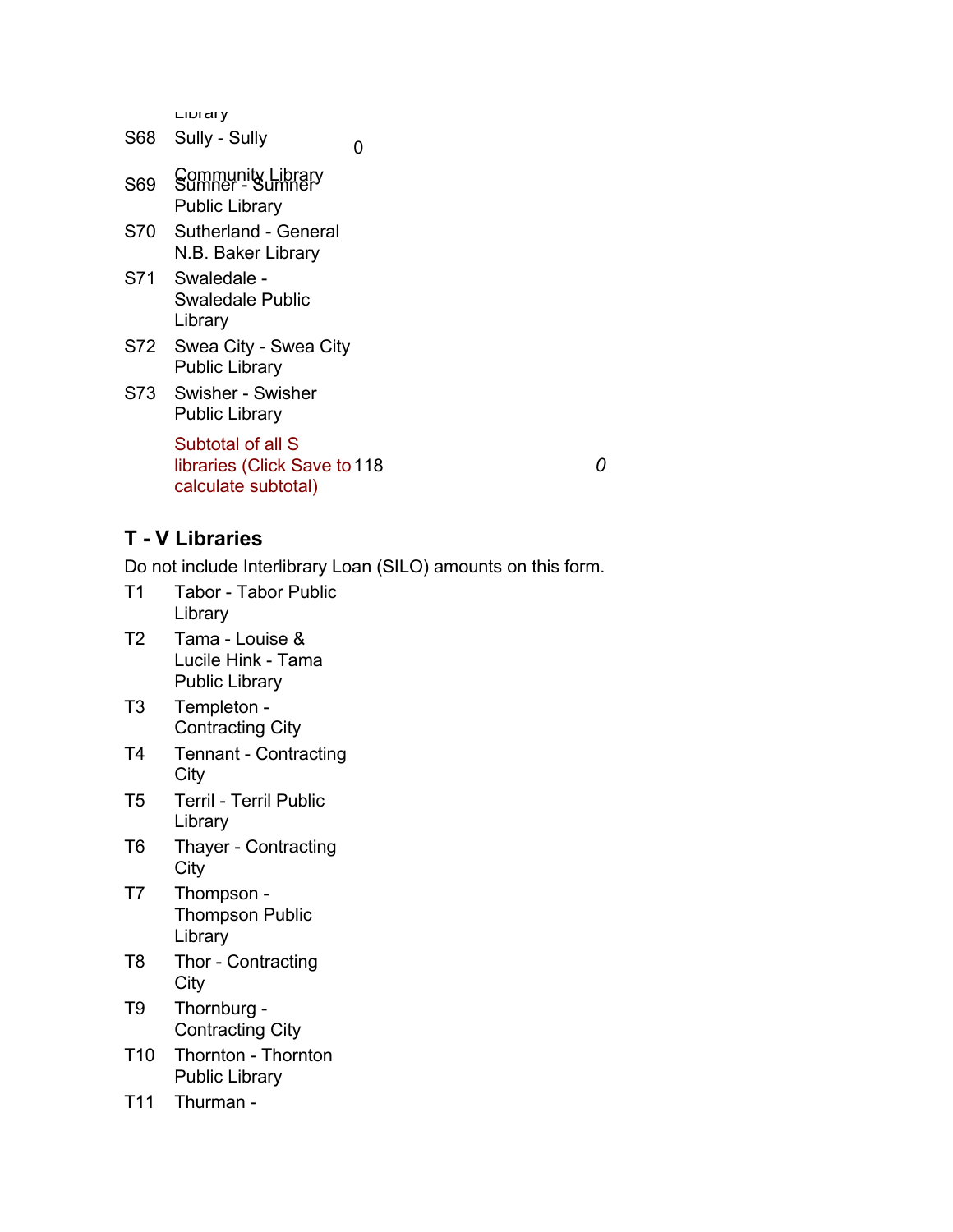| T <sub>12</sub> | Contracting City<br>Tiffin - Springmier                 |
|-----------------|---------------------------------------------------------|
|                 | <b>Community Library</b>                                |
| T <sub>13</sub> | <b>Tipton - Tipton Public</b><br>Library                |
| T <sub>14</sub> | Titonka - Titonka<br><b>Public Library</b>              |
| T <sub>15</sub> | Toledo - Toledo<br><b>Public Library</b>                |
| T <sub>16</sub> | <b>Traer - Traer Public</b><br>Library                  |
| T <sub>17</sub> | <b>Treynor - Contracting</b><br>City                    |
| T18             | Tripoli - Tripoli Public<br>Library                     |
| T <sub>19</sub> | Truro - Truro Public<br>Library                         |
| U1              | Underwood -<br><b>Contracting City</b>                  |
| U2              | Union - Union Public<br>Library                         |
| U <sub>3</sub>  | University Heights -<br><b>Contracting City</b>         |
| U4              | University of Dubuque<br>- Charles C. Meyers<br>Library |
| U5              | University Park -<br><b>Contracting City</b>            |
| U6              | Urbana - Contracting<br>City                            |
| U7              | Urbandale -<br>Urbandale Public<br>Library              |
| U8              | Ute - Ute Public<br>Library                             |
| V1              | Van Horne - Van<br><b>Horne Public Library</b>          |
| V2              | Van Meter - Van<br>O<br><b>Meter Public Library</b>     |
| V3              | Varina - Varina Public                                  |
| V <sub>4</sub>  | _ibrary<br>√entura - Ventura                            |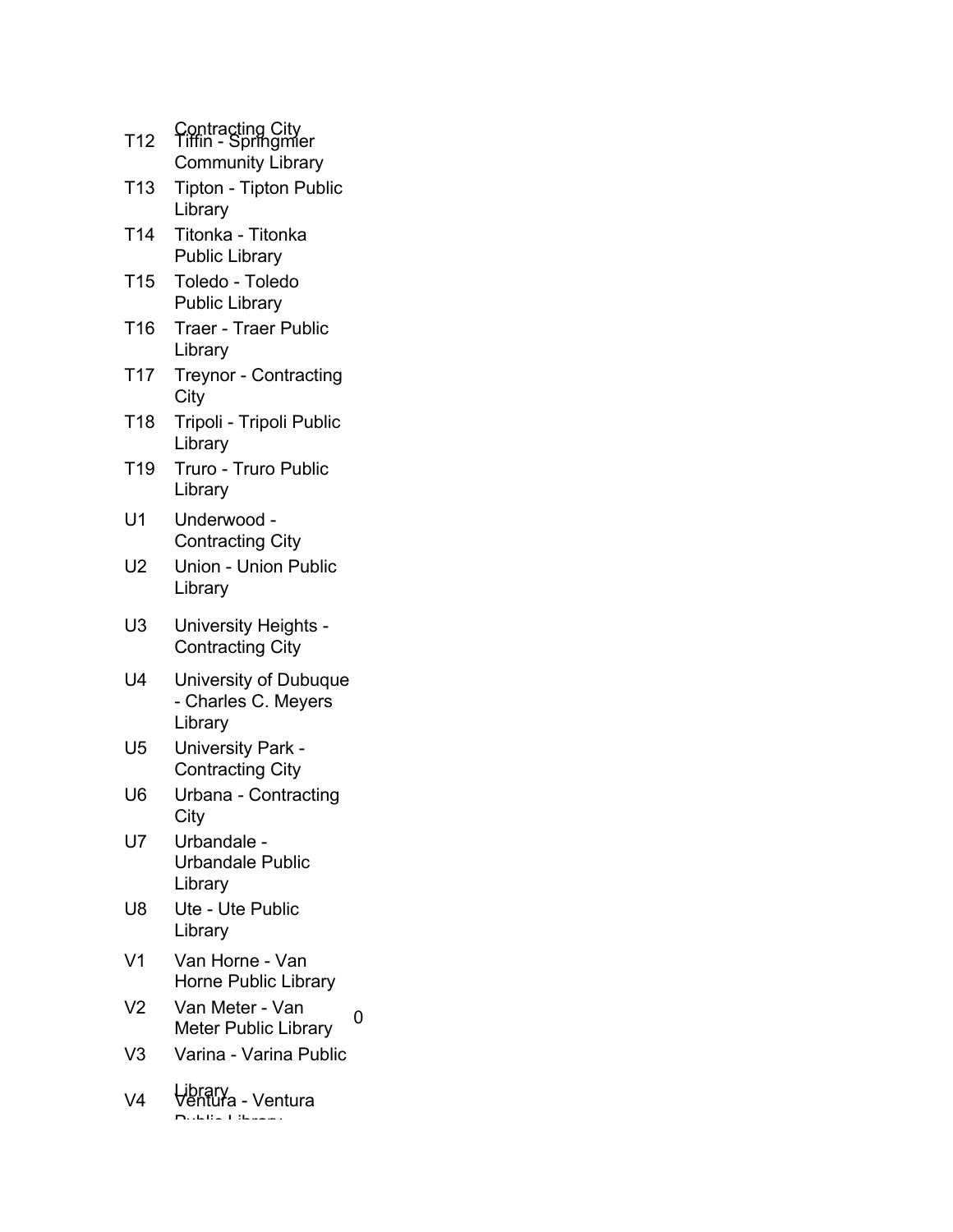| V5 | <b>Victor - Victor Public</b> |  |
|----|-------------------------------|--|
|    | Library                       |  |
| V6 | Villisca - Villisca           |  |

- Villisca Villisca<br>Public Library 112
- V7 Vincent Contracting **City**
- V8 Vinton Vinton Public Library
- V9 Volga Volga Public Library Subtotal of all T - V libraries (Click Save to 112 *0* calculate subtotal)

## **W - Z Libraries**

- W1 Wadena Wadena Public Library
- W2 Wahpeton Contracting City
- W3 Walford Contracting City
- W4 Walker Contracting **City**
- W5 Wall Lake Wall Lake Public Library
- W6 Wallingford Contracting City
- W7 Walnut Walnut Public Library
- W8 Wapello Keck Memorial Library
- W9 Wartburg Theological Seminary - Reu Memorial Library
- W10 Washington Washington Free Public Library
- W11 Washta Washta Public Library W12 Waterloo - Waterloo
- Public Library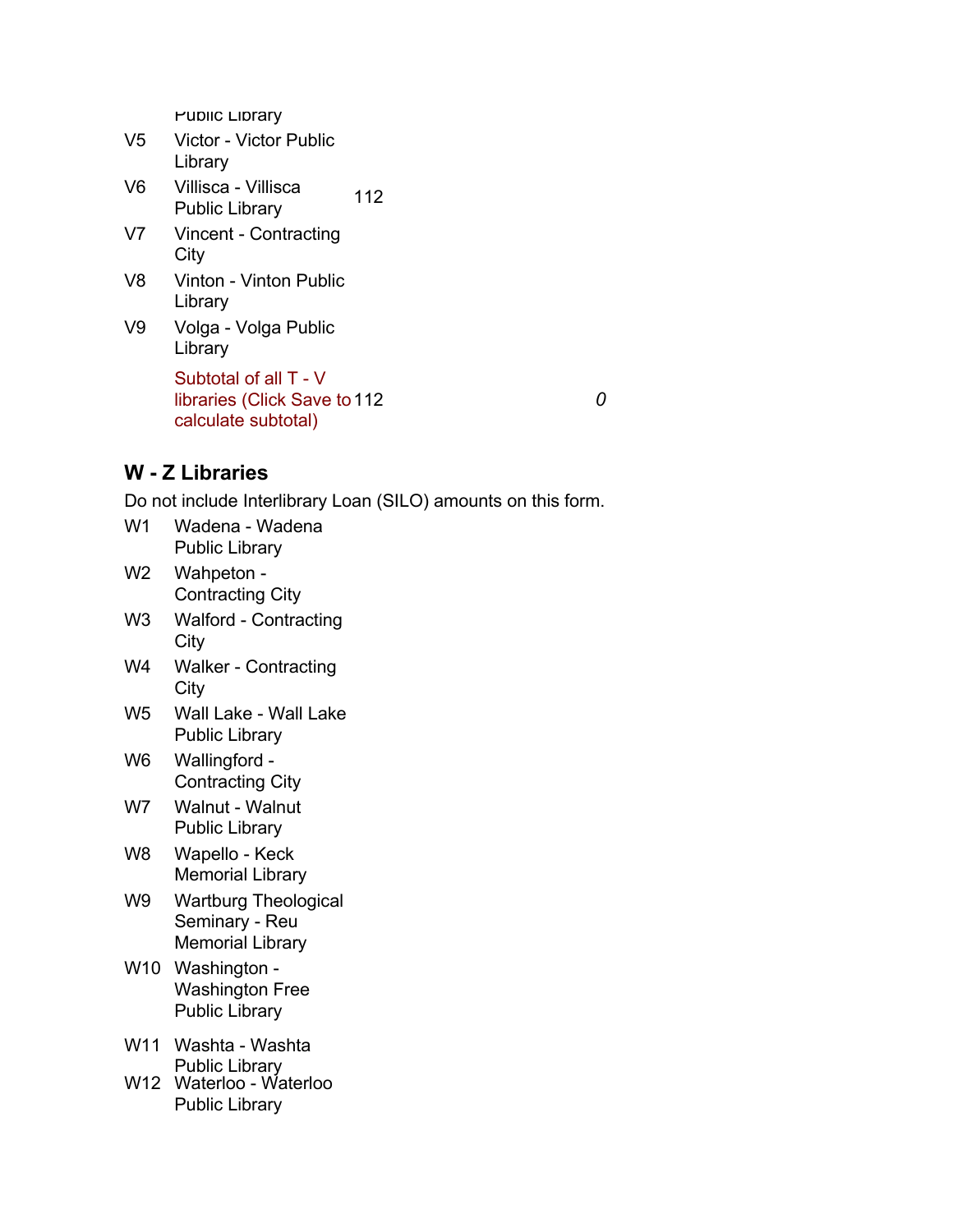| W13 Waterville - Waterville |
|-----------------------------|
| <b>Public Library</b>       |

- W14 Waucoma Waucoma Public Library
- W15 Waukee Waukee Public Library
- W<sub>16</sub> Waukon Robey Memorial Library-Waukon
- W17 Waverly Waverly Public Library
- W18 Wayland Contracting **City**
- W19 Webb Webb Public Library
- W20 Webster Contracting City
- W21 Webster City Kendall Young Library
- W22 Wellman Wellman-Scofield Public Library
- W23 Wellsburg Wellsburg Public Library
- W24 Welton Contracting **City**
- W25 Wesley Wesley Public Library
- W26 West Bend West Bend Public Library
- W27 West Branch West Branch Public Library
- W28 West Burlington Contracting City
- W29 West Chester Contracting City
- W30 West Des Moines West Des Moines Public Library
- W31 West Liberty West Liberty Public Library
- W32 West Okoboji Contracting City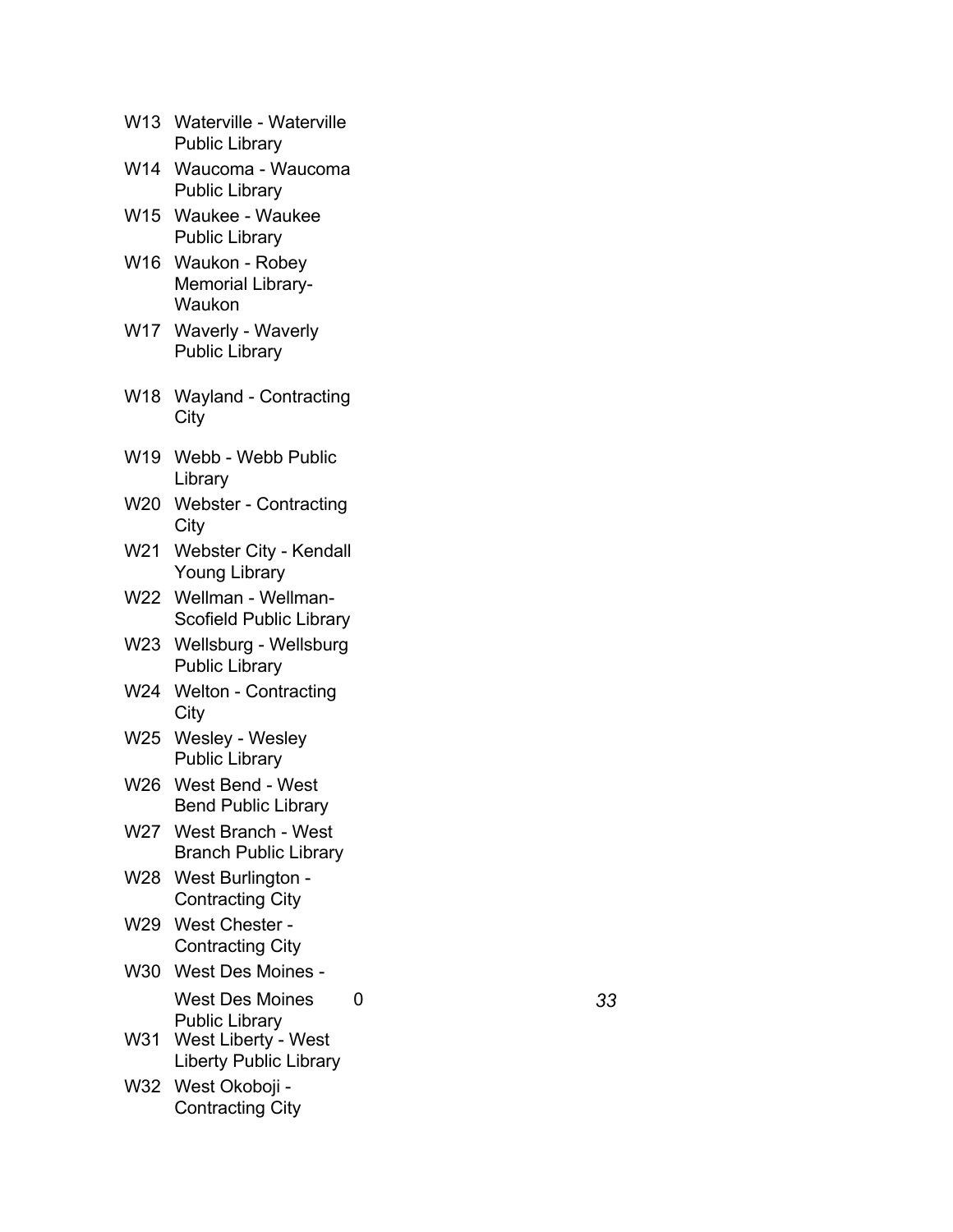|     | W33 West Point - West<br><b>Point Public Library</b>        |           |  |
|-----|-------------------------------------------------------------|-----------|--|
|     | W34 West Union - West<br>Union Comm Lib                     |           |  |
|     | W35 Western Iowa Tech<br>Community College -<br>Library     |           |  |
|     | W36 Westgate - Westgate<br><b>Public Library</b>            |           |  |
|     | W37 Westphalia -<br><b>Contracting City</b>                 |           |  |
|     | W38 Westside - Westside<br><b>Public Library</b>            |           |  |
|     | W39 Westwood -<br><b>Contracting City</b>                   |           |  |
|     | W40 What Cheer - What<br><b>Cheer Public Library</b>        |           |  |
| W41 | <b>Wheatland - Curtis</b><br><b>Memorial Library</b>        |           |  |
|     | W42 Whiting - Whiting<br><b>Public Library</b>              |           |  |
|     | W43 Whittemore -<br><b>Whittemore Public</b><br>Library     |           |  |
|     | W44 Whitten - Contracting<br>City                           |           |  |
|     | W45 Willey - Contracting<br>City                            |           |  |
| W46 | <b>William Penn</b><br>University - Wilcox<br>Library       |           |  |
| W47 | Williams - Williams<br><b>Public Library</b>                |           |  |
|     | W48 Williamsburg -<br><b>Williamsburg Public</b><br>Library |           |  |
| W49 | Wilton - Wilton Public<br>Library                           |           |  |
| W50 | Windsor Heights -<br><b>Contracting City</b>                |           |  |
| W51 | Winfield - Winfield<br><b>Public Library</b>                |           |  |
|     | W52 Winterset - Winterset<br>Dublin Librant                 | 128<br>77 |  |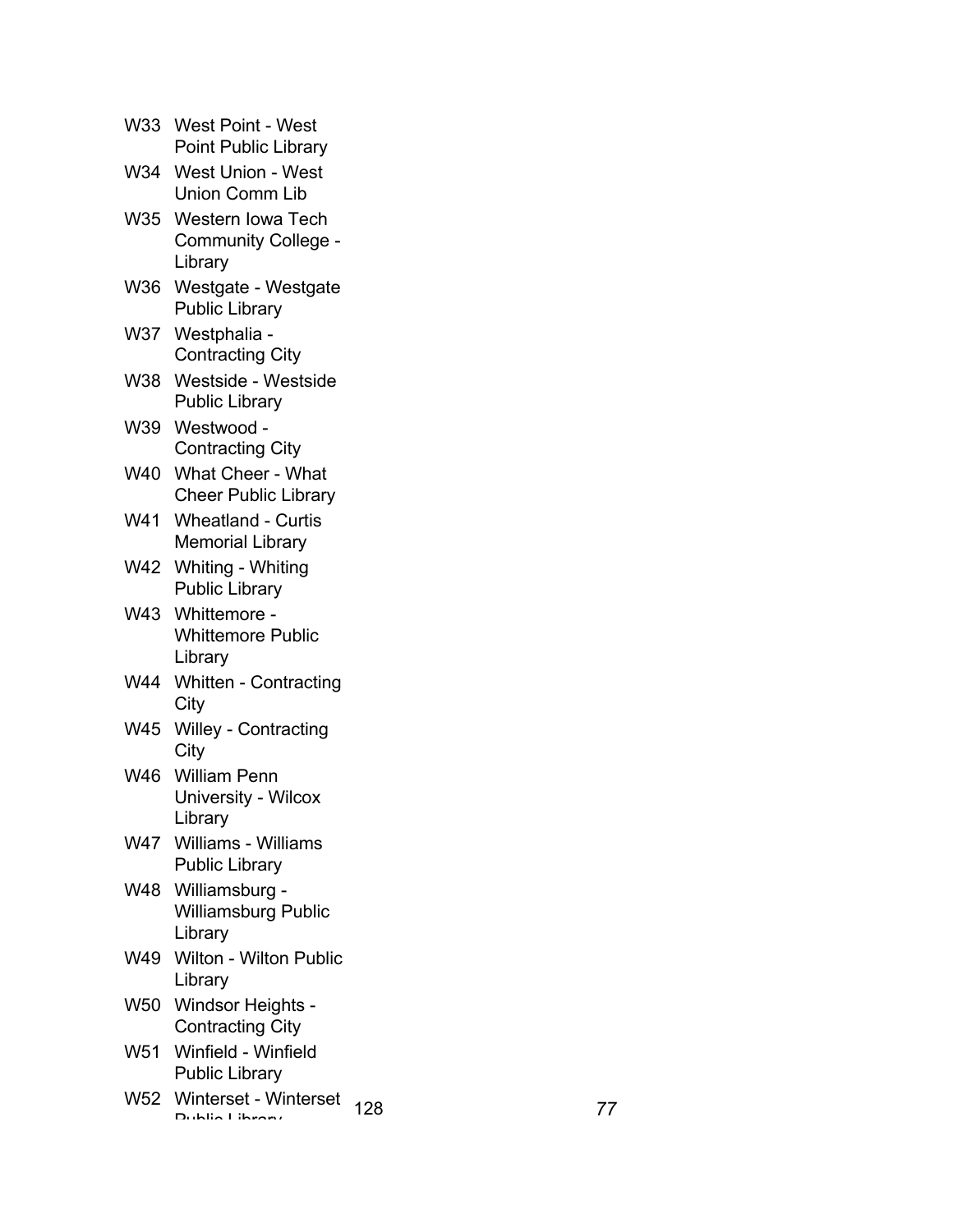| W53 | Winthrop - Winthrop<br><b>Public Library</b>                  |
|-----|---------------------------------------------------------------|
| W54 | Wiota - Contracting<br>City                                   |
| W55 | Woden - Woden<br><b>Public Library</b>                        |
| W56 | Woodbine - Woodbine<br>Carnegie Public<br>Library             |
| W57 | <b>Woodbury County -</b><br><b>Woodbury County</b><br>Library |
| W58 | Woodward -<br><b>Woodward Public</b><br>Library               |
| W59 | Woolstock -<br><b>Contracting City</b>                        |
| W60 | Wyoming - Wyoming<br><b>Public Library</b>                    |
| Y1  | Yale - Contracting<br>City                                    |
| Y2  | <b>Yetter - Contracting</b><br>City                           |
| Y3  | Yorktown -<br><b>Contracting City</b>                         |
| Ζ1  | Zearing - Zearing<br><b>Public Library</b>                    |
|     | Subtotal of all W - Z<br>libraries (Click Save to 128         |

calculate subtotal)

128 *110*

## **Verification**

Do not include Interlibrary Loan (SILO) amounts on this form.

| Total number of items |       |
|-----------------------|-------|
|                       |       |
| 4.131                 | 3,560 |
|                       |       |
|                       |       |
|                       |       |

If a customer drops off an item to be returned to another participating library, you may claim actual postage costs to return the item. Do not include postage associated with Interlibrary Loans (SILO) on this form.